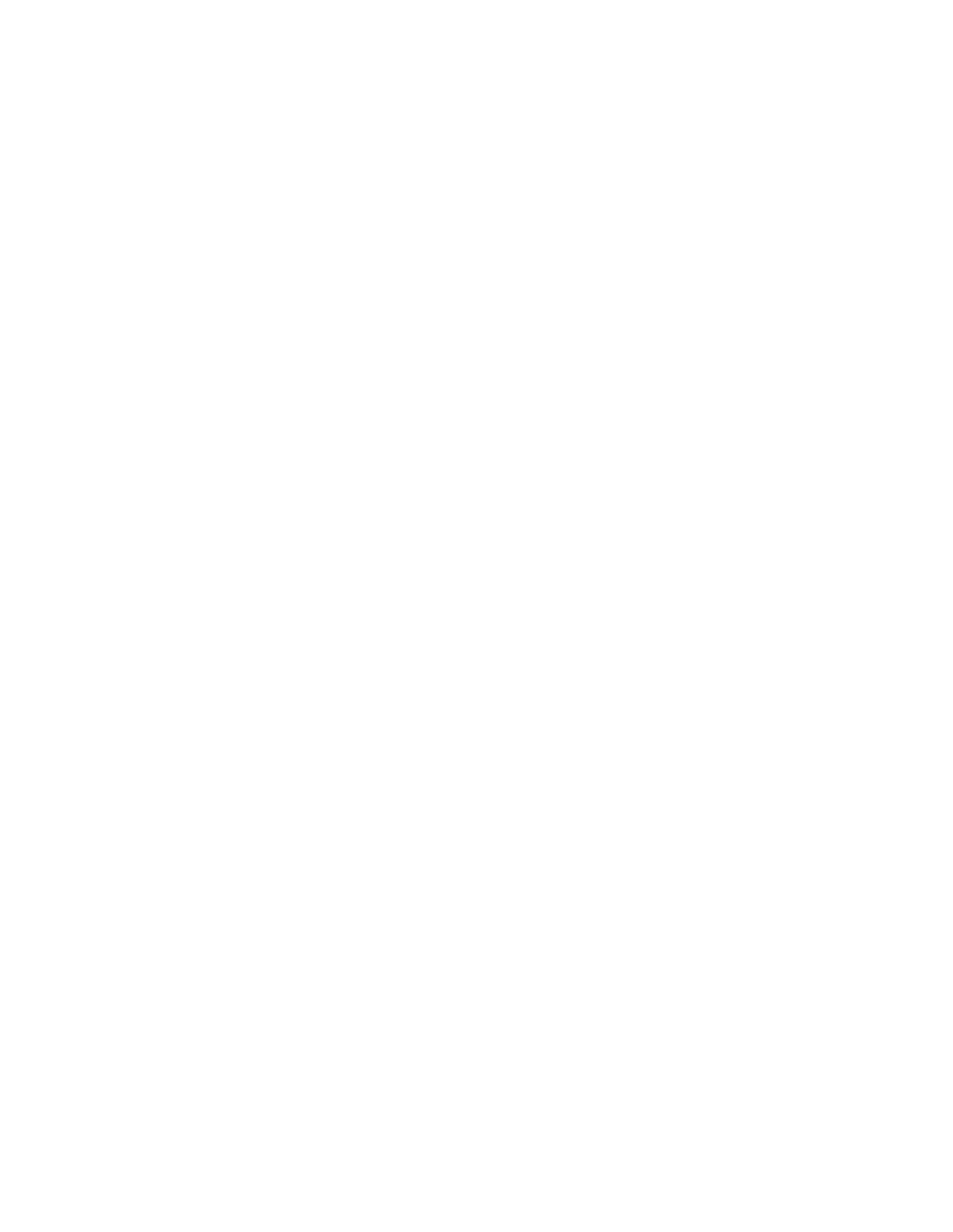# **Table of Contents**

|    |                                                              | Page |  |  |  |
|----|--------------------------------------------------------------|------|--|--|--|
| 1. | International Passenger Only Ferry Study Project Description | 1    |  |  |  |
| 2. | <b>Literature Review</b>                                     | 2    |  |  |  |
| 3. | <b>International Service Requirements</b>                    |      |  |  |  |
| 4. | Market Research                                              |      |  |  |  |
| 5. | <b>Vessel Configuration</b>                                  | 26   |  |  |  |
| 6. | Ridership Projections and Financial Considerations           | 27   |  |  |  |
| 7. | <b>Findings and Conclusions</b>                              | 38   |  |  |  |
|    | Appendix A: Fare Comparisons                                 | 39   |  |  |  |
|    | Appendix B: Detailed Ridership Information                   | 40   |  |  |  |
|    | Appendix C: Sample of Passenger Survey                       | 44   |  |  |  |
|    | Appendix D: Sample of San Juan Island Household Survey       | 46   |  |  |  |
|    | Appendix E: Sample of the Online Survey                      | 48   |  |  |  |
|    | Appendix F: Online Survey Results                            | 50   |  |  |  |
|    | Appendix G: Full List of Desired Routes                      | 52   |  |  |  |
|    |                                                              |      |  |  |  |

Whatcom Council of Governments 314 E. Champion Street Bellingham, WA 98225 (360) 676-6974 www.wcog.org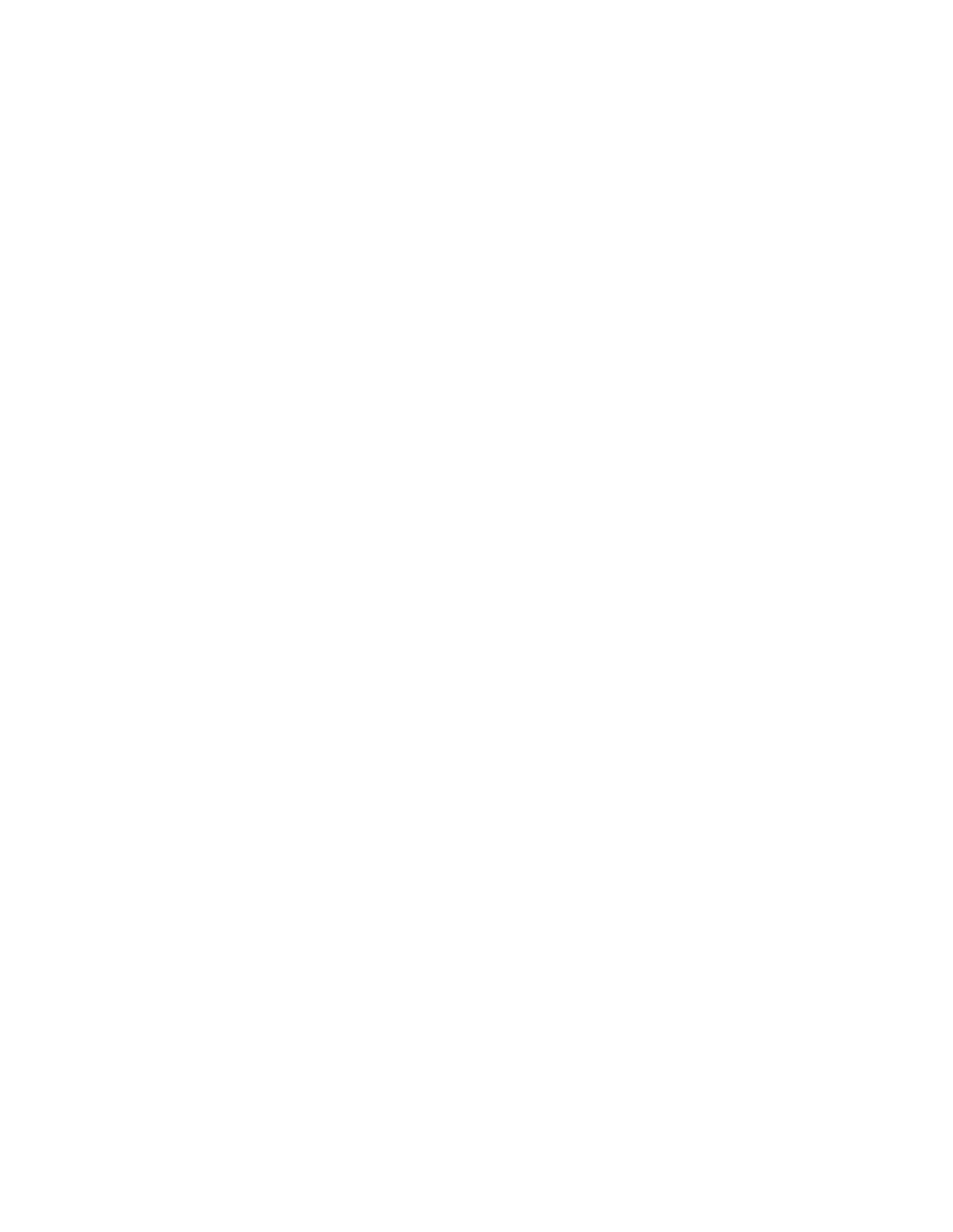## **1. International Passenger-only Ferry Study Project Description**

## **Nature of the project**

This study explores market and other factors associated with potential viability of an international passenger ferry service connecting the city of Blaine, including the Semiahmoo peninsula with the community of White Rock in British Columbia, Canada, and other regional points in lower BC and Northwest Washington. Such a service could provide much-needed transportation connections among U.S. and Canadian border communities and a transportation alternative for commuters, tourists, students and other travelers. This project included a preliminary analysis, identification of appropriate vessel type, size, docking facility, permitting processes, and financing options for acquisition and operation. Operational and logistical considerations are addressed in this report including international inspection agency considerations and optimal service route characteristics.

## **Background and existing work**

The reintroduction of modern passenger-only ferry service for the Whatcom/Lower mainland B.C. region has been suggested and discussed informally in many transportation forums over the last decade. Northwest Washington and Southwest British Columbia has a strong history of local and regional marine movement of people and goods. Passenger schooners plied the coastal waters of Western North America and a "Mosquito Fleet" provided local and regional mobility. As rail, roads, and highways were constructed, the use of the marine mode decreased. Now, as highway infrastructure becomes more costly and environmental concerns become more pointed, local and regional marine transportation has re-emerged as an alternative of interest. Transportation-focused meetings of citizens, transportation specialists, and elected officials over the last three years have yielded gathering interest in passenger-only ferry service for the region.

This study measured and recorded operational, logistical and financial considerations inherent in providing passenger-only ferry services, and examined economies of scale, service parameters, costs and potential project partnerships needed to implement such services.

This work provides answers to many of the questions concerning the what, where, how and when of adding passenger-only ferry travel to transportation choices for the traveling public as well as to questions of operational and financial aspects of establishing new passenger-only ferry services. Several previous studies have examined various aspects of such a system, but none have been comprehensive. The biggest missing pieces include quantification of potential demand, current capital and operating costs, and steps necessary to overcome obstacles such as funding.

The International Passenger-Only Ferry Study includes this report of potential terminal locations, commuter trip demand, and an assessment of possible connections with land based transit services. The study will analyze the scale, vessel type and costs, operating system requirements and develop a preliminary operating budget.

A literature review has disclosed numerous northwest Washington and cross-border passenger-only ferry studies. See **Section 2: Literature Review** for a discussion of other works on this topic.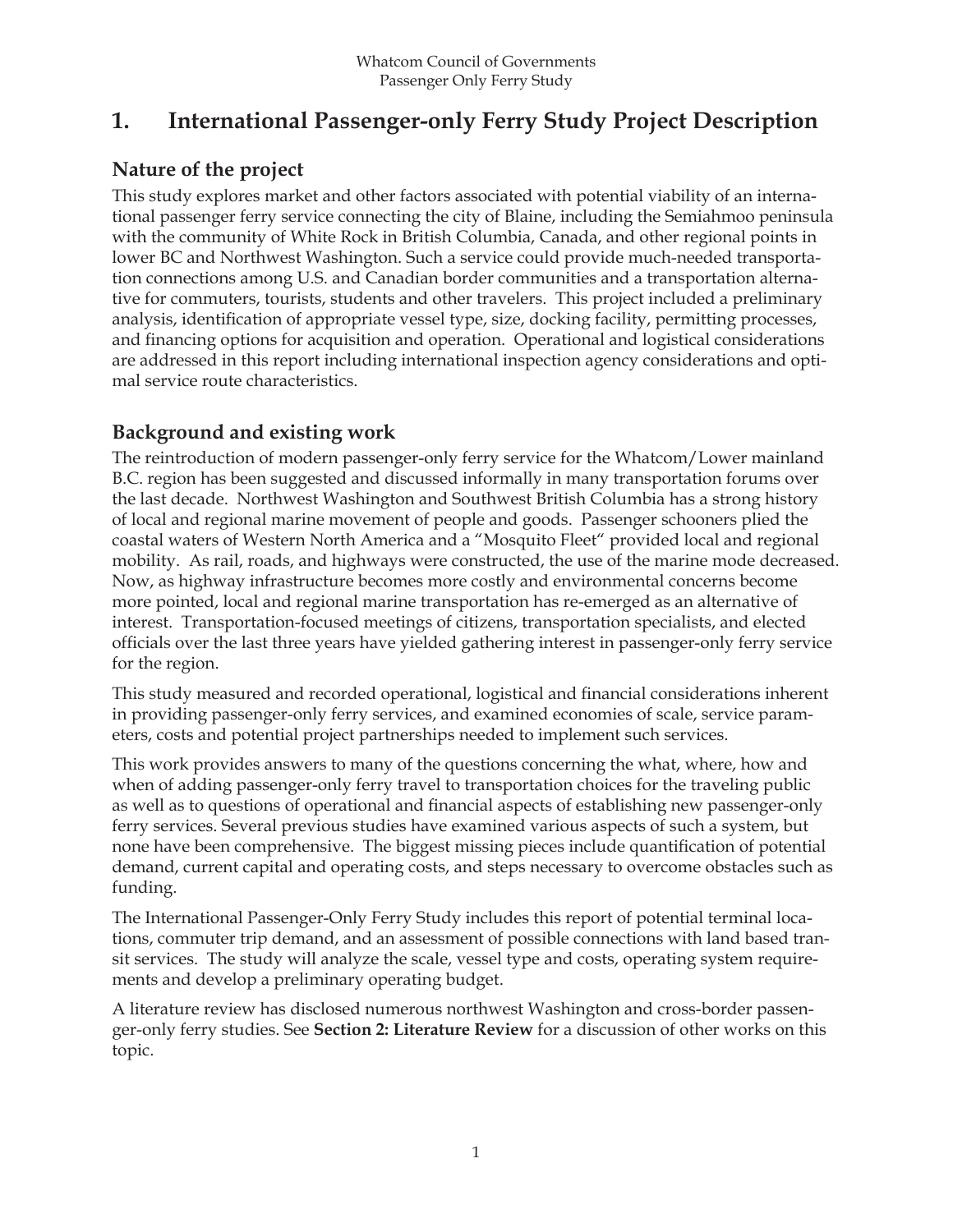## **2. Literature Review**

#### **THE POTENTIAL FOR EXPANDED FERRY SERVICE AT THE BELLINGHAM CRUISE TERMINAL, Port of Bellingham, undated (circa 1995).**

This undated and un-attributed report appears to have been prepared by Port of Bellingham (POB) staff. It is generally anecdotal in style and content. The report is a compendium of onetime observations intended as a decision-making tool for POB officials. Identification of possible landing sites along with photos thereof is included. The most pertinent portions of the report for this study are found among the conclusions listed in its Summary:

"There is always a need for more affordable ferry service to the San Juan Islands … public ferry services continue to operate at a loss."

"Growth appears to continue in the Islands excursion market … Cheap fares, compounded by ticket booklet discounts aboard the Washington ferries may be hard to compete against."

"With bus and Amtrak service, the Bellingham Cruise Terminal is seen by islanders as an appropriate facility to meet the island, versus tourist, needs."

"Based on past performance, Bellingham-Friday Harbor loads are artificially limited by the small craft size."

"State regulations preclude Bellingham carriers from competing directly with the Washington State Ferries within the San Juan Islands."

And those listed in its recommendations:

"If committed to promoting year-round service, the Port [POB] may want to assist in the form of joint marketing or seasonally adjusted passenger facility charges."

"The Port [POB] should continue to work with its current operators to maintain and expand service."

#### **NORTH SOUND CONNECTING COMMUNITIES FERRY OPPORTUNITIES STUDY, Wilbur Smith Associates for Cascadia Center of Discovery Institute, January 2005.**

The North Sound Connecting Communities Project (NSCCP) coalition, consisting of members from five counties, obtained grant funding for a consultant (Cascadia Center of the Discovery Institute) to assist in completing a multi-modal commuter study in 2002. A portion of the study, the NSCCP Ferry Opportunities Study, was intended to assist decisions makers by providing a better understanding of the "needs, opportunities, barriers, and implementation options for regular passenger only ferry service for commuting and other types of trips in the North Sound". The study also examined the possibility of private or semi-private firms providing the ferry services instead of the State providing the ferry services. Potential passenger ferry route locations were identified as well as a number of tasks which, if implemented, would aid the launch of a passenger ferry service.

Initial findings identified nine routes; two for initial considerations, three for secondary consideration, and four routes for future considerations. Additional analysis estimated that, in order to cover costs, eighty percent of ferry seating would need to be filled on a regular basis. However, the research on the corridors examined indicated that sufficient demand for passenger ferry services exists.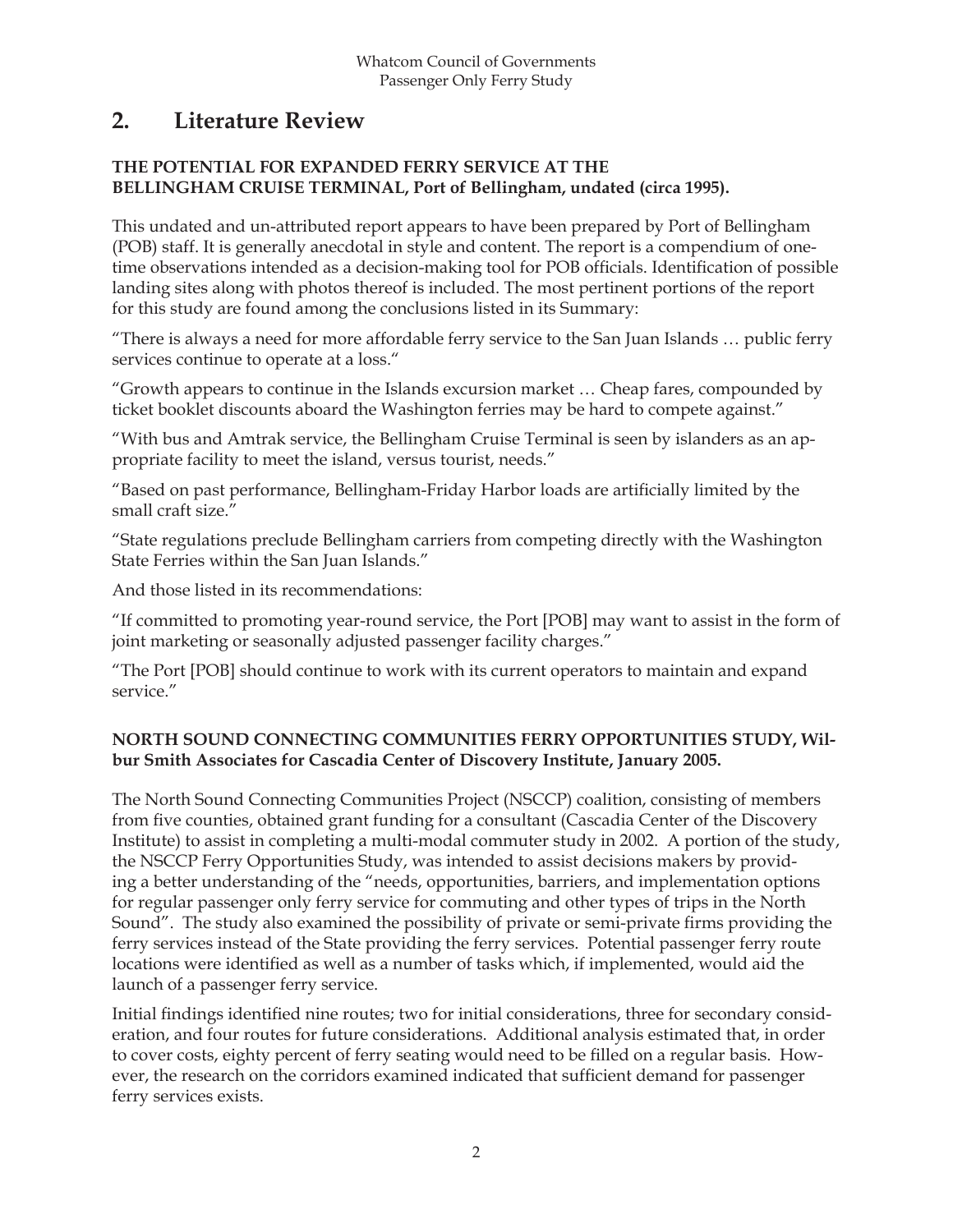A feasibility study conducted by the consultant posed three questions:

- 1. Who will ride the ferries?
- 2. How many riders will there be?
- 3. What times of the day/year will they ride?

Ridership estimates, stated as being optimistic, indicating higher numbers of such a service might be possible.

The Cascadia Center study reports, "The initial projections of ridership and system service produced in this analysis seem to indicate that fare revenues and other funding could sustain a viable though minimal passenger ferry service in the north Sound." The need for voter approval is also identified. Although the costs of a passenger ferry program were estimated, benefits were not in this study. The recommendations of the report include suggestions from transit providers that a detailed origin–destination study be completed prior to any level of implementation.

#### **MOSQUITO FLEET FEASIBILITY STUDY, Case Existological Laboratories Ltd. for Washington Public Ports Association, December 1990.**

Upon examining data regarding the feasibility of fast passenger ferry business within the Puget Sound Region, Case Existological Laboratories Ltd. (CELL) determined that it was both economically and socio-economically efficient to implement such a ferry business in the region. CELL concluded that, based on economic comparison, the fast passenger ferry can rival other forms of commuting in affordability, convenience, and time. Tourism expected to accompany the implementation of a fast ferry passenger system was also projected to generate a significant amount of revenue for coastal communities.

Due to high fixed and operating costs, a new extensive route system implemented before sufficient demand had been established could not be sustained. However, the study suggests implementation of a smaller, primary route system. Beginning small would help to control both fixed and operating costs. Once demand for initial routes is established, additional routes could be added at the discretion of each region.

Also outlined in the study were key issues for a successful fast passenger ferry business. These included safety, financial success, compatibility with communities, and reduced roadway congestion. Safety could be accomplished by employing a trained crew, using a proven vessel. Financial success could be accomplished by establishing adequate fares without public financing. Compatibility with community goals could be established through careful selection of the terminal location and vessel design.

#### **FOOT PASSENGER FERRY SERVICE FEASIBILITY STUDY, BELLINGHAM-POINT ROB-ERTS-FRIDAY HARBOR (DRAFT), Reid Crowther and Partners, July 1995.**

Reid Crowther and Partners, in conjunction with the Port of Bellingham, conducted the Foot Passenger Ferry Service Feasibility Study to determine the economic viability of routing passenger ferry services among Point Roberts, Bellingham, and Friday Harbor. The study was intended to identify the economic opportunities and limitations, focusing the on following:

- Identifying sites with the greatest potential demand,
- Determining if sufficient demand for the service existed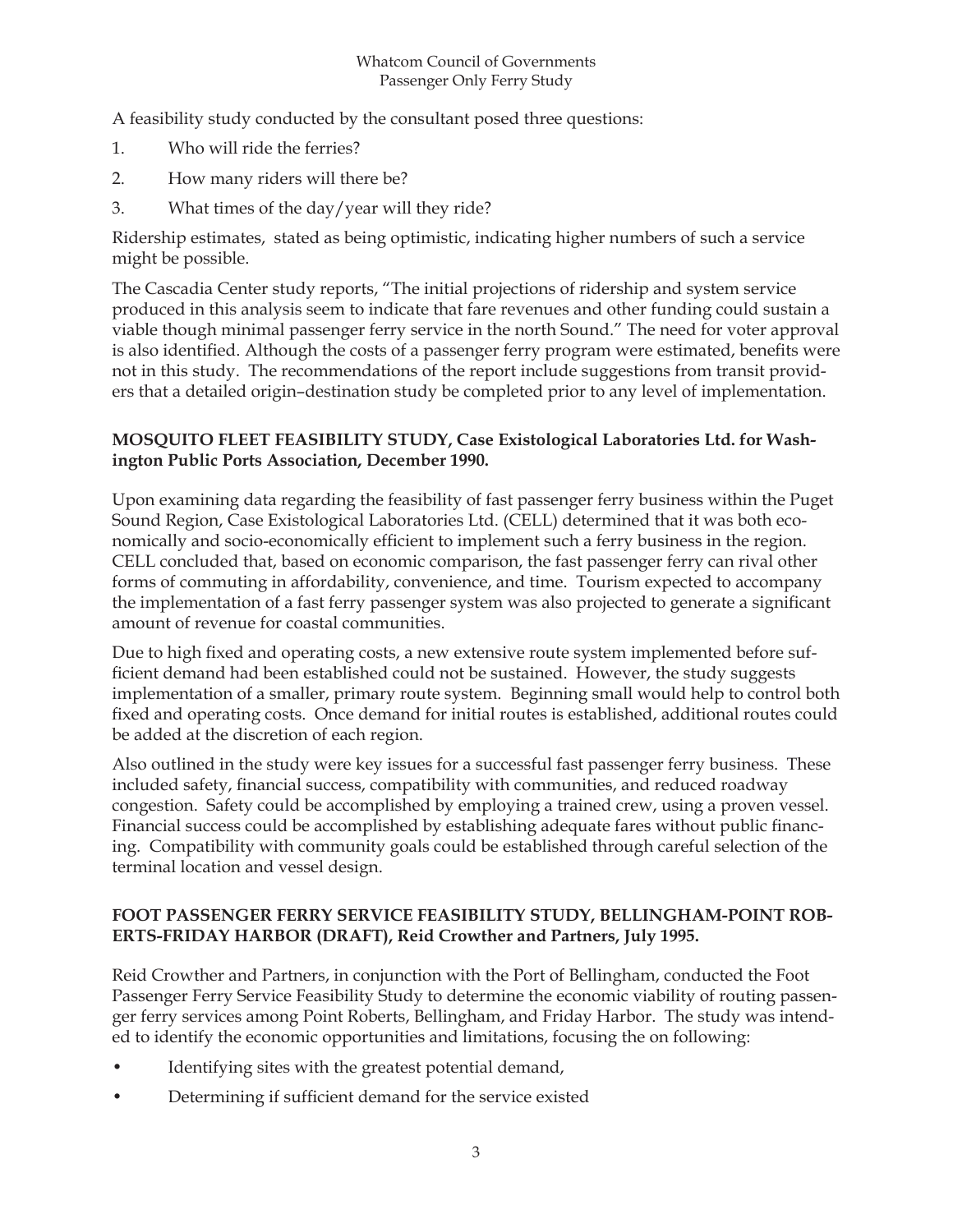Providing information to assist in determining an appropriate working profile.

The study also examined characteristics that determine economic viability: vessel design, passenger capacity, routing, frequency, seasonality, and potential service utilization.

The study found that the route with the greatest potential was the Point Roberts-Friday Harbor route. Although the ferry service itself is not expected to generate significant of revenue, other business sectors in both Point Roberts and Friday Harbor were expected to benefit. The Bellingham-Friday Harbor route was found to be unlikely because a private operator currently operates the same route. The Bellingham-Point Roberts route has the greatest potential of serving the business/commercial market sector and offers opportunities for business in both communities. Vacationers and recreational day trippers are expected to use the service most. However, both sectors are highly seasonal (mid-May to mid-September).

#### **HIGH SPEED FERRIES AND COASTWISE VESSELS: EVALUATION OF PARAMETERS AND MARKETS FOR APPLICATION, National Ports and Waterways Institute (LSU) for Center for the Commercial Deployment of Transportation Technologies, June 2000.**

Many cargo vessels handling domestic containers or trailers can, and do, handle passengers. The largest of such situations is currently operating between the Puget Sound and Alaska.

Combining passengers and cargo may increase revenues. However there are significant differences in vessel components and schedules, as well as structural and logistical differences in terminals. Challenges to mixed, passenger-cargo systems are listed below:

• "Coastal vessels would need to provide accommodations for passengers, including sitting/lounges areas, restaurants, amenities and even sleeping arrangements in the case of overnight trips.

• Coastal terminals would need to include waiting lounges, parking for cars, public transport, etc.

• Location of terminals would be different, since passenger terminals are usually located in downtown areas, where public transportation is available while cargo terminals are located outside the city, where truck access is more convenient.

• Service schedules would be different, since passengers are not expected to come on/off board during late night hours. This may limit the operational flexibility of the coastal service, resulting in lower utilization of the coastal vessels and higher operating costs.

#### **INFORMATION PACKET, All American Marine Incorporated, undated.**

The information packet, published by All American Marine Incorporated, outlined the advantages of semi-planning demi-hulled ferries. Design characteristics which increased stability and fuel efficiency, while reducing drag and wake, were also identified. The packet included general specifications (which includes construction, dimensions, engine size, performance, passenger capacity, and fuel capacity) and contact information for each vessel.

#### **MARINE OPTIONS: GREATER VANCOUVER TO SQUAMISH FEASIBILITY STUDY, Jonathon Seymour and Associates for BC Ministry of Transportation, December 2001.**

The study, contracted by the BC Ministry of Transportation, determined the feasibility of a pas-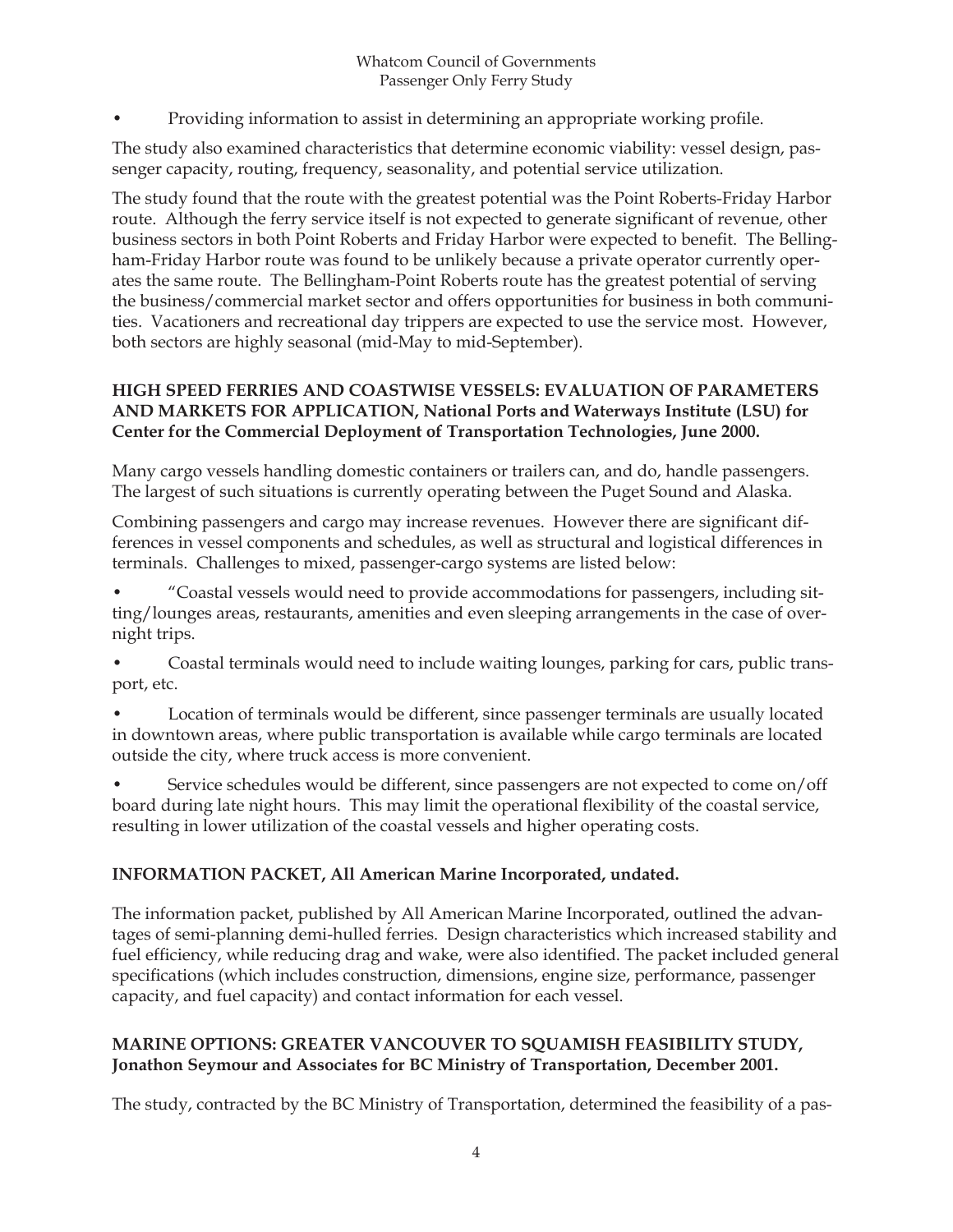senger ferry between Vancouver and Squamish. The favored vessel design, based on weather, sea conditions, wake, and debris, was identified in the study. Passenger capacity was also a key factor in the feasibility study; vessels with the ability to carry 220 passengers and 350 passengers were used for the various cost calculations.

Terminal locations for both Vancouver and Squamish were refined. Due to the remoteness of the Squamish region, the primary linkage was identified as private automobiles, which requires adequate parking and a pick-up/drop-off loop. Locations within Vancouver were considered for their proximity to other modes of transportation, such as transit or rail options.

A joint effort between public and private entities was considered to be the most economically efficient approach to the ferry system. Government entities could be "involved as the instigator" of the service." Private entities, because of cost advantages, could be involved in the "management of the vessels and/or terminals."

Project risks and benefits were also considered. Project risks included inadequate demand, issues over wake/wash generation, and reduction of established commuter options, should the ferry system fail. Project benefits included the creation of a tourism element, possibilities of deploying routes to other locations, and provision of services to patrons of the 2010 Olympics.

#### **CRUISING INTO PROFITS, Cruise Industry Association of BC, March 1991**

The Cruise Industry Association of B.C., recognizing the potential for small vessel tourism in the area, hosted a seminar in 1991 to highlight the possibilities of and challenges that the small vessel industry faces in BC and the surrounding regions. Delegates from over sixty-five organizations, such as coastal communities, port organizations, and tourism suppliers, were in attendance.

Several speakers, although motivated by different goals, responded to the idea of the small vessel cruise industry capturing a major segment of the tourism sector. In order to cultivate the industry, the following focus areas were developed from the variety of comments prepared by the speakers: organization, marketing, product development, communication, and policy legislation.

Identifying the target audience is also essential to industry development. Securing a share of the cruise industry is contingent on recognizing and capturing segments of the population that would, at least in the early stages of development, promote the expansion of the industry.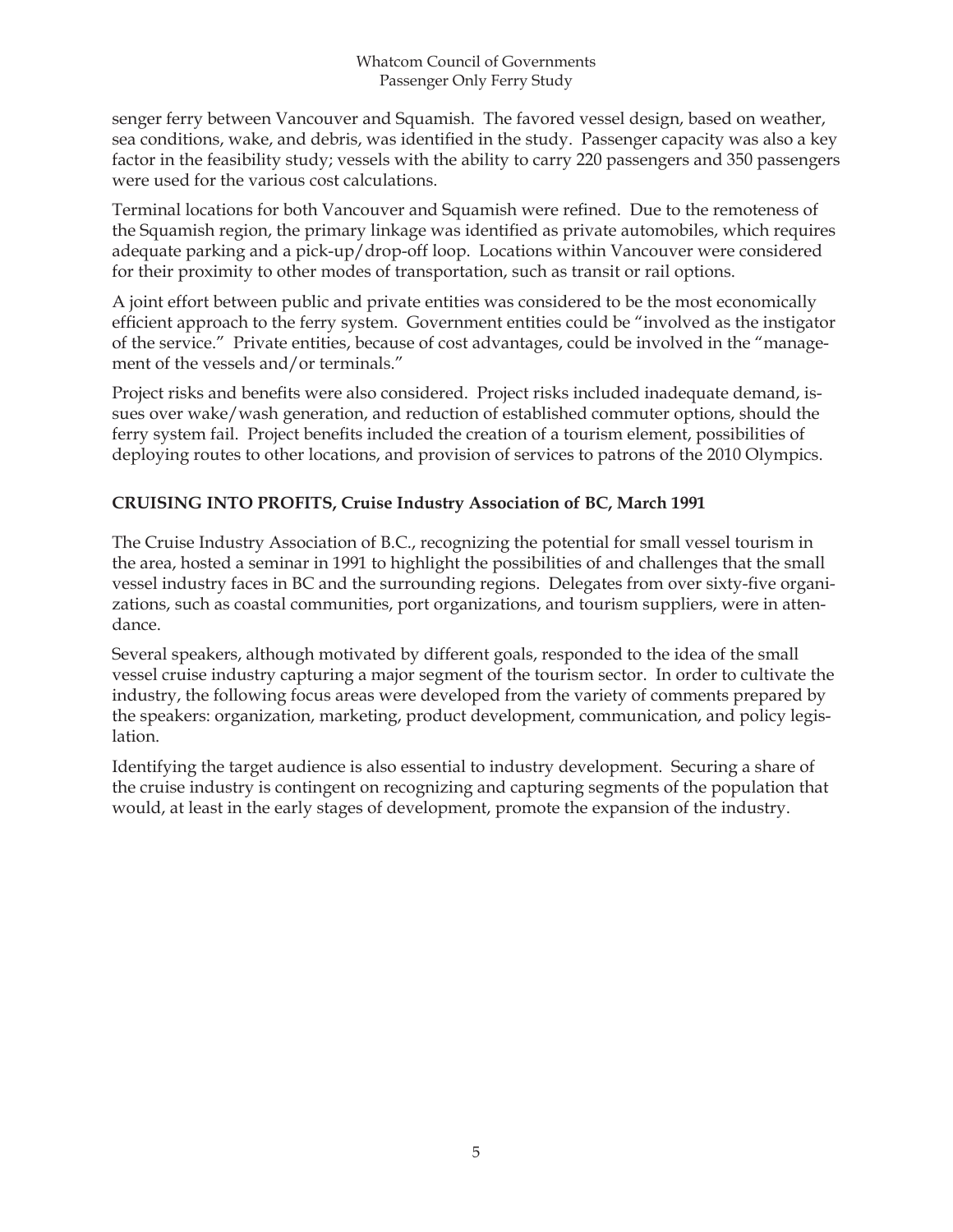## **3 International Service Requirements**

The following descriptions cover most of the issues that must be addressed in development of U.S. – Canada, cross-border, passenger-only ferry services.

## **Organizational, Vessel and Crew Requirements**

In addition to the standard safety requirements of the U.S. Coast Guard, vessels operating on an international route must comply with the regulations of the International Maritime Organization (IMO). These regulations include:

International Convention for the Safety of Life At Sea (SOLAS) that sets the requirements for safety and equipment standards of the vessel. Some of the additional equipment includes; inflatable life rafts, rescue vessels, long range pyrotechnic signals (flares), life jacket lights and whistles, Search and Rescue Transponders (SART), Emergency Position Indicating Radio Beacons (EPIRB), Navigation Text Receiver (NAVTEX), and Global Marine Distress Safety System (GMDSS). The typical initial cost of the additional equipment for a 149 passenger vessel is approximately \$80,000 with \$10,000 annual maintenance costs.

International Ship and Port Security Code (ISPS) that sets the requirements for vessel and facility security. Each company must develop and operate under an approved Company and Vessel Security Plan which includes; crew, passenger, vendor, freight and baggage security, staff training and exercises, operational procedures, security equipment and communications for all three levels of Marine Security (MARSEC).

Safety Management System (SMS). Each company must develop and operate under an approved SMS plan that details the responsibilities of the Company, Master, Crew and shoreside personnel. The plan details; safety and environmental protection, responsibilities and authority, resources and personnel, operating procedures, emergency preparedness, maintenance, verifi cation, documentation and review.

International Convention on Standards of Training, Certification and Watchkeeping for Seafarers (STCW) which sets the standards and requirements for training and licensing. Masters operating internationally are required to have additional certification in basic safety training, bridge resource management, crisis management and human behavior, crowd management, survival craft proficiency and GMDSS. The average cost for this additional certification is \$10,000. All vessel crew must also be certified in crowd management.

IMO required Inspections by the U.S. Coast Guard are required annually for SOLAS vessels from every two to five years for domestic vessels.

## **Customs and Immigration Requirements**

Vessel operating companies transporting passengers across the international border are required to supply the infrastructure for the services of Customs and Border Protection (CBP) in both the U.S. and Canada Border Services Agency (CBSA) in Canada.

Clearance facilities are required by CBSA to include secure transition from the vessel to the facility, a pre-inspection space measuring 1.5 square meters per passenger with a baggage retrieval area, a private secondary-inspection area with search and holding room, administrative area, and secure communications infrastructure.

CBSA will supply clearance officials to vessel arrivals under pre-approved schedules at loca-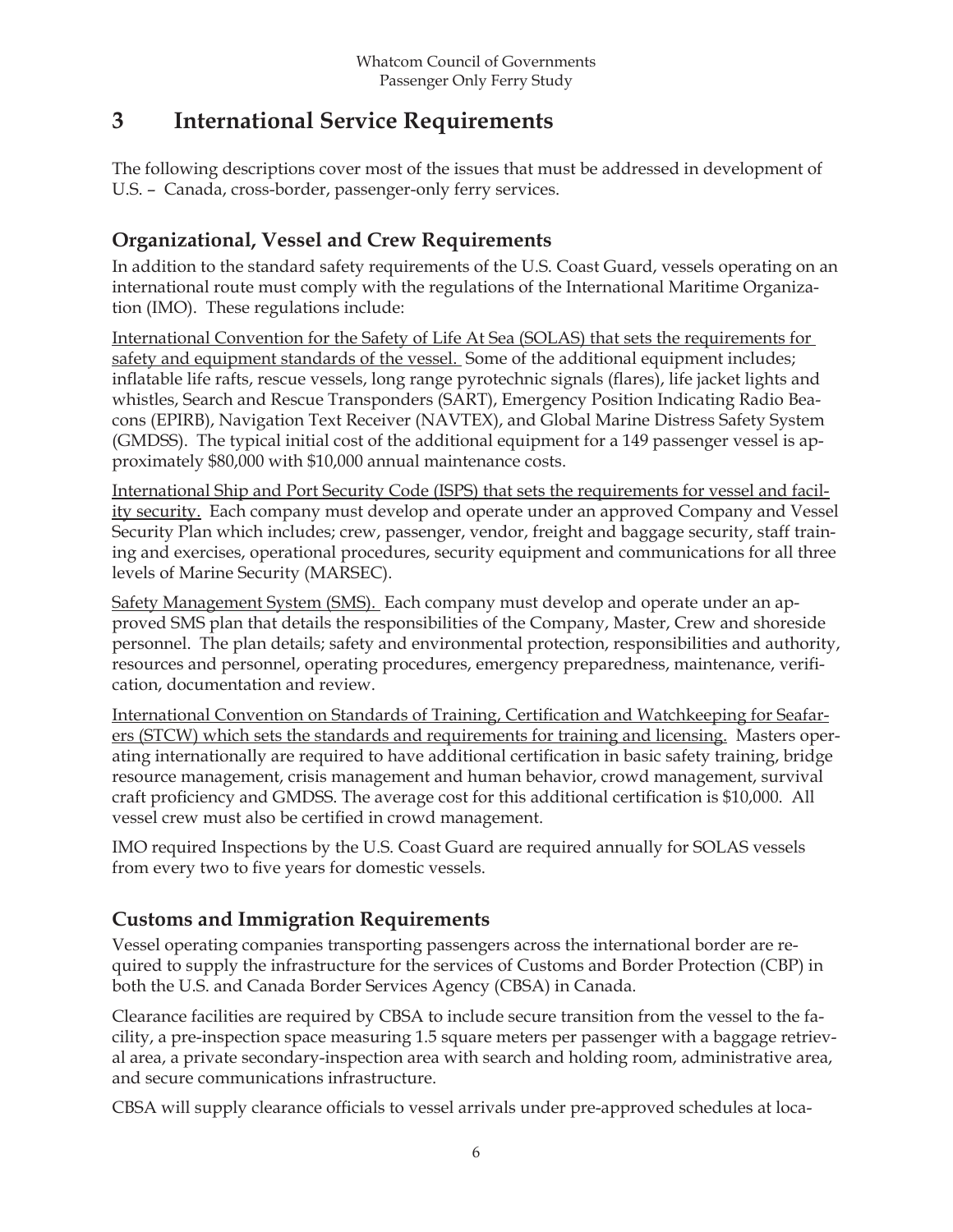#### Whatcom Council of Governments Passenger Only Ferry Study

tions they currently serve. New locations, if approved, require full cost-recovery from the vessel operator.

Pre-clearing travelers before they board cross-border vessels as U.S. Customs and Border Protection (CBP) does in Victoria and Sidney, B.C. is a key to ensuring the carrier is not logistically and financially responsible for returning inadmissible passengers to Canada.

The availability of CBP pre-clearance functions at alternate locations would have to be negotiated with CBP and is unknown at this time.

CBP arrival clearance is also required. Facility requirements and locations are also subject to negotiation with CBP.

International carriers are also required to obtain a \$50,000 customs bond.

The foregoing requirements must be met before initiating any new passenger-only ferry services across the U.S. - Canada border. Costs associated with those requirements and other aspects of establishing international passenger ferry service have not been fully analyzed. An additional study will be necessary to quanitify all such costs before provision of such services may be further considered.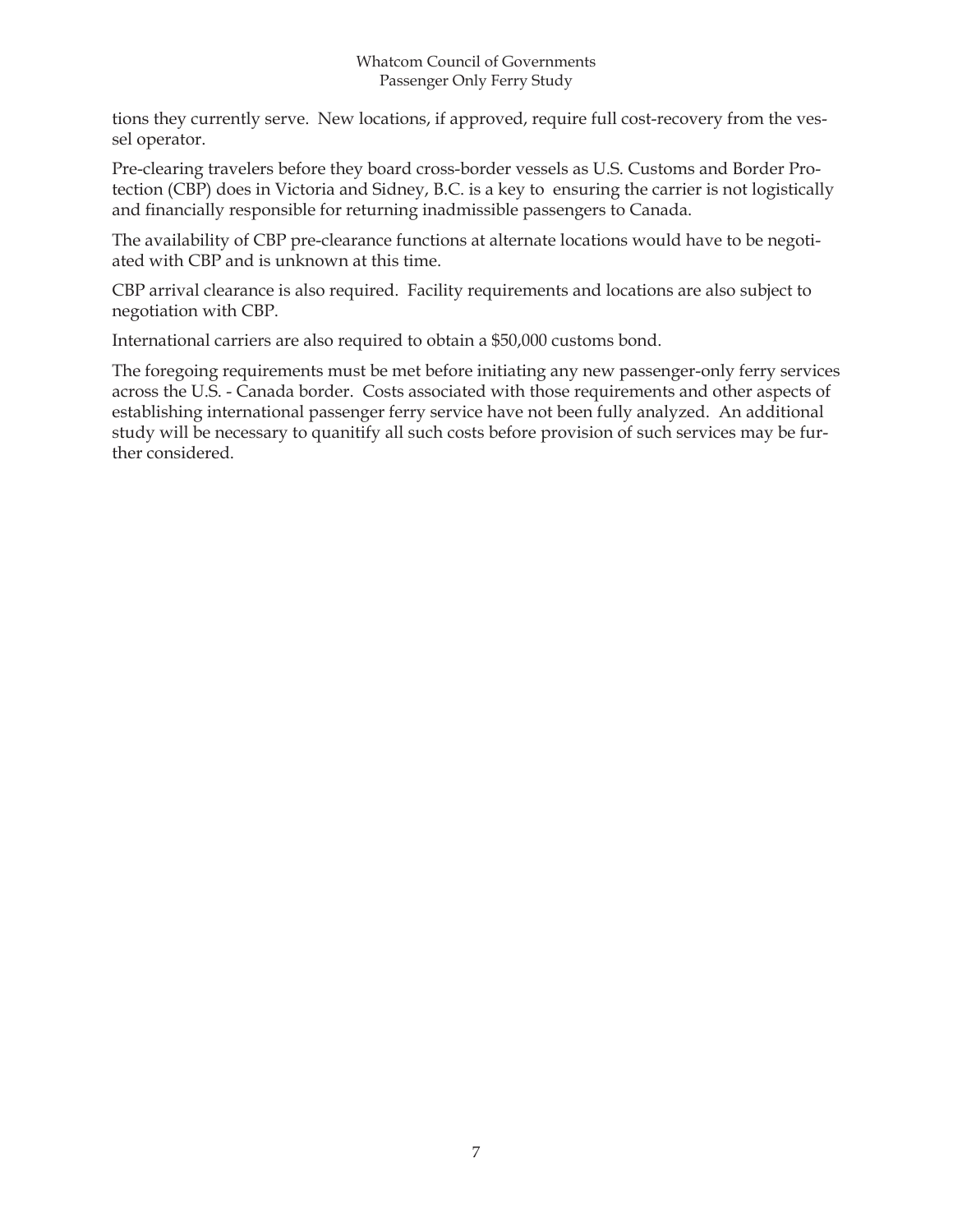## **4. Market Research**

## **4.1 Pilot Service**

As part of the Whatcom Council of Governments' (WCOG) Passenger-Only Ferry Study grant from the U.S. Federal Transit Administration, a pilot project was conducted during the winter months of 2005-06 to provide data on potential markets and service characteristics.

WCOG worked with Victoria-San Juan Cruises and the Port of Bellingham to operate a daily passenger ferry between Friday Harbor on San Juan Island and the City of Bellingham in Whatcom County. The goal of the pilot was to directly test the market and survey passengers about a variety of service characteristics.

#### **4.1.1 FTA Grant information**

The WCOG Passenger-Only Ferry Study grant from the U.S. Federal Transit Administration (FTA) is to examine demand and feasibility of increased passenger-only ferry service in the region.

#### **4.1.2 Route**

The pilot project offered service between the City of Bellingham in Whatcom County, Washington, and the City of Friday Harbor on San Juan Island, in San Juan County, Washington. See **Figure 4-1**.

## **Figure 4-1**

*Passenger-only ferry service route (shown in red)*



#### **4.1.3 Schedule**

## **Table 4-1**

*Pilot project passenger ferry service schedule*

| <b>Monday - Friday Schedule</b>           |                    |  |  |  |  |  |  |
|-------------------------------------------|--------------------|--|--|--|--|--|--|
| <b>Departs Bellingham</b>                 | 7:00am             |  |  |  |  |  |  |
| Arrives Friday Harbor                     | 8:40am             |  |  |  |  |  |  |
| <b>Departs Friday Harbor</b>              | 9:00am             |  |  |  |  |  |  |
| Arrives Bellingham                        | 10:40am            |  |  |  |  |  |  |
| <b>Departs Bellingham</b>                 | 3:00pm             |  |  |  |  |  |  |
| Arrives Friday Harbor                     | 4:40 <sub>pm</sub> |  |  |  |  |  |  |
| <b>Departs Friday Harbor</b>              | 5:00 <sub>pm</sub> |  |  |  |  |  |  |
| Arrives Bellingham                        | 6:40pm             |  |  |  |  |  |  |
| Crossing time: One hour and forty minutes |                    |  |  |  |  |  |  |

The pilot service consisted of two round-trips a day, five days a week (Monday through Friday only). See **Table 4-1** for the pilot project schedule.

For "day-trippers," the schedule allowed mainland residents to have eight hours on San Juan Island (9:00am – 5:00pm). San Juan Island residents had a total of four hours in Bellingham (11:00am – 3:00pm).

A weekend schedule was not developed for this project.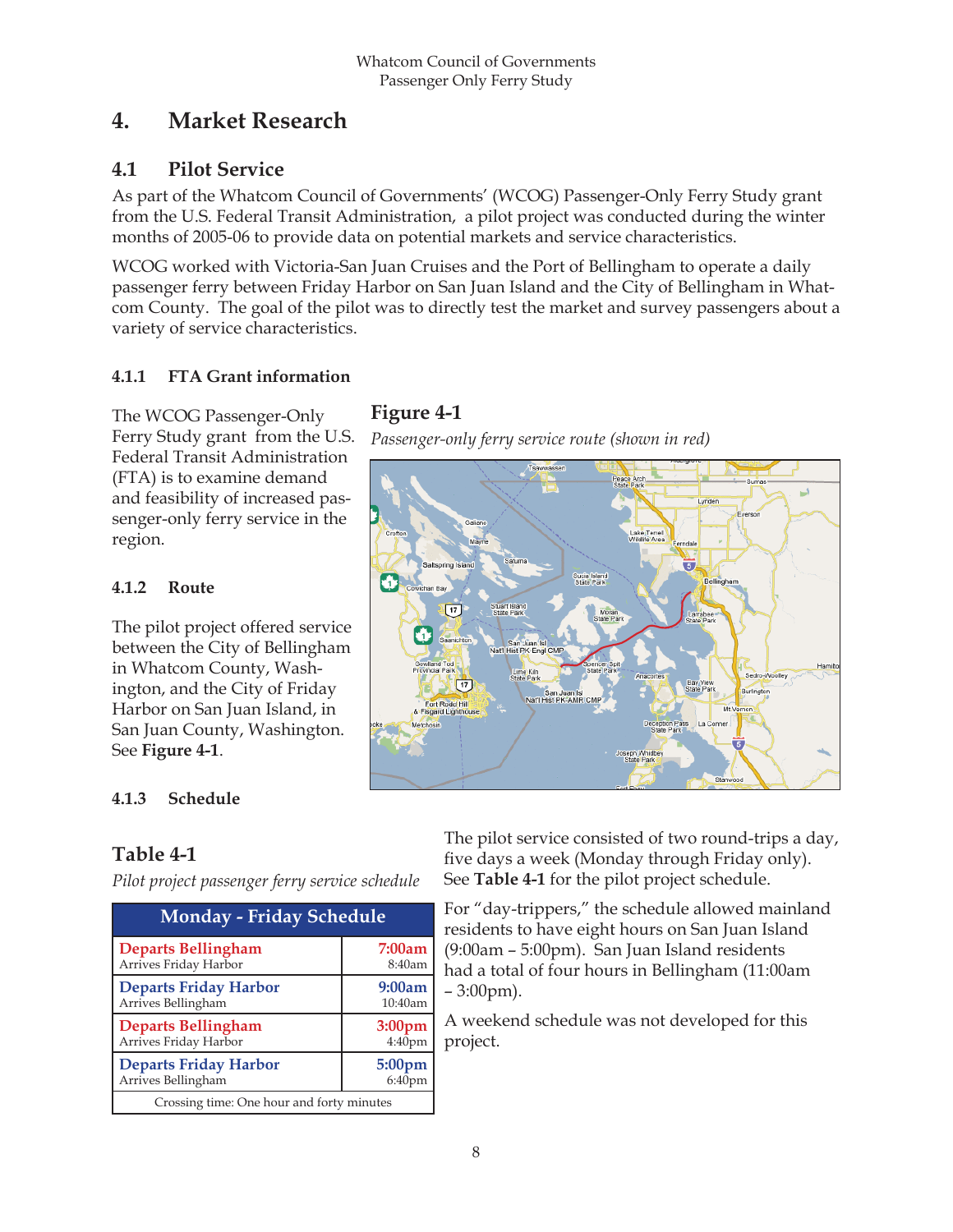#### **4.1.4 Boat & Terminals**

The service was contracted through the Port of Bellingham and operated by Victoria – San Juan Cruises with the vessel Victoria Star II, a 100 foot boat licensed for 149 passengers (see **Figure 4-2**). The boat runs on bio-diesel. Passenger amenities included indoor and outdoor seating, a snack bar, and restroom facilities.

The Victoria Star II called at the Bellingham Cruise Terminal in Fairhaven. In Friday Harbor, the boat docked at the Friday Harbor Terminal's Spring Street landing.

#### **4.1.5 Passenger Fares**

Fares were priced as follows:

- Adults (ages 13 and older): \$10 one-way
- Youth (ages 6-12): \$5 one-way
- Child (ages 0-5): free
- Commuter book of ten: \$75 (ten one-way trips)

Prices were designed to be competitive with the Washington State ferry system (see **Appendix A: Fare Comparisons**).

# **Figure 4-2**

*The Victoria Star II vessel*

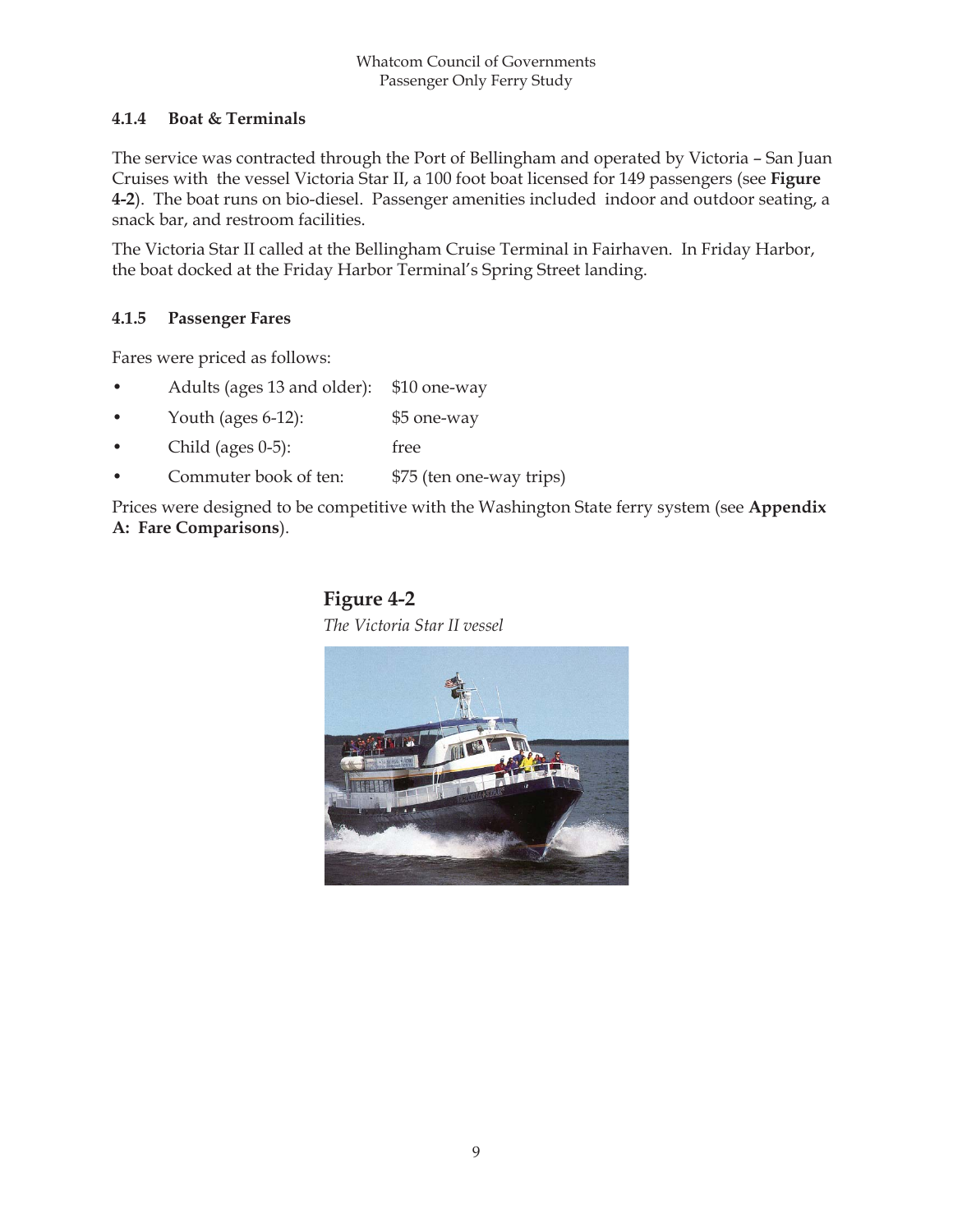## **4.2 Introduction to the Data**

Data for the market analysis were collected through three separate survey efforts. Passengers who used the pilot service between Friday Harbor and Bellingham were asked to fill out a survey. A second survey was distributed by mail to all household addresses on San Juan Island. Data were also collected through an online survey form. More information about the separate data sources follows.

#### **4.2.1 Ridership and Revenue**

Ridership and revenue data were collected by staff of Victoria-San Juan Cruises. See **Appendix B: Detailed Ridership Information.**

#### **4.2.2 On-Board Surveys (Passenger)**

Passengers who used the Bellingham – San Juan ferry service between November and March 31 were given a survey form to fill out during their crossing (see Appendix C: Sample of Passen**ger Survey**). Passengers purchased 3,896 one-way trips during the project's operation. A total of 743 surveys were turned in, representing 19 percent of total trips. Of these passenger trips, 1,126 were commuter-book tickets, showing that, at the very least, 29 percent of passengers used the service on more than one day. Passengers were asked to only fill out the survey once, and to fill out one survey per household.

Commuter tickets were sold in books of 10. Assuming, on the low end, that purchasers bought one book each, we can estimate that 112 people made 5 round-trips each (30 percent of all trips). Of 3,896 total tickets, if approximately 1,126 of those were commuter tickets (approximately 112 passengers), then there was an estimated 1,447 unique passengers. With 743 survey responses, the study received a 53 percent unique-passenger survey response rate.

#### **4.2.3 Surveys of San Juan Island Households (Household)**

In January 2006, two-page mail-in surveys regarding passenger ferry service between San Juan Island and Bellingham were sent to every household on San Juan Island (see **Appendix D: Sample of Household Survey)**. A total of 4,947 surveys were mailed, 650 of which were filled out and mailed back. This represents a 13.1 percent return rate.

The survey asked general questions regarding age and frequency of trips off San Juan Island. It also asked specific questions regarding trip purpose, preferred schedules, and limitations to passenger-only service. The survey also solicited information from those who would not ride the pilot service as it was operated, and was intended to find out what service would attract those individuals to passenger-only ferry service.

Based on November, 2004 data from the San Juan County Elections Department, 6,842 people reside on San Juan Island<sup>1</sup>. San Juan County's entire population, which includes other islands, is 15,500 (2005 data). Approximately 9 percent of the total population of San Juan Island mailed in responses to the household survey.

Demographic comparisons of respondents and the general population of San Juan Island are

<sup>1</sup> San Juan County Elections Department website (May, 2006): http://www.co.san-juan.wa.us/ elections/statistics.asp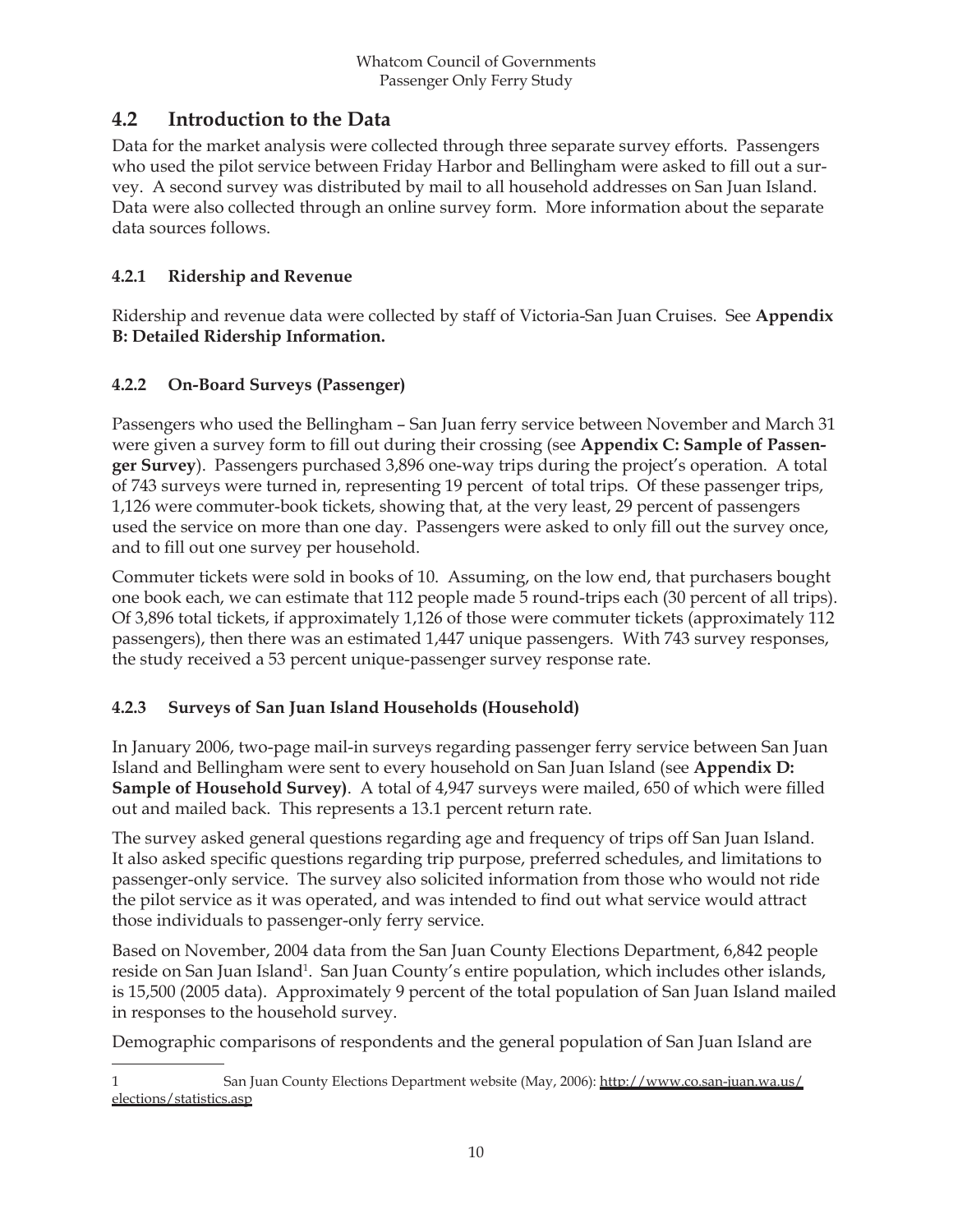discussed in **Section 4.4.2**.

#### **4.2.4 Online Surveys (Online)**

A version of the project survey was posted on the WCOG website (see **Appendix E: Sample of Online Survey).** The online survey was advertised on the WCOG website, on the Victoria-San Juan Cruises website, www.whales.com, and included in several of the newspaper and online advertisements for the service. The survey was available between February 1 and April 1, 2006.

From the 110 online surveys submitted, 54 percent of survey respondents were residents of Whatcom County; 42 percent were residents of San Juan County; and an additional 5 percent of respondents resided outside of the sample area (Greater Puget Sound or out-of-state).

Results of the online survey are summarized in **Appendix F: Summary of Online Survey Results.**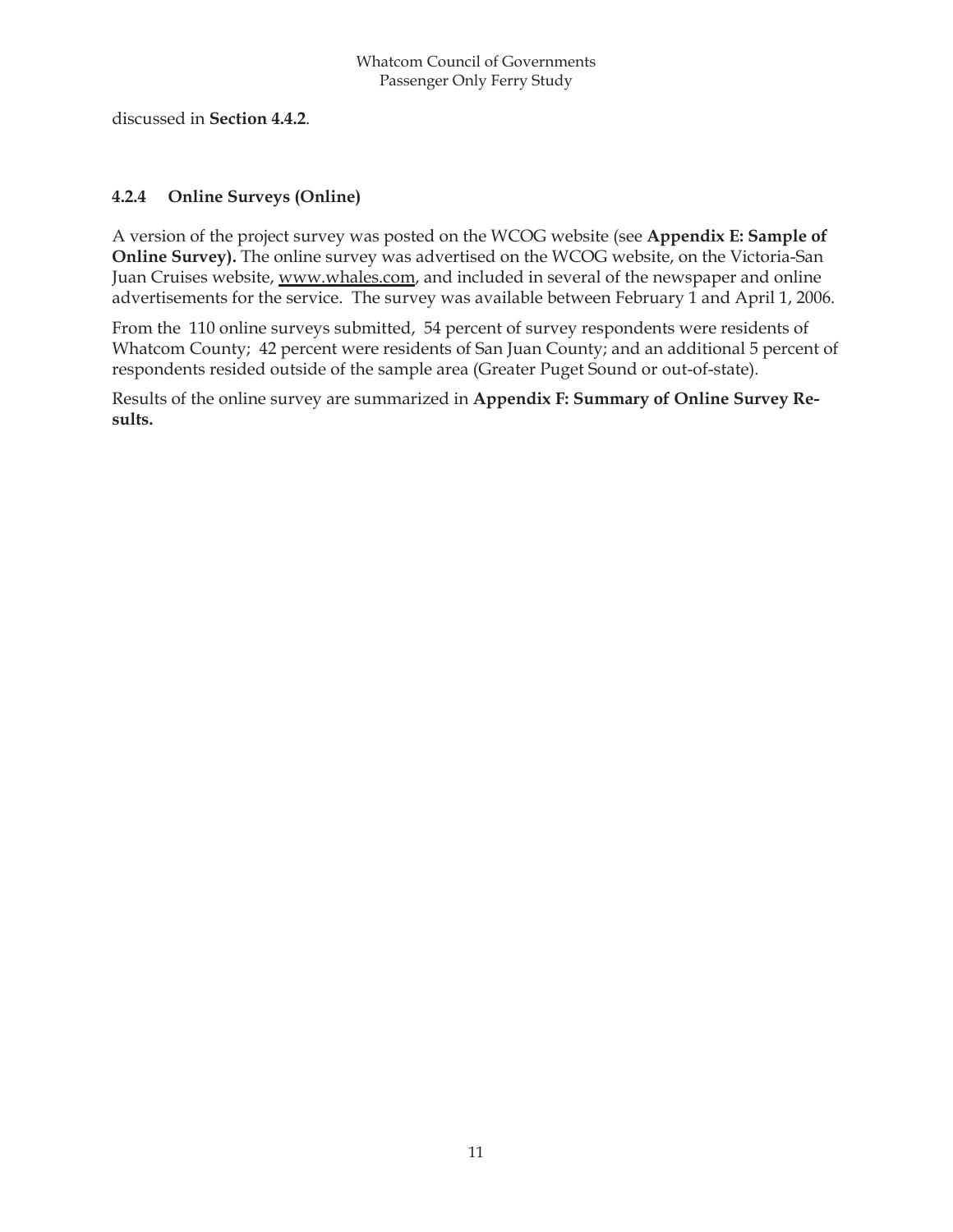## **4.3 Pilot Service Statistics**

The 18 week pilot project was operated between Bellingham and Friday Harbor, Monday through Friday. The following data were collected from Victoria-San Juan Cruises staff.

#### **4.3.1 Ridership**

The pilot project had a total of 3,896 passenger trips. Daily ridership averaged 44 persons. See **Table 4-2**.

#### **Table 4-2**

*Total number of passengers by run*

|                                        |                     | <b>RUN</b>                        |                     |                                  | Weekly                            |                                            |              | <b>RUN</b>                             |                     |                 |                                   | Weekly              |                       |                        |              |
|----------------------------------------|---------------------|-----------------------------------|---------------------|----------------------------------|-----------------------------------|--------------------------------------------|--------------|----------------------------------------|---------------------|-----------------|-----------------------------------|---------------------|-----------------------|------------------------|--------------|
| <b>Date</b>                            | Day                 | West                              | West                | East                             | East                              | Daily                                      | <b>Total</b> | <b>Date</b>                            | Day                 | West            | West                              | East                | East                  | Daily                  | <b>Total</b> |
|                                        |                     | 7AM                               | 3PM                 | 9AM                              | 5PM                               | <b>Total</b>                               |              |                                        |                     | 7AM             | 3PM                               | 9AM                 | 5PM                   | <b>Total</b>           |              |
|                                        | 30-Nov-05 Wednesday | $\overline{2}$                    | 2                   | $\mathbf 0$                      | $\overline{2}$                    | $\overline{6}$                             |              | 06-Feb-06 Monday                       |                     | 16              | 3                                 | 7                   | 8                     | 34                     |              |
| 01-Dec-05 Thursday                     |                     | 3                                 | $\overline{2}$      | $\mathbf{1}$                     | $\overline{2}$                    | $\overline{\mathbf{8}}$<br>$\overline{25}$ | 39           | 07-Feb-06 Tuesday                      |                     | 11              | $\overline{13}$                   | $\overline{18}$     | $\overline{11}$       | $\overline{53}$        |              |
| 02-Dec-05 Friday                       |                     | 5                                 | $\overline{5}$      | $\overline{2}$                   | 13                                |                                            |              |                                        | 08-Feb-06 Wednesday | 10              | 18                                | 15                  | $\overline{13}$       | $\overline{56}$        | 271          |
| 05-Dec-05 Monday                       |                     | $\overline{7}$                    | 14                  | 11                               | 10                                | $\overline{42}$                            |              | 09-Feb-06 Thursday                     |                     | 21              | 8                                 | $\overline{7}$      | $\overline{18}$       | $\overline{54}$        |              |
| 06-Dec-05 Tuesday                      |                     | 8                                 | 10                  | 12                               | $\overline{2}$                    | $\overline{32}$<br>$\overline{16}$         | 178          | 10-Feb-06 Friday                       |                     | 18              | 17                                | 11                  | 28                    | $\overline{74}$        |              |
|                                        | 07-Dec-05 Wednesday | $\overline{2}$<br>$\overline{5}$  | $\overline{7}$      | $\overline{2}$<br>$\overline{5}$ | $\overline{5}$<br>$\overline{15}$ | 29                                         |              | 13-Feb-06 Monday                       |                     | 14              | $\overline{4}$                    | $\overline{4}$      | 11                    | $\overline{33}$        |              |
| 08-Dec-05 Thursday<br>09-Dec-05 Friday |                     | $\overline{22}$                   | 4<br>$\overline{7}$ | $\overline{22}$                  | 8                                 | 59                                         |              | 14-Feb-06 Tuesday                      |                     | 14              | 15                                | $\overline{3}$      | 10                    | 42                     |              |
|                                        |                     | $\overline{12}$                   | $\overline{9}$      |                                  |                                   | $\overline{35}$                            |              |                                        | 15-Feb-06 Wednesday | 16              | 8                                 | 10                  | $\overline{26}$       | $\overline{60}$        | 223          |
| 12-Dec-05 Monday<br>13-Dec-05 Tuesday  |                     | 14                                | $\overline{6}$      | $6 \,$<br>6                      | 8<br>9                            | 35                                         |              | 16-Feb-06 Thursday                     |                     | 19              | 5                                 | $\mathbf{1}$        | 15                    | 40                     |              |
|                                        | 14-Dec-05 Wednesday | 9                                 | $\overline{8}$      | 11                               | 12                                | 40                                         | 185          | 17-Feb-06 Friday                       |                     | $\overline{4}$  | 20                                | 10                  | $\overline{14}$       | $\overline{48}$        |              |
| 15-Dec-05 Thursday                     |                     | $\overline{3}$                    | 7                   | $\overline{4}$                   | 12                                | $\overline{26}$                            |              | 20-Feb-06 Monday                       |                     | $\overline{27}$ | $\overline{8}$                    | $\overline{15}$     | $\overline{22}$       | $\overline{72}$        |              |
| 16-Dec-05 Friday                       |                     | $\overline{13}$                   | 11                  | $\overline{9}$                   | 16                                | 49                                         |              | 21-Feb-06 Tuesday                      |                     | $\overline{25}$ | $\overline{10}$                   | $\overline{7}$      | $\overline{30}$       | $\overline{72}$        |              |
| 19-Dec-05 Monday                       |                     | $\overline{8}$                    | 10                  | $\overline{8}$                   | $\overline{5}$                    | $\overline{31}$                            |              |                                        | 22-Feb-06 Wednesday | $\overline{29}$ | $\overline{15}$                   | $\overline{12}$     | $\overline{25}$       | $\overline{81}$        | 321          |
| 20-Dec-05 Tuesday                      |                     | $\overline{4}$                    | $\overline{5}$      | $\overline{4}$                   | $\overline{4}$                    | 17                                         |              | 23-Feb-06 Thursday                     |                     | 22              | 9                                 | 8                   | $\overline{19}$       | $\overline{58}$        |              |
|                                        | 21-Dec-05 Wednesday | $\overline{20}$                   | $\overline{12}$     | $\overline{17}$                  | $\overline{8}$                    | $\overline{57}$                            | 210          | 24-Feb-06 Friday                       |                     | $\overline{9}$  | $\overline{7}$                    | $\overline{7}$      | $\overline{15}$       | $\overline{38}$        |              |
| 22-Dec-05 Thursday                     |                     | 9                                 | 20                  | $\overline{7}$                   | 22                                | 58                                         |              | 27-Feb-06 Monday                       |                     | $\overline{9}$  | $\overline{5}$                    | 4                   | 10                    | 28                     |              |
| 23-Dec-05 Friday                       |                     | 7                                 | 14                  | $\overline{9}$                   | $\overline{17}$                   | $\overline{47}$                            |              | 28-Feb-06 Tuesdav                      |                     | $\overline{2}$  | $\overline{8}$                    | $\overline{2}$      | $\overline{0}$        | $\overline{12}$        |              |
| 26-Dec-05 Monday                       |                     | $\overline{37}$                   | 13                  | $\overline{26}$                  | $\overline{20}$                   | 96                                         |              |                                        | 01-Mar-06 Wednesday | 5               | $\overline{2}$                    | $\mathbf{1}$        | 6                     | $\overline{14}$        | 119          |
| 27-Dec-05 Tuesday                      |                     | 18                                | 8                   | $\overline{7}$                   | 14                                | 47                                         | 404          | 02-Mar-06 Thursday                     |                     | 12              | $\overline{5}$                    | $\mathbf{1}$        | $\overline{11}$       | 29                     |              |
|                                        | 28-Dec-05 Wednesday | 11                                | 11                  | 16                               | $\overline{7}$                    | $\overline{45}$                            |              | 03-Mar-06 Friday                       |                     | $\overline{4}$  | 14                                | 8                   | 10                    | $\overline{36}$        |              |
| 29-Dec-05 Thursday                     |                     | 46                                | 26                  | 22                               | 45                                | 139                                        |              | 06-Mar-06 Monday                       |                     | $\overline{6}$  | 14                                | $\overline{21}$     | $\overline{4}$        | $\overline{45}$        |              |
| 30-Dec-05 Friday                       |                     | $\overline{13}$                   | $\overline{28}$     | $\overline{11}$                  | $\overline{25}$                   | $\overline{77}$                            |              | 07-Mar-06 Tuesday                      |                     | 5               | 12                                | $\overline{7}$      | 7                     | 31                     |              |
| 02-Jan-06 Monday                       |                     | 25                                | $\overline{4}$      | $\overline{9}$                   | 19                                | $\overline{57}$                            |              |                                        | 08-Mar-06 Wednesday | $\overline{2}$  | $\overline{4}$                    | 5                   | 6                     | 17                     | 156          |
| 03-Jan-06 Tuesday                      |                     | 3                                 | $\overline{5}$      | 10                               | 10                                | 28                                         |              | 09-Mar-06 Thursday                     |                     | 4               | 6                                 | 6                   | 8                     | 24                     |              |
|                                        | 04-Jan-06 Wednesday | $\overline{12}$                   | $\overline{5}$      | $\overline{2}$                   | 10                                | $\overline{29}$                            | 182          | 10-Mar-06 Friday                       |                     | 14              | 9                                 | $\overline{2}$      | 14                    | $\overline{39}$        |              |
| 05-Jan-06 Thursday                     |                     | 6                                 | $\overline{6}$      | $\overline{4}$                   | $\overline{12}$                   | 28                                         |              | 13-Mar-06 Monday                       |                     | 14              | $\overline{4}$                    | $\overline{4}$      | $\overline{12}$       | $\overline{34}$        |              |
| 06-Jan-06 Friday                       |                     | $\overline{7}$                    | 14                  | $\overline{6}$                   | $\overline{13}$                   | 40                                         |              | 14-Mar-06 Tuesday                      |                     | $\overline{35}$ | $\overline{9}$                    | 7                   | $\overline{38}$       | $\overline{89}$        |              |
| 09-Jan-06 Monday                       |                     | 6                                 | 16                  | $6 \overline{}$                  | 4                                 | $\overline{32}$                            |              |                                        |                     |                 |                                   |                     |                       | $\overline{30}$        | 269          |
| 10-Jan-06 Tuesday                      |                     | 8                                 | $\overline{7}$      | $\overline{8}$                   | $\overline{7}$                    | $\overline{30}$                            |              |                                        | 15-Mar-06 Wednesday | 8<br>12         | $\overline{7}$<br>$\overline{18}$ | 1<br>$\overline{4}$ | 14<br>$\overline{14}$ | 48                     |              |
|                                        | 11-Jan-06 Wednesday | 6                                 | 8                   | 8                                | 5                                 | 27                                         | 149          | 16-Mar-06 Thursday<br>17-Mar-06 Friday |                     | 19              | 10                                | 12                  | $\overline{27}$       | $\overline{68}$        |              |
| 12-Jan-06 Thursday                     |                     | 4                                 | $\overline{5}$      | $\overline{7}$                   | $\overline{4}$                    | $\overline{20}$                            |              |                                        |                     |                 |                                   |                     |                       |                        |              |
| 13-Jan-06 Friday                       |                     | $\overline{7}$                    | 11                  | $\overline{5}$                   | $\overline{17}$                   | 40                                         |              | 20-Mar-06 Monday                       |                     | $\overline{20}$ | $\overline{12}$                   | $\overline{12}$     | $\overline{18}$       | 62                     |              |
| 16-Jan-06 Monday                       |                     | 15                                | 14                  | $\overline{8}$                   | $\overline{21}$                   | 58                                         |              | 21-Mar-06 Tuesday                      |                     | 23              | 18                                | 6                   | 28                    | 75                     |              |
| 17-Jan-06 Tuesday                      |                     | 15                                | $\overline{7}$      | $\overline{7}$                   | 5                                 | 34                                         |              |                                        | 22-Mar-06 Wednesday | $\overline{9}$  | $\overline{5}$                    | $\overline{1}$      | 15                    | $\overline{30}$        | 262          |
|                                        | 18-Jan-06 Wednesday | 12                                | 10                  | $\overline{4}$                   | 17                                | $\overline{43}$                            | 228          | 23-Mar-06 Thursday                     |                     | 9               | 22                                | 4                   | 13                    | 48<br>$\overline{47}$  |              |
| 19-Jan-06 Thursday                     |                     | 17                                | $6\overline{6}$     | $\overline{5}$                   | 16                                | $\overline{44}$                            |              | 24-Mar-06 Friday                       |                     | 13              | $\overline{4}$                    | $\overline{15}$     | $\overline{15}$       |                        |              |
| 20-Jan-06 Friday                       |                     | $\overline{7}$                    | $\overline{17}$     | $\overline{8}$                   | $\overline{17}$                   | 49                                         |              | 27-Mar-06 Monday                       |                     | $\overline{15}$ | $\overline{21}$                   | 12                  | $\overline{15}$       | $\overline{63}$        |              |
| 23-Jan-06 Monday                       |                     | $\overline{5}$                    | $\overline{5}$      | 14                               | $\overline{5}$                    | $\overline{29}$                            |              | 28-Mar-06 Tuesday                      |                     | $\overline{12}$ | 5                                 | $\overline{7}$      | $\overline{11}$       | $\overline{35}$        |              |
| 24-Jan-06 Tuesday                      |                     | 12                                | 8                   | $\overline{7}$                   | $\overline{4}$                    | 31                                         |              |                                        | 29-Mar-06 Wednesday | $\overline{25}$ | $\overline{18}$                   | 10                  | $\overline{31}$       | 84                     | 305          |
|                                        | 25-Jan-06 Wednesday | 10                                | 4                   | $\overline{4}$                   | 11                                | $\overline{29}$                            | 239          | 30-Mar-06 Thursday                     |                     | 13              | $\overline{26}$                   | $\overline{4}$      | $\overline{18}$       | 61                     |              |
| 26-Jan-06 Thursday                     |                     | 8                                 | $\overline{6}$      | $\overline{2}$                   | 11                                | $\overline{27}$                            |              | 31-Mar-06 Friday                       |                     | 15              | $\overline{11}$                   | $\overline{8}$      | 28                    | 62                     |              |
| 27-Jan-06 Friday                       |                     | 7                                 | $\overline{45}$     | $\overline{51}$                  | $\overline{20}$                   | $\overline{123}$                           |              |                                        |                     |                 |                                   |                     |                       | <b>TOTAL RIDERSHIP</b> | 3896         |
| 30-Jan-06 Monday                       |                     | $\overline{10}$                   | $\overline{5}$      | $\overline{3}$                   | 6                                 | $\overline{24}$                            |              |                                        |                     |                 |                                   |                     | Avg daily ridership   |                        | 44           |
| 31-Jan-06 Tuesday                      |                     | $\overline{8}$                    | $\overline{6}$      | $\overline{1}$                   | $\overline{17}$                   | $\overline{32}$                            |              |                                        |                     |                 |                                   |                     | 18 weeks total        |                        |              |
|                                        | 01-Feb-06 Wednesdav | 8                                 | 3<br>7              | $\overline{2}$                   | 9                                 | 22<br>$\overline{28}$                      | 156          |                                        |                     |                 |                                   |                     |                       |                        |              |
| 02-Feb-06 Thursday<br>03-Feb-06 Friday |                     | $\overline{8}$<br>$\overline{10}$ | $\overline{15}$     | $\overline{3}$<br>11             | 10<br>14                          | $\overline{50}$                            |              |                                        |                     |                 |                                   |                     |                       |                        |              |
|                                        |                     |                                   |                     |                                  |                                   |                                            |              |                                        |                     |                 |                                   |                     |                       |                        |              |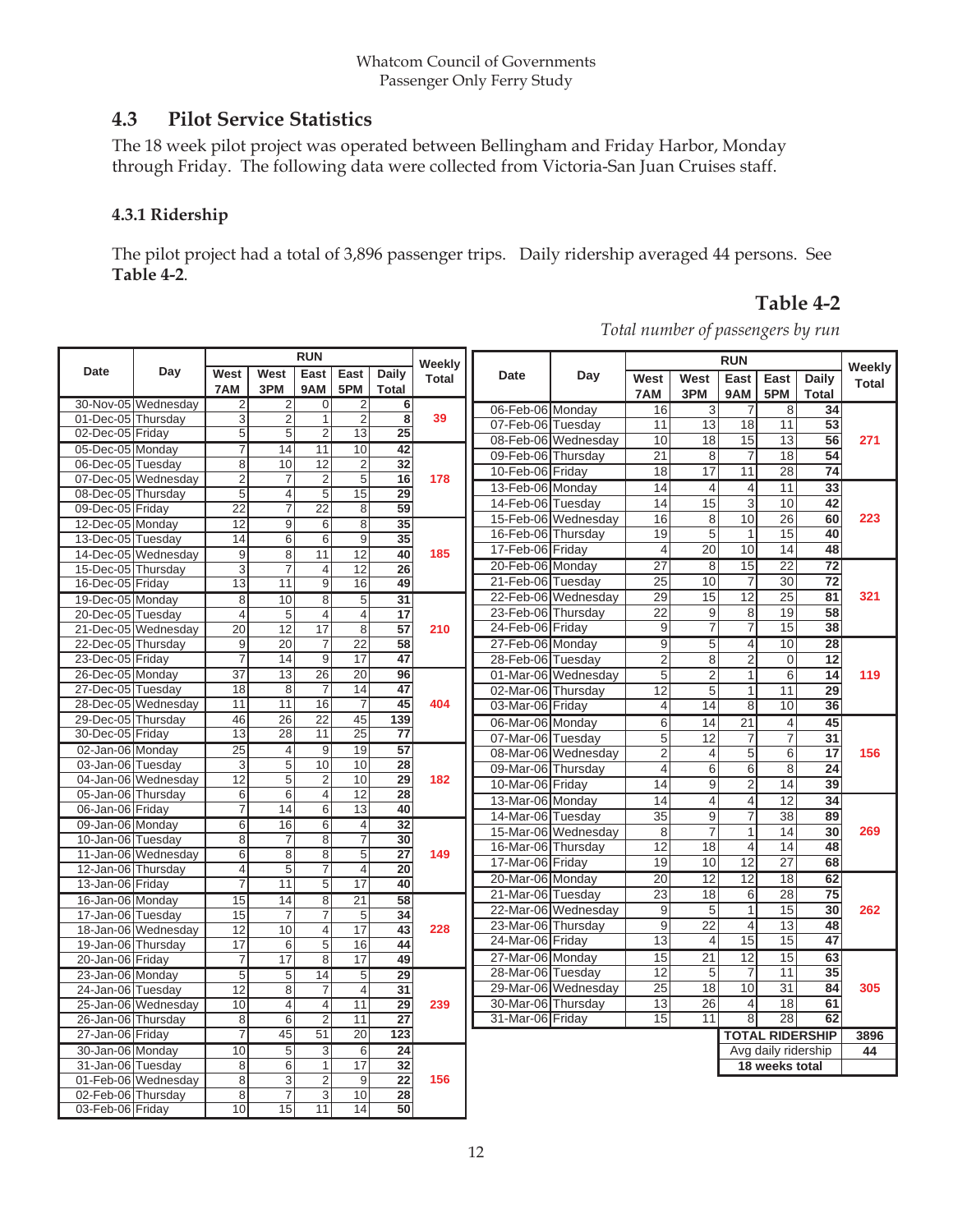#### **4.3.2 Passenger Age**

Passengers were slightly older than the average for the study regions (see **Figure 4-3)**. The Whatcom County passengers were older than the average in Whatcom County.

Passengers from San Juan Island were also older, when compared to San Juan Island census data from 2000.

#### **4.3.3 Residency and Trip Patterns**

The majority of passenger trips originated in Whatcom County (55 percent of all riders). Of the Whatcom County residents, 46 percent live in Bellingham. The rest of the Whatcom County

## **Figure 4-3**

**Figure 4-5**

*Passengers by Age Group*



residents were from Ferndale, Blaine, Everson, and Lynden. Approximately one-third of all passengers originated from Friday Harbor (30 percent), with the rest of the passenger residency made up of out-ofstate residents or people visiting from outside of Whatcom County. See **Figure 4-4**.

#### **4.3.4 Trip Purpose**

Passengers were asked to identify the main purpose of their ferry trip for that specific day. **Figure 4-5** illustrates those reported trip purposes.



**Figure 4-5**

**Work-Related 15%**



**Shopping 12%**

**Services 8%**

## *Passenger Trip Purpose*

13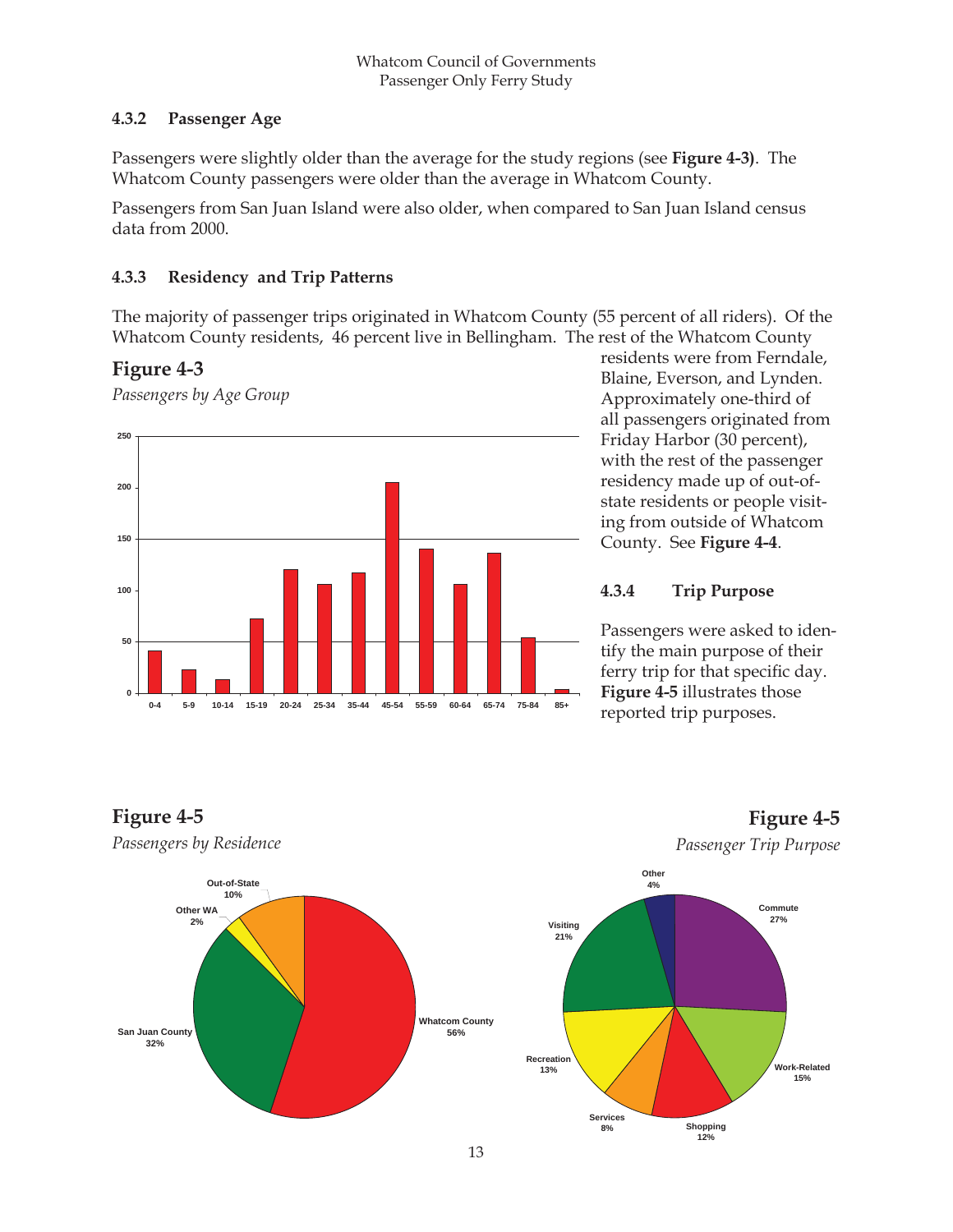## **4.4 Market Analysis**

#### **4.4.1 Introduction**

Three geographic markets were considered to assess the possible present day regional demand for passenger-only ferry service: The island market (residents of San Juan Island and the surrounding islands); the mainland market (Whatcom County residents); and recreational travelers (tourists and visitors). Each market represents different needs for frequency and amenities.

Data collected from the on-board passenger surveys ( "Passenger"), the mailed household surveys sent to all residents of San Juan Island ( "Household"), and the survey posted on the internet ("Online") were summarized by respondents' place of residence to develop the following analysis.

#### **4.4.2 San Juan Islanders**

Data for San Juan Islanders are collected from all three data sources mentioned above.

**Figure 4-6** shows household survey and passenger survey respondents by age distribution, compared to the year 2000 census data for San Juan Island. This comparison shows that: ages 15-34 were over-represented as passengers but appeared on household surveys in closer proportion to their population; ages 35-54 were under-represented as both ferry passengers and household survey respondents; and ages 55-74 were over-represented as both ferry passengers and household survey respondents.

## **Figure 4-6**

*Comparative Age Distributions: Year 2000 Census of San Juan Island, San Juan Island Household Survey, and Passenger Survey*



"Household" and "Passenger" survey respondents were asked to identify the number of off-island trips made each year for specific trip purposes. **Figure 4-7** and **Figure 4-8** compare responses from the two sources. Results are similar. San Juan Islanders were also asked about the frequency of off-island trips (see **Figure 4-9** and **Figure 4-10**). 80 percent of respondents take off-island trips between one and four times a month.

Online survey data results reflect similar responses from the San

Juan Island residents. Online survey respondents from San Juan Island were predominantly between the ages of 25 and 65 and their survey responses generally reflect those from the household and passenger surveys (see **Appendix F: Online Survey Results**).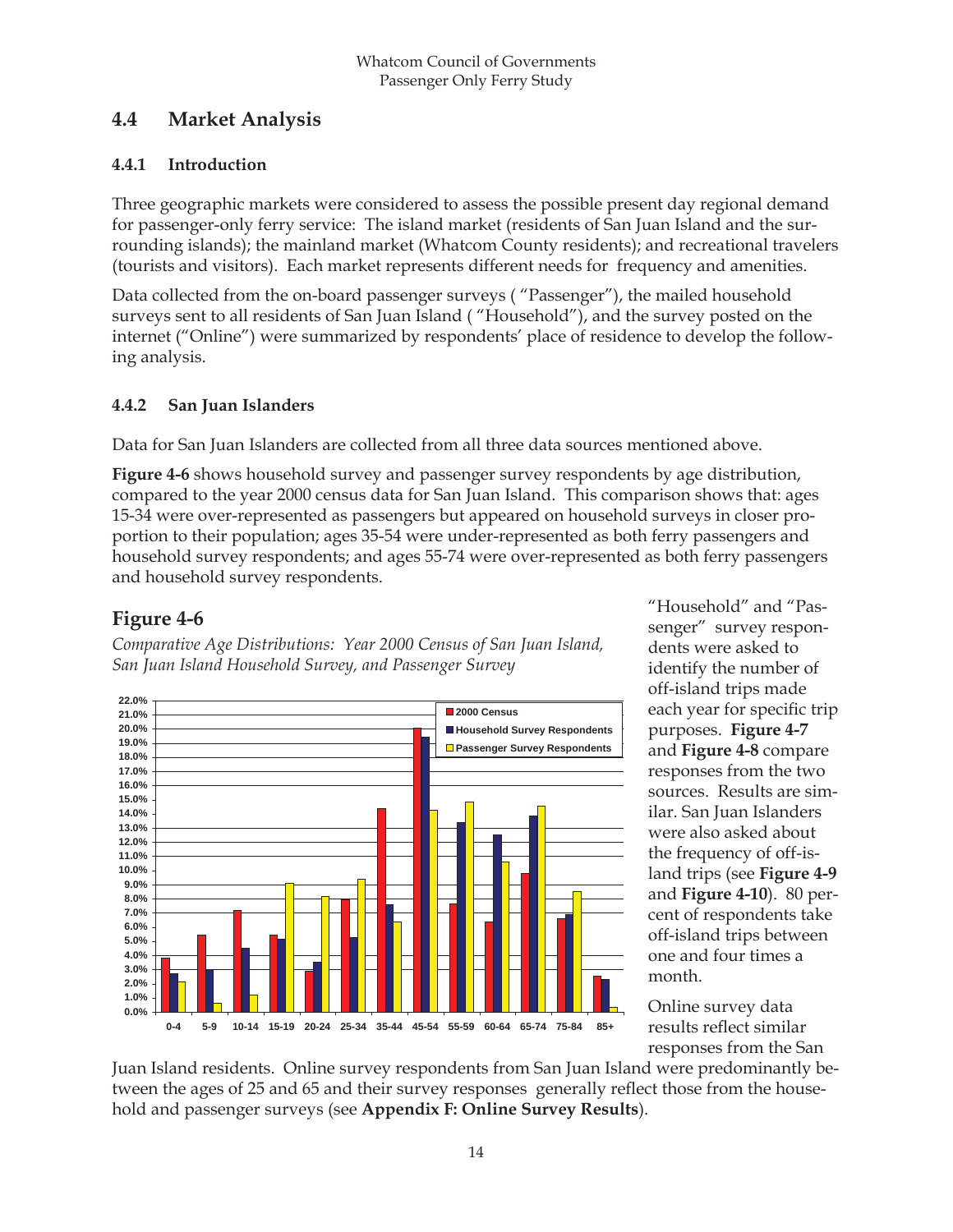## **Figure 4-7**

## **Figure 4-8**

*San Juan Island Off-Island Trips by Purpose (Household Survey)*

*San Juan Island Off-Island Trips by Purpose (Passenger Survey - San Juan County Residents)*



**Figure 4-9** *San Juan Island Off-Island Trips per Month (Household Survey)*

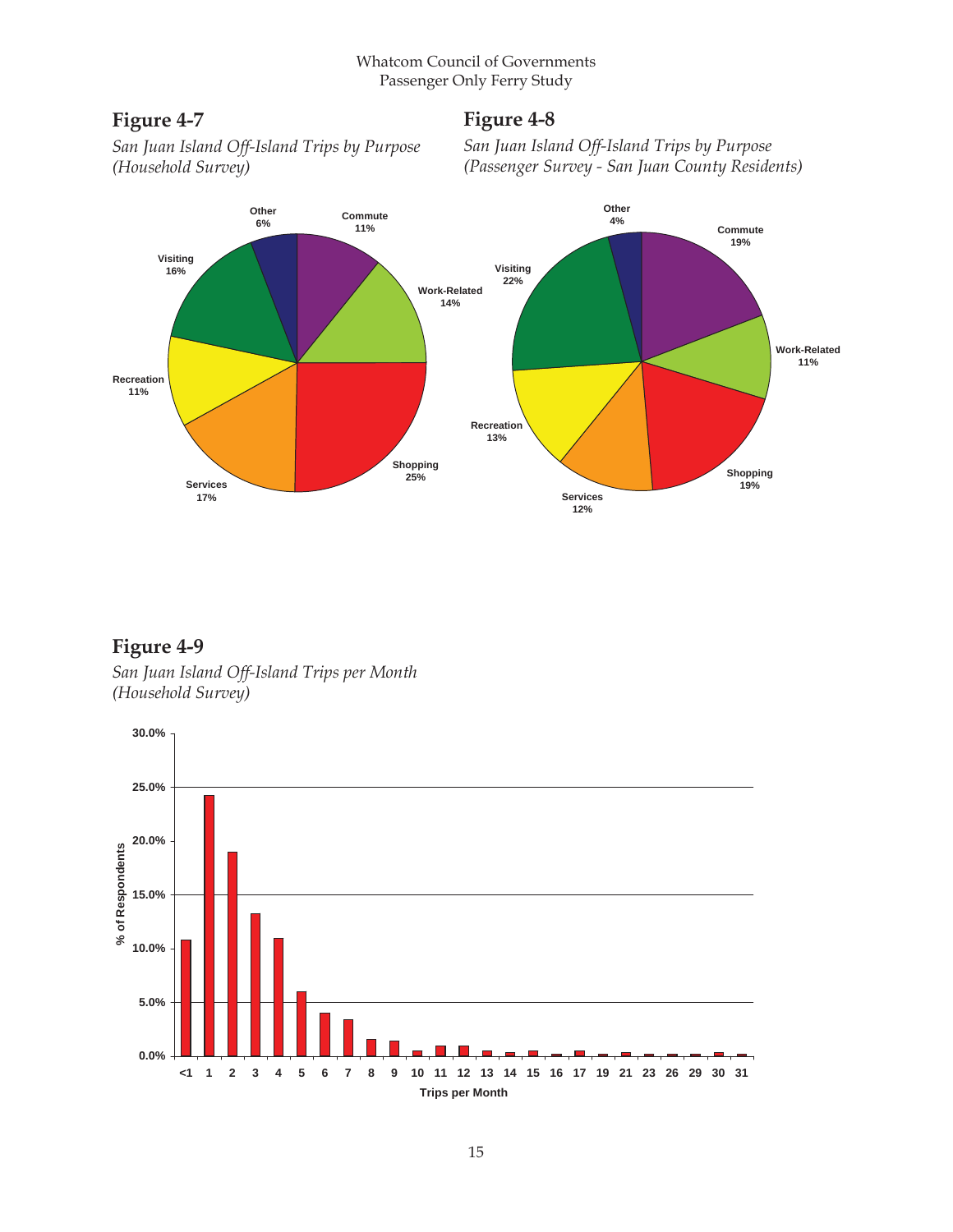#### Whatcom Council of Governments Passenger Only Ferry Study

**Passenger Regions of Origin** 

**San Juan County** 

**Whatcom County**

**TOTAL** 

Lynden

Maple Falls

Point Roberts WA

**San Juan County**

Orcas Island

Henry Island

**SUBTOTAL Other WA**

**SUBTOTAL** 

**Whatcom County** 408 55.1%<br> **San Juan County** 240 32.4%

**Other WA** 17 **2.3%**<br> **Out-of-State** 75 **10.1% Out-of-State** 75 **10.1%**

Bellingham WA 338 Ferndale WA 21 2.8% Blaine WA 13 1.8%<br>
Lummi Island WA 11 1.5% Lummi Island WA 11 1.5%<br>Everson WA 7 0.9% Everson WA 7 0.9%

Post Bay MA 6 0.8%<br>Maple Falls WA 2 0.3%

Deming WA 1 0.1%<br>Nooksack WA 1 0.1% Nooksack WA 1 0.1%<br>Point Roberts WA 1 0.1%

**SUBTOTAL 408 55.1%**

Deer Harbor WA 1 0.1%

Roche Harbor | WA | 1 0.1% Shaw Island WA 1 0.1% Stuart Island WA 1 0.1%<br>SUBTOTAL 240 32.4%

**City State Count %** Seattle WA 4 0.5% Sedro Woolley MA 4 0.5% Mt. Vernon WA 3 0.4%<br>Marysville WA 1 0.1% Marysville WA 1 0.1% Olympia WA 1 0.1% Spokane IWA 2 0.3% Port Hadlock WA 1 0.1% Puyallup WA 1 0.1%

**City/Island State Count %**<br>v Harbor WA 222 30.09 Friday Harbor WA 222 30.0% Eastsound WA 5 0.7%<br>Waldron Island WA 3 0.4% Waldron Island WA 3 0.4% Lopez Island WA 3 0.4%<br>Orcas Island WA 2 0.3%

**City** State Count %<br>am WA 338 45.7%

#### **4.4.3 Regional Mainland**

The regional mainland market is defined as passengers who reside within Whatcom County. An assessment of this market is based, primarily, on the results of the passenger survey. Most passengers (56 percent) reported Whatcom County residence. San Juan Island residents accounted for 32 percent of pilot project passengers. Visitors were 12 percent of pilot project passengers. See **Table 4-3** for a breakdown of passenger survey respondents by residence.

Of all mainland-resident survey respondents, 80 percent live in Whatcom County, 15 percent live out-of-state, and the rest reside in other parts of Washington State.

Analysis in Section 4.4.3 focuses on the 56 percent of passenger survey respondents who live in Whatcom County. All other respondents' results are reviewed in **Section 4.4.2**

#### **Figure 4-10**

*San Juan Island Off-Island Trips per Month (Passenger Survey - San Juan County Residents)*



| <b>City</b>                    |                          | State Count               | $\frac{9}{6}$ |
|--------------------------------|--------------------------|---------------------------|---------------|
| Magdejurg                      |                          | 1                         | 0.1%          |
| Gustavas                       | AK                       | $\overline{\overline{3}}$ | 0.4%          |
| <b>JUNEAU</b>                  | <b>AK</b>                | 1                         | 0.1%          |
| Calgary                        | $\overline{AB}$          | $\overline{1}$            | 0.1%          |
| Tofino                         | BC                       | $\overline{1}$            | 0.1%          |
| <b>Red Bluff</b>               | $\overline{CA}$          | $\overline{2}$            | 0.3%          |
| San Diego                      | CA                       | $\overline{2}$            | 0.3%          |
| San Francisco                  | CA                       | $\overline{2}$            | 0.3%          |
| <b>Broomfield</b>              | CA                       | 1                         | 0.1%          |
| Carlsbad                       | CA                       | $\overline{1}$            | 0.1%          |
| Glen Ellen                     | CA                       | 1                         | 0.1%          |
| Glendale                       | CA                       | $\overline{1}$            | 0.1%          |
| Moraga                         | CA                       | 1                         | 0.1%          |
| Novato                         | CA                       | 1                         | 0.1%          |
| Riverside                      | CA                       | 1                         | 0.1%          |
| Santa Clara                    | CA                       | $\overline{1}$            | 0.1%          |
| $\overline{\textsf{Ouray}}$ __ | $\overline{co}$          | $\overline{1}$            | 0.1%          |
| <b>Baltic</b>                  | <b>CT</b>                | $\overline{1}$            | 0.1%          |
| Ft. Walton Beach               | FL                       | $\overline{2}$            | 0.3%          |
| <b>Key West</b>                | FL                       | $\overline{1}$            | 0.1%          |
| <b>Shalimar</b>                | $\overline{FL}$          | ī                         | 0.1%          |
| Corning                        | IA                       | $\overline{1}$            | 0.1%          |
| Rexburg                        | ID                       | $\overline{1}$            | 0.1%          |
| Chicago                        | IL                       | 1                         | 0.1%          |
| <b>Skokie</b>                  | ΪL                       | $\overline{1}$            | 0.1%          |
| Canterbury                     | Kent                     | 1                         | 0.1%          |
| <b>Paint Lick</b>              | KY                       | $\overline{1}$            | 0.1%          |
| Payton                         | <b>MA</b>                | 1                         | 0.1%          |
| Provincetown                   | MA                       | 1                         | 0.1%          |
| Elkton                         | ΜĪ                       | 1                         | 0.1%          |
| Weaverville                    | <b>NC</b>                | $\overline{1}$            | 0.1%          |
| Albuquerque                    | <b>NM</b>                | $\overline{2}$            | 0.3%          |
| Arroyo Seco                    | <b>NM</b>                | 1                         | 0.1%          |
| Santa Fe                       | $\overline{\text{NM}}$   | 1                         | 0.1%          |
| Syndey                         |                          | 1                         | 0.1%          |
| Loudonville                    | <b>NY</b>                | $\overline{2}$            | 0.3%          |
| <b>Bronxville</b>              | <b>NY</b>                | $\overline{1}$            | 0.1%          |
| Gloversville                   | <b>NY</b>                | $\overline{1}$            | 0.1%          |
| Mayfield                       | <b>NY</b>                | 1                         | 0.1%          |
| <b>Sarnia</b>                  | ON                       | 1                         |               |
| Portland                       | $\overline{OR}$          | $\overline{4}$            | 0.1%          |
|                                |                          |                           | 0.5%<br>0.4%  |
| Eugene                         | OR                       | $\overline{3}$            |               |
| Corvallis                      | OR                       | $\overline{2}$<br>7       | 0.3%          |
| Independence                   | OR                       |                           | 0.1%          |
| North Bend                     | OR                       | 1                         | 0.1%          |
| Philadelphia                   | $\overline{PA}$          | $\overline{1}$            | 0.1%          |
| Montreal                       | $\overline{AC}$          | $\overline{2}$            | 0.3%          |
| <b>Rapid City</b>              | SD                       | $\overline{1}$            | 0.1%          |
| Fife Lake                      | $\overline{\mathsf{SK}}$ | 1                         | 0.1%          |
| Marysville                     | ΤN                       | 1                         | 0.1%          |
| Lubbock                        | $\overline{TX}$          | 1                         | 0.1%          |
| Lufkin                         | $\overline{TX}$          | $\overline{1}$            | 0.1%          |
| Pasadena                       | $\overline{\text{TX}}$   | 7                         | 0.1%          |
| San Antonio                    | $\overline{\text{TX}}$   | 1                         | 0.1%          |
| <b>Texas City</b>              | $\overline{\text{TX}}$   | $\overline{\mathbf{1}}$   | 0.1%          |
| Salt Lake City                 | UT                       | $\overline{2}$            | 0.3%          |
| Eau Claire                     | WI                       | $\overline{2}$            | 0.3%          |
| Wautoma                        | WI                       | 1                         | 0.1%          |
| <b>SUBTOTAL</b>                |                          |                           | 75 10.1%      |

#### **Table 4-3**

*Passenger Cities of Residence*

16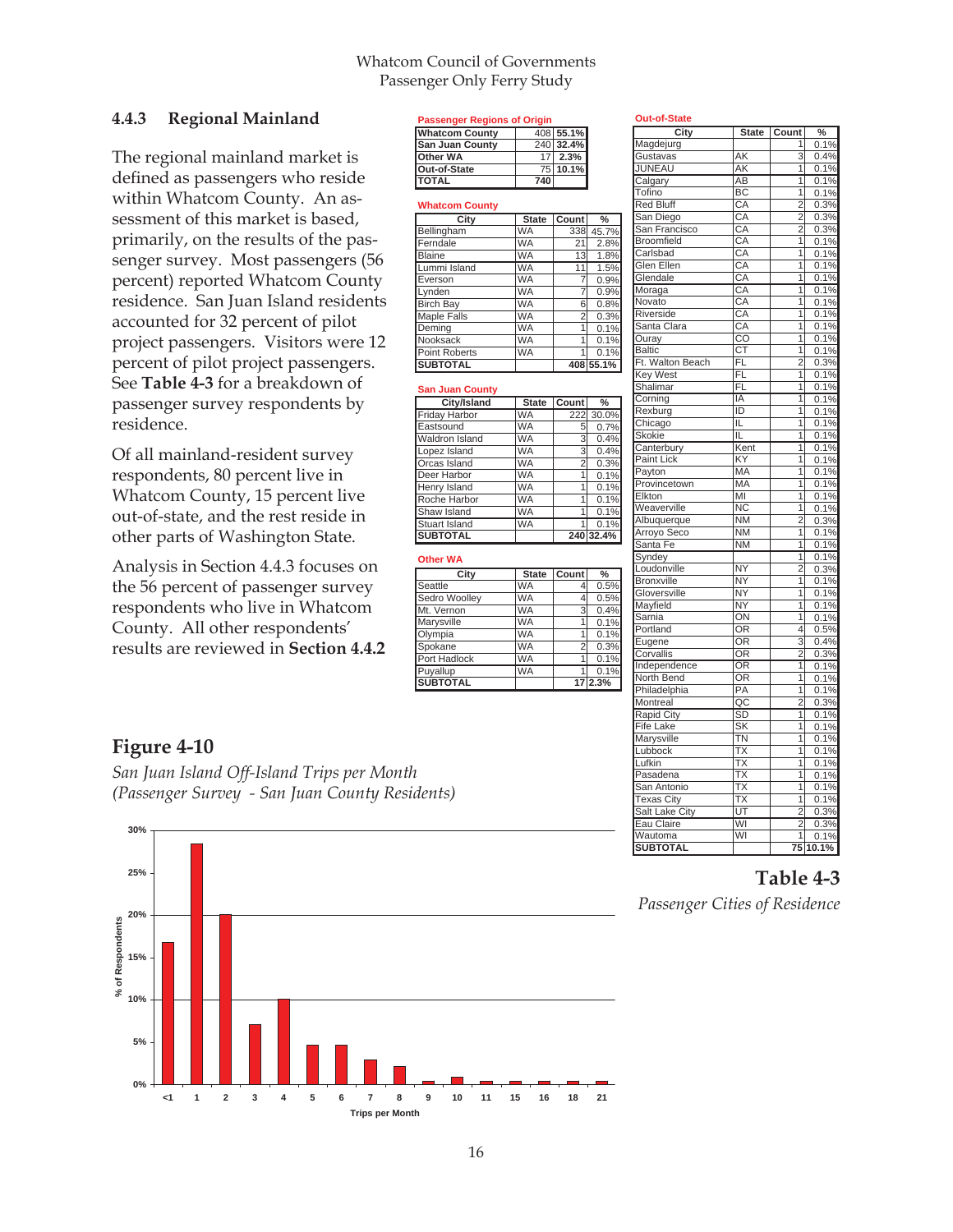(San Juan County residents) or **Section 4.4.4** (visitors to the area).

The age breakdown of Whatcom County passengers is similar to the demographic age statistics for Whatcom County as a whole, based on 2000 Census information. **See Figure 4-11**.

Mainlanders' trip purposes differ from those of San Juan Islanders. A majority of trips were made to San Juan Island for work or work-related purposes (56 percent). See **Figure 4-12** and **Figure 4-13**.

## **Figure 4-11**

*Ages of Whatcom County Residents (2000 Census of Whatcom County & Passenger Survey - Whatcom County Residents)*



## **Figure 4-7**

*Mainland Passenger Trip Purposes (Passenger Survey - Whatcom County Residents)*

*San Juan Passenger Trip Purposes (Passenger Survey - San Juan County Residents)*



*Shown for comparison* 

**Figure 4-8** 

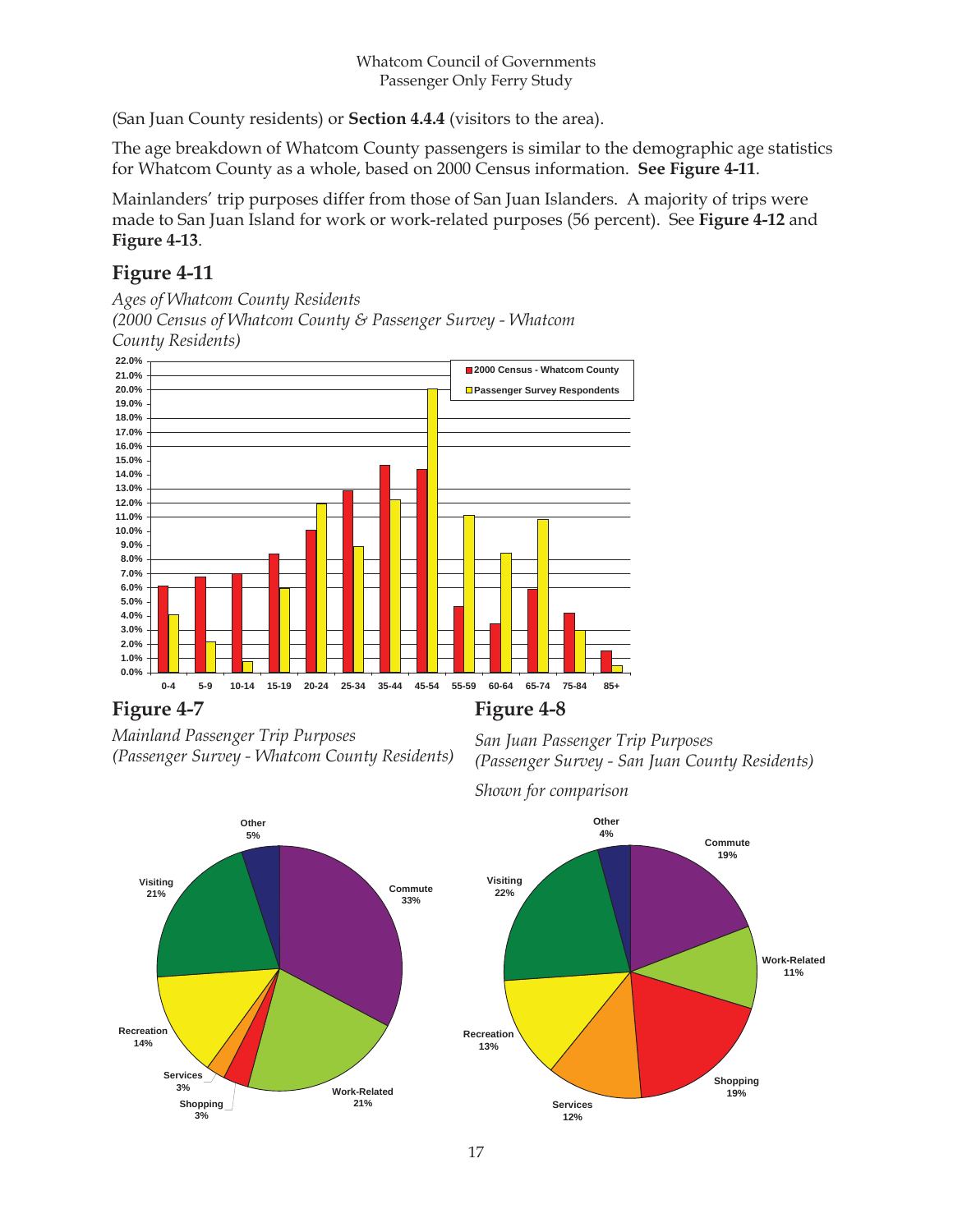#### Whatcom Council of Governments Passenger Only Ferry Study

## **Figure 4-12**

*Frequency of trips to San Juan Island for Whatcom County Residents (Passenger Survey)* 



Over 93 percent of the mainland resident passengers traveled to San Juan Island less than four times a month, with over 50 percent of them crossing less than once a month, or infrequently. See **Figure 4-12**.

#### **4.4 Visitors to the Area**

A little over 12 percent of all passengers on the pilot project ferry service were visitors to the area. Visitors are defined as those who listed their residence as outside of Whatcom County. Ages of visitors are shown in **Figure 4-13**.

## **Figure 4-13**

*Ages Distribution of Visitors (Passenger Survey - Out-of-State/Other WA Residents)*

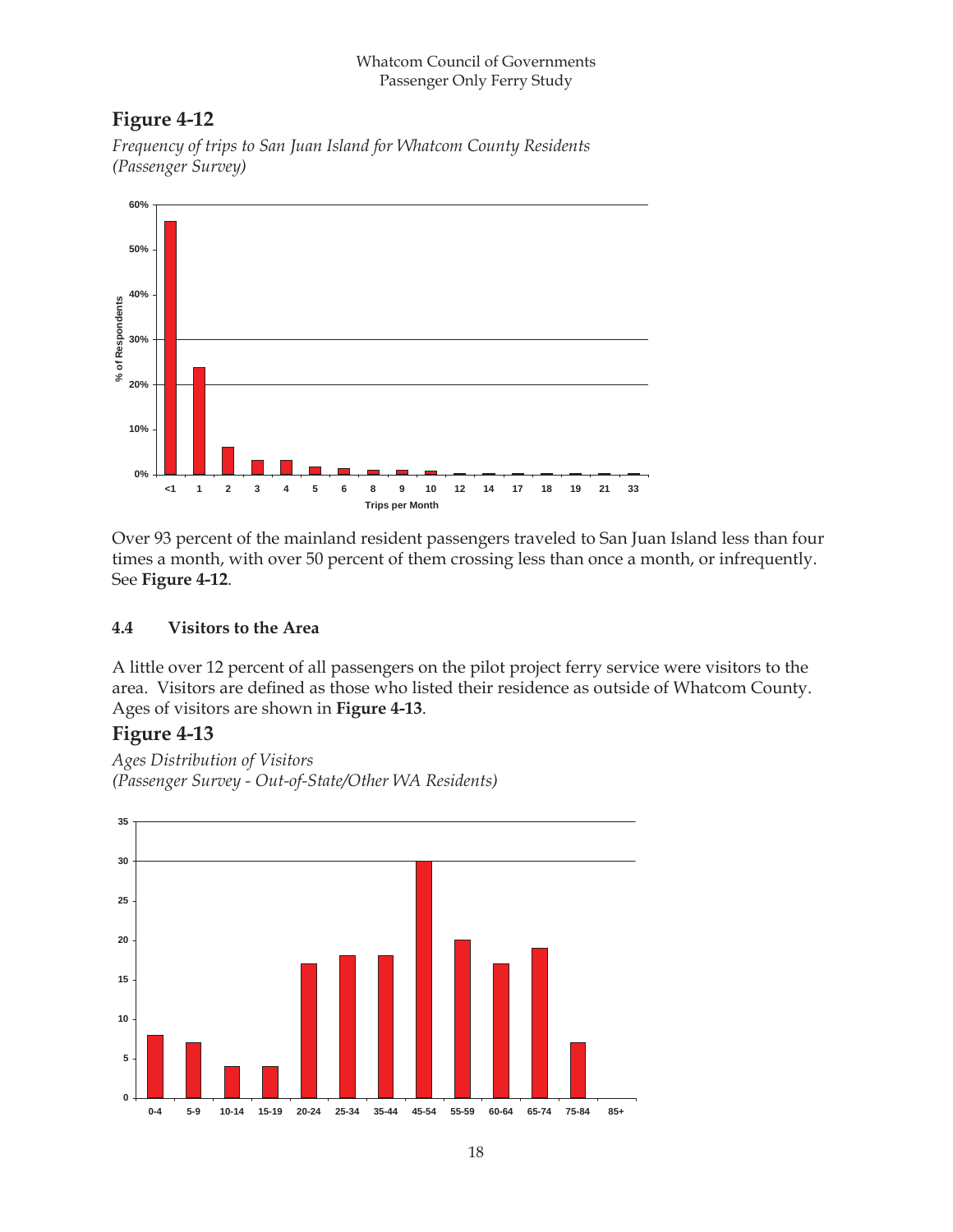#### **4.5 Survey-based Optimal Service Scenario**

#### **4.5.1 Introduction**

This section considers survey responses from the three market components (San Juan Island residents, Mainland residents, and Visitors) and suggests optimal characteristics that would best serve the largest identified market.

#### **4.5.2 Comparisons of Markets**

The age distribution of passenger survey responses from San Juan Island compared to the census-based distribution showed lower ridership by 35-54 year-olds and higher ridership by other age groups (older youth and seniors).

For Whatcom County, the same kind of comparison indicated ridership in closer proportion to overall age distribution. This would seem to corroborate the higher rate of work-related trips originating in Bellingham.

#### **4.5.3 Features of Optimal Service**

#### **Schedule**

Both San Juan Island residents and passengers using the pilot ferry service were asked to define their optimal trip schedule. The predominant request was for weekend service, and a schedule that allowed San Juan Island residents to spend more time in Bellingham. The optimal schedule listed in **Table 4-4** is based on both passenger survey results (see **Figure 4-14**) and household surveys (see **Figure 4-15**).

Weekend service was, by a significant margin, the most requested change to the schedule. It is critical that any new service include scheduled weekend transportation.

Other schedule requests include coordinating the schedule with the Amtrak train south to Seat-

| .                    |                  |                                         |                      |  |  |  |  |  |  |
|----------------------|------------------|-----------------------------------------|----------------------|--|--|--|--|--|--|
|                      | <b>WESTBOUND</b> | <b>EASTBOUND</b>                        |                      |  |  |  |  |  |  |
| Depart<br>Bellingham | Arrive           | Depart<br>Friday Harbor   Friday Harbor | Arrive<br>Bellingham |  |  |  |  |  |  |
| 8:20                 | 10:00            | 7:20                                    | 9:00                 |  |  |  |  |  |  |
| 16:20                | 18:00            | 15:20                                   | 17:00                |  |  |  |  |  |  |

#### **Table 4-4**

*Optimal passenger-only ferry schedule between Friday Harbor and Bellingham*

Boat A (based in Bellingham) Boat B (based in Friday Harbor)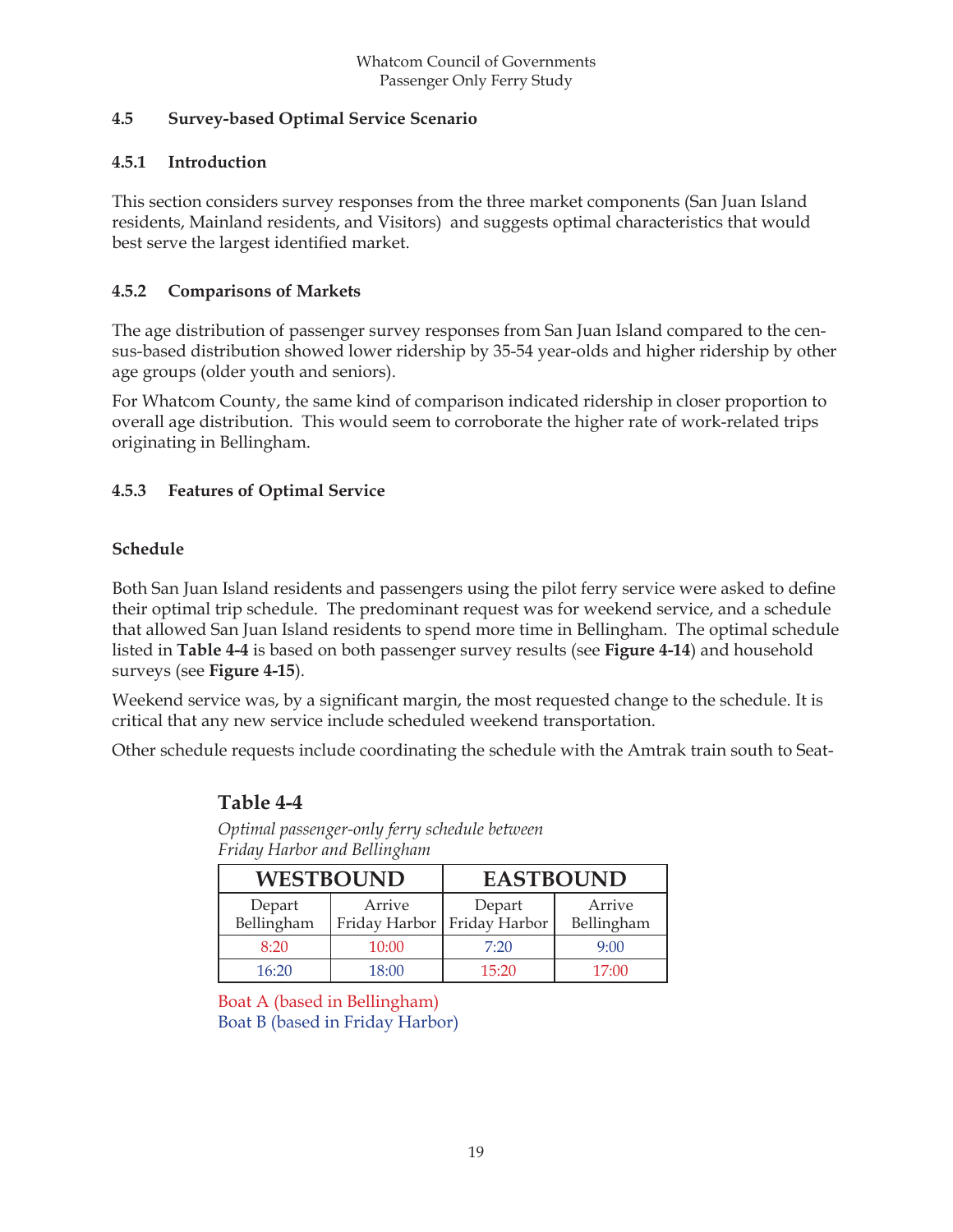## **Figure 4-14**

## *Passenger survey schedule preferences*

**Optimal Friday Harbor Arrival Times**

## **Figure 4-15**

*Household survey schedule preferences*

**Optimal Friday Harbor Arrival Times**



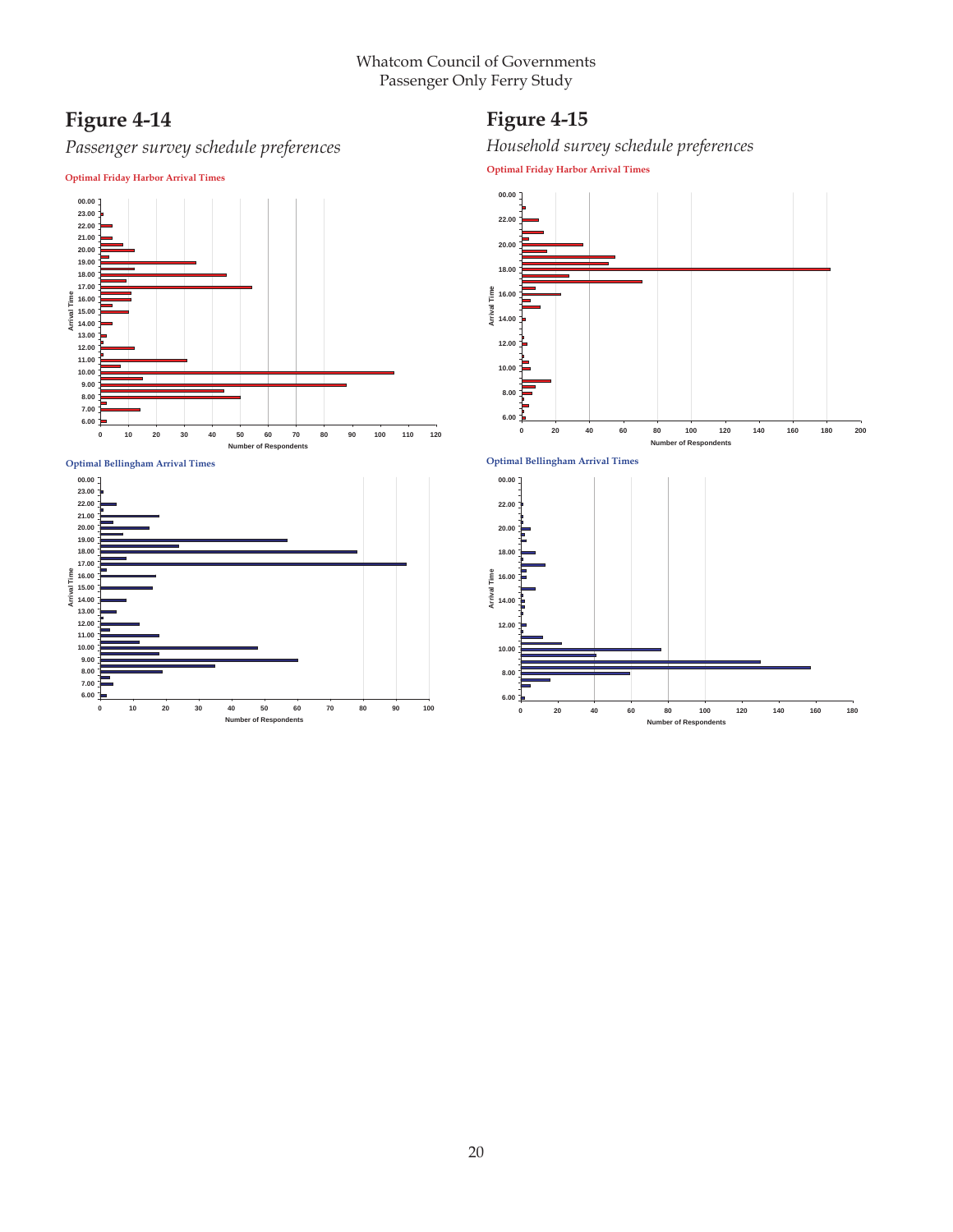## **Figure 4-16**

*Passenger survey on-board amenities requested*



## **Figure 4-17**

*Household survey on-board amenities requested*

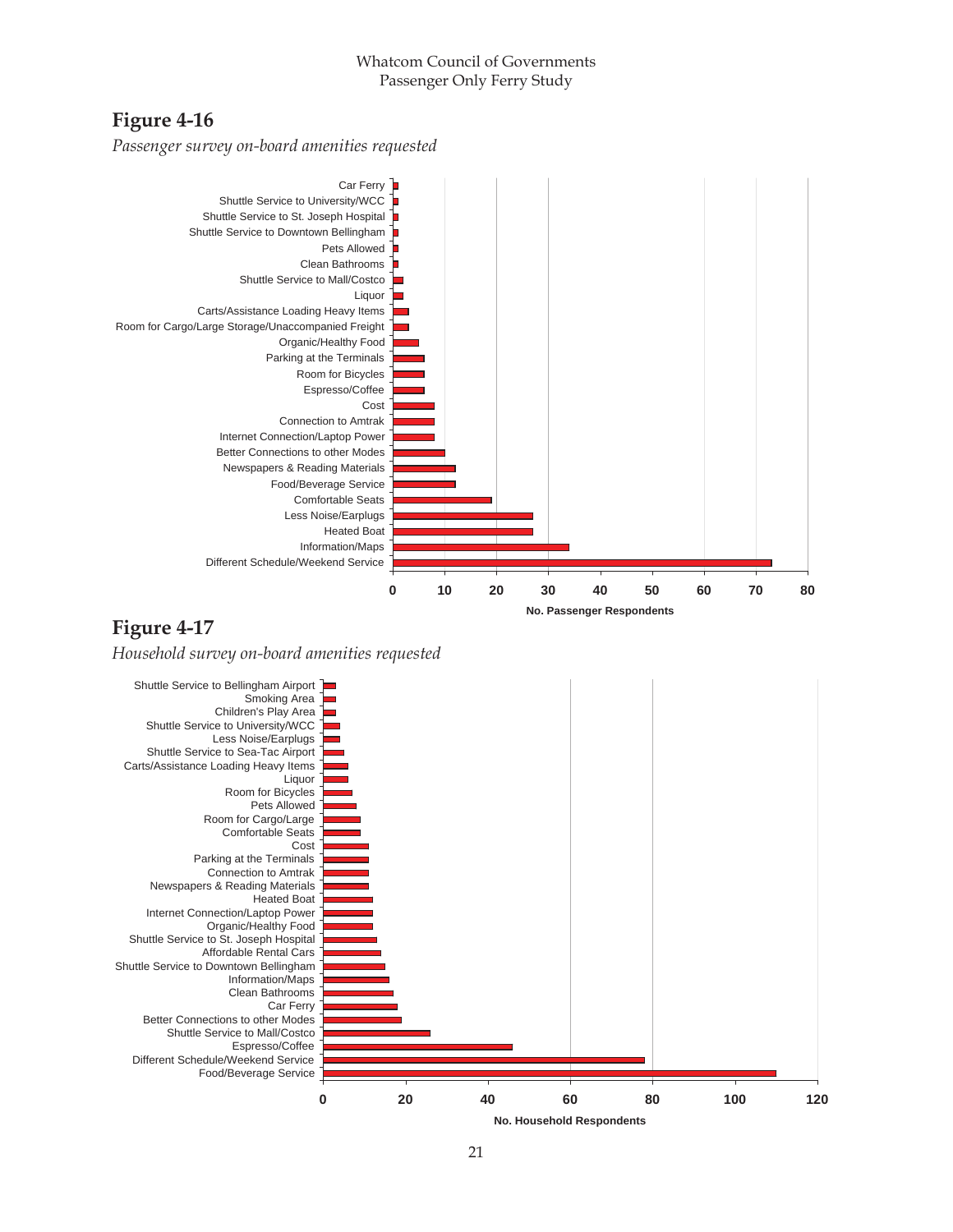tle, and with the Washington State Ferry system in order to pick up passengers from surrounding San Juan Islands (see **Figure 4-16** and **Figure 4-17**). Presumably, riders would also want the opportunity to connect with newly established Intercounty transit services.



## **Figure 4-18**

*Transportation connections in Bellingham (San Juan Island Household Survey)*

## **Figure 4-19**



*Transportation connections in Bellingham (Passenger Survey)*

#### **Service Amenities**

On-board amenities requested include more information about the route, including maps, other destinations, and possible connections with other modes. As was provided in the pilot project ferry service, food and beverage services, as well as storage space for bicycles and bulky items were also requested. Other requests include newspapers and other reading materials (see **Figure 4-16** and **Figure 4-17**).

#### **Pricing**

A small percentage of survey respondents expressed concern over the pricing. Conversely, many comments were received praising the affordability of the service. Added connections and routes may require adjustments. The WA State ferry service will be a relevant benchmark for consumers.

#### **Transportation Connections**

In Bellingham, a majority of respondents said they would use either private cars or rental cars to and from the terminal in Fairhaven. Of the San Juan Island household survey respondents, 17 percent said they would use the bus system as well. 17 percent of passenger survey respondents said they would walk to and from the Bellingham terminal. See **Figure 4-18** and **Figure 4-19**.

In Friday Harbor, the most predominant form of transportation to and from the ferry terminal is by private vehicle. Approximately 39 percent of passengers coming from Bell-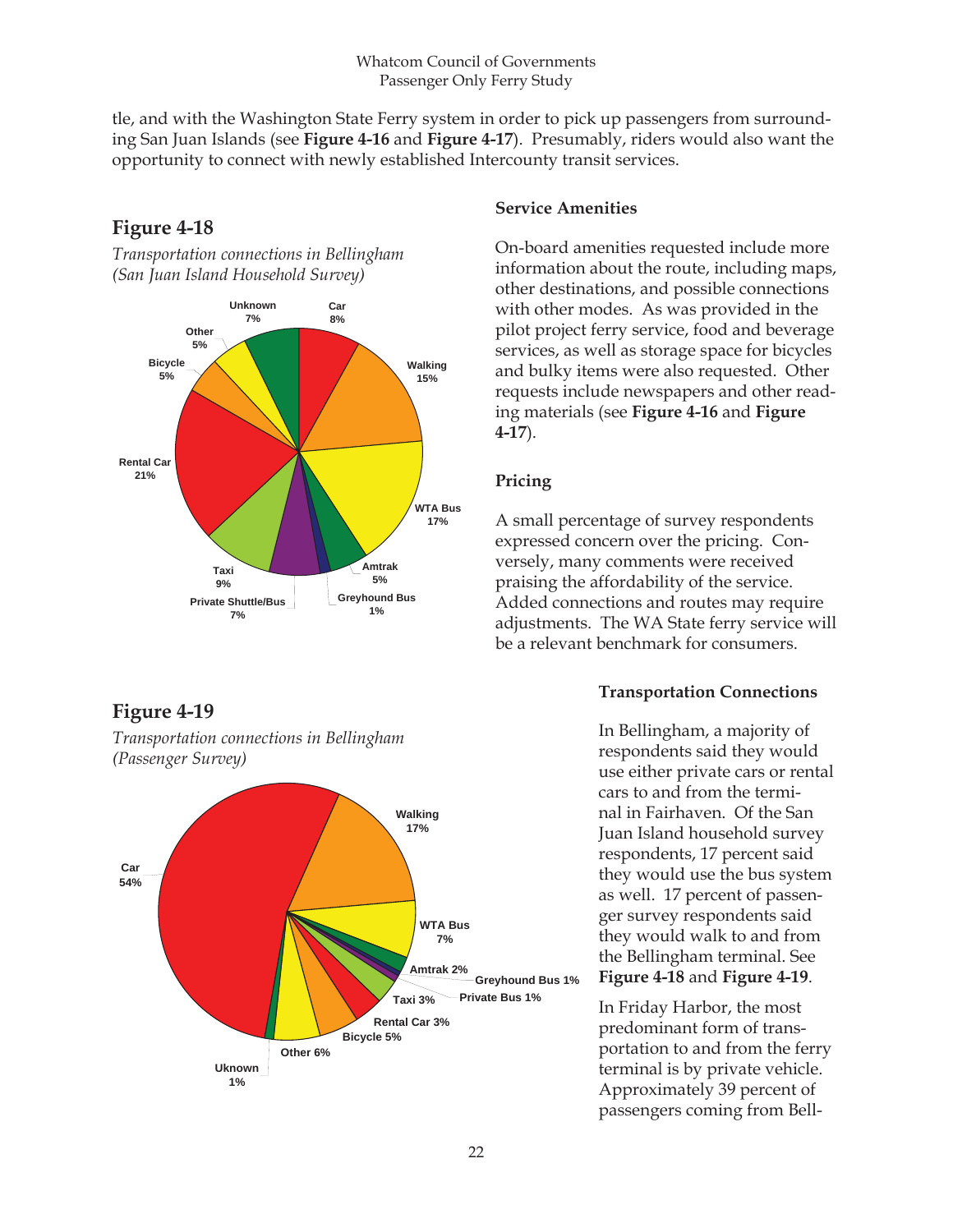#### Whatcom Council of Governments Passenger Only Ferry Study

ingham to Friday Harbor said they would walk to and from the terminal. See **Figure 4-20** and **Figure 4-21**.

#### **4.5.4 Limitations**

Survey respondents were asked to identify any factors they perceived as limitations to their use of passenger-only ferry service between Bellingham and Friday Harbor. The results for both the household survey and the passenger survey are shown in **Figure 4-22** and **Figure 4-23**.

As illustrated in **Figure 4-22** and **Figure 4-23**, the number-one limitation to using the pilot project passenger ferry service was the schedule. San Juan Island residents also stated that they needed a car to transport purchases and bulky items, or to get to and from the ferry terminal.

#### **4.5.5 Estimated Ridership**

*Transportation connections in Friday Harbor*

62 percent of passenger survey respondents said that they would use the service in the future for all of their Bellingham/Friday Harbor needs. 35 percent said the service served some of their needs, but not all of them.

Over 87 percent of passenger survey respondents said they would make more frequent trips to Bellingham or Friday Harbor if the ferry service was permanent.

Potential, future ridership is explored in greater detail in **Section 6**.

## **Figure 4-20**

*(Passenger Survey)*

## **Figure 4-21**



*Transportation connections in Friday Harbor (Household Survey)*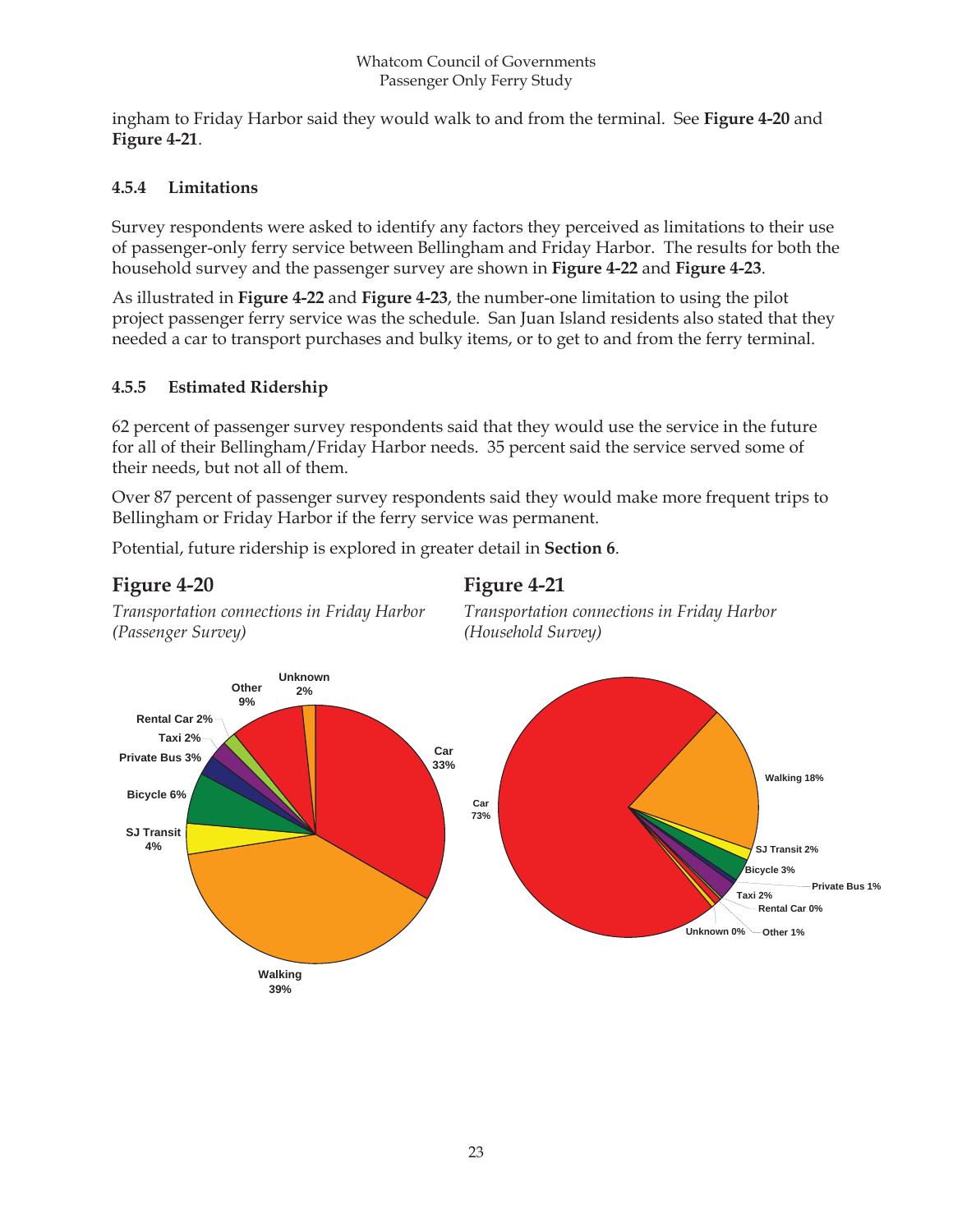#### Whatcom Council of Governments Passenger Only Ferry Study

## **Figure 4-22**

*Limitations to using a passenger ferry service (Passenger Survey)*



## **Figure 4-23**

*Limitations to using a passenger ferry service (Household Survey)*

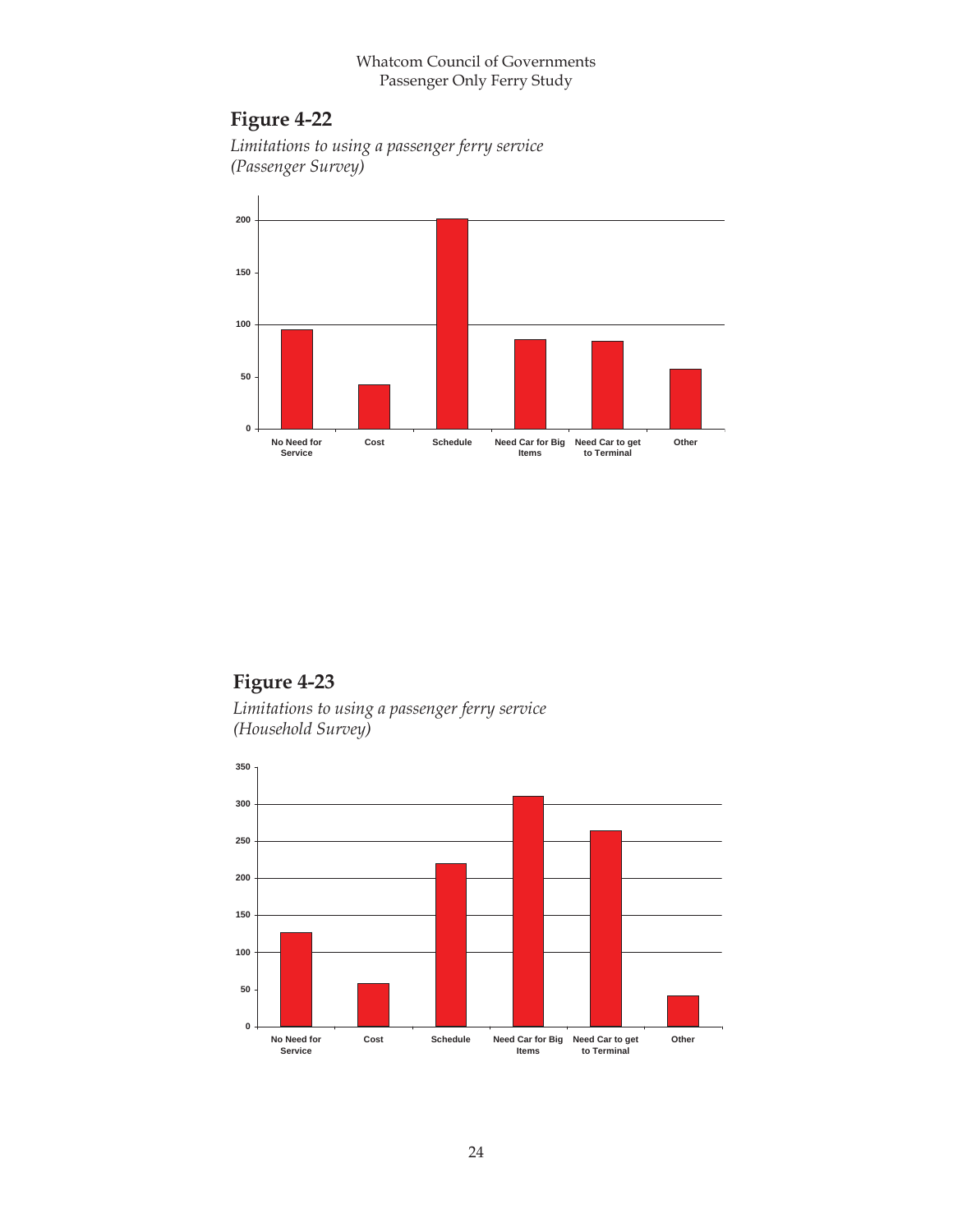#### **4.5.6 Revenue**

Based on an operating cost of \$2,000 a day (cost estimate provided by Victoria- San Juan Cruises), revenues from the pilot project covered approximately 15 percent of the total cost of the service.<sup>1</sup>

## **4.5.7 Alternative Routes**

Survey respondents were asked to identify other origin-destination preferences to travel by passenger ferry.

San Juan Island household survey respondents listed several locations to travel to and from via passenger ferry. The following are the top five choices:

- Friday Harbor to Victoria, B.C. (31 percent of respondents to this question)
- Friday Harbor to Vancouver, B.C. (12 percent of respondents to this question)
- Friday Harbor to Sidney, B.C. (Vancouver Island)
- Friday Harbor to Port Townsend, WA
- Friday Harbor to Seattle, WA

For passenger ferry respondents to this question, the top five origin-destination requests were:

- Bellingham to Orcas Island, WA
- Bellingham to Victoria, B.C.
- Friday Harbor to Seattle, WA
- Bellingham to Lopez Island, WA
- Friday Harbor to Sidney, B.C. (Vancouver Island)

A full listing of desired routes and response rates is available in **Appendix G: Full List of Desired Routes**.

<sup>1</sup> The pilot project collected \$25,980.13 in fares to offset the total operating cost of \$174,000.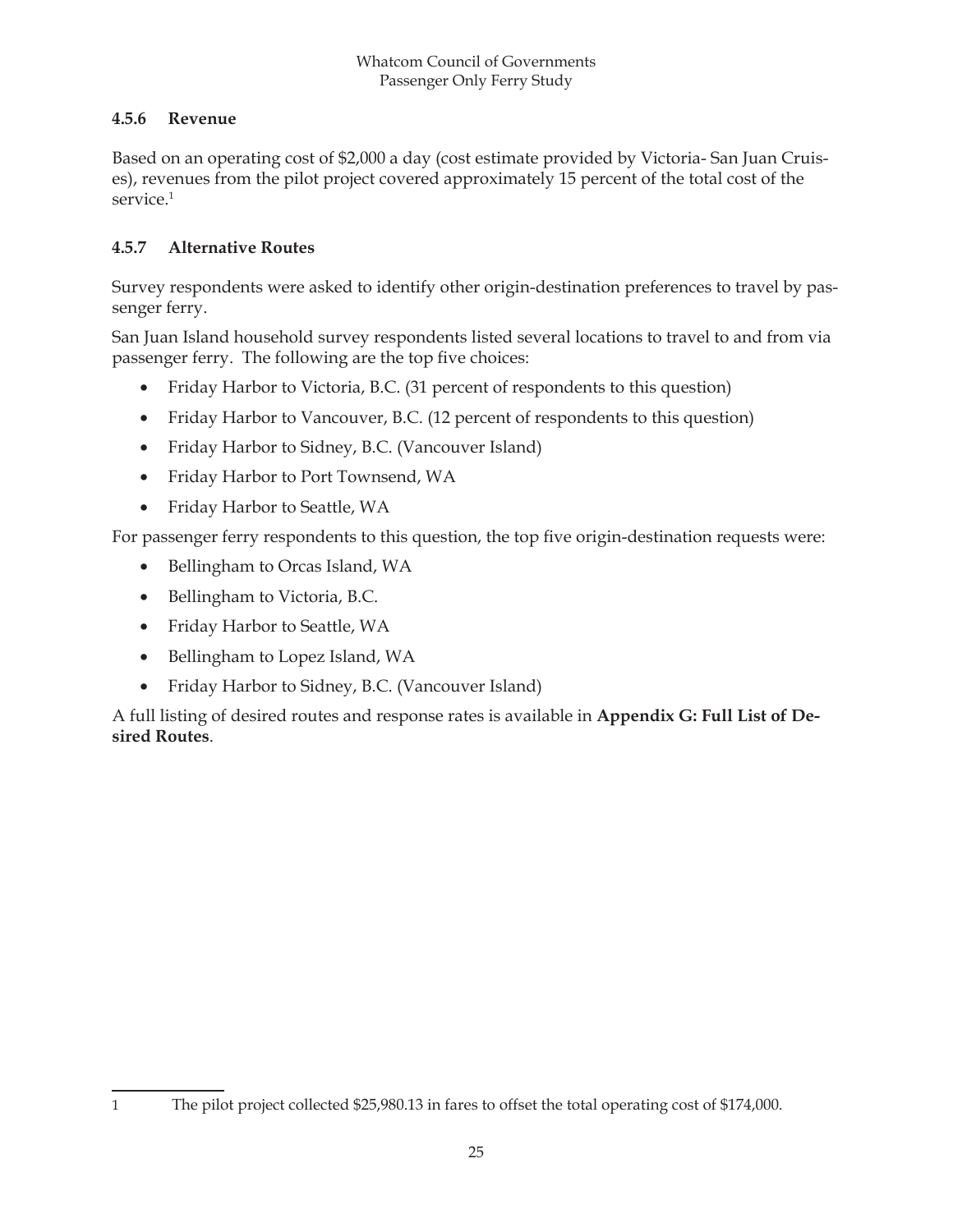## **5.** Vessel Configuration

Substantial research has been completed on vessel types for passenger-only ferry services. **Sec**tion 2 identifies a number of studies that examined this issue closely. Some time has elapsed since the most recent vessel size and configuration analyses for this study area, however, and newer designs have emerged including new hull designs, power systems and low-/no-wake configurations. At least two boat manufacturers in the Bellingham, WA area have developed designs appropriate for passenger-only ferry use in the local waters.

As a result of federal regulations, vessel manning requirements and their associated cost become a determinant of vessel size relative to anticipated demand and cost of operation. Vessel over all length and displacement determine whether a mate and deckhands are required, for example. Wake generation is also regulated and thus an aspect of vessel design in coastwise operations. These factors must be weighed carefully in selecting appropriate vessel design(s).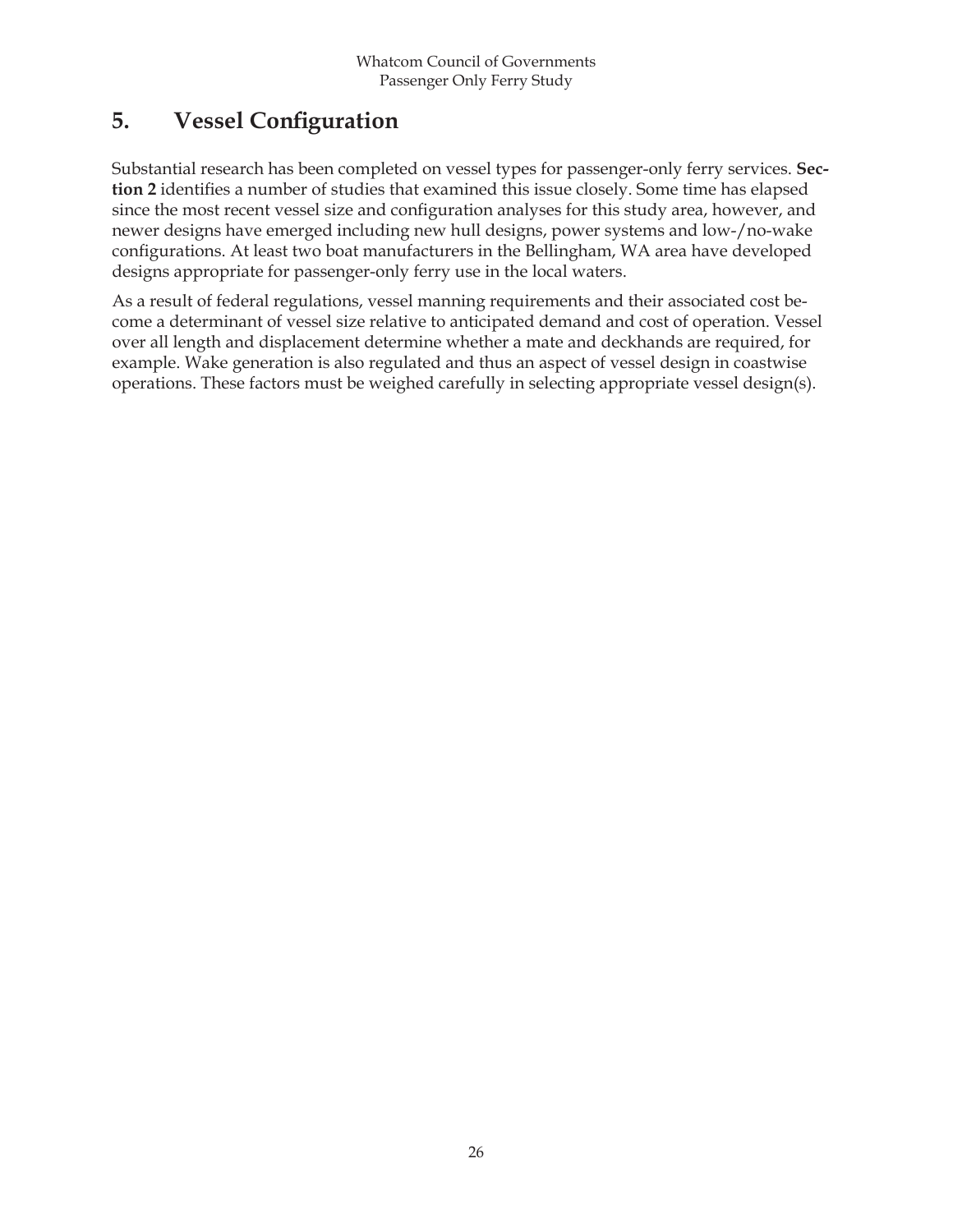## **6. Ridership Projections and Financial Considerations**

This section details an estimation of what ridership on a permanent Bellingham-Friday harbor passenger ferry service would be.

This analysis is primarily based on four data sources: ridership measures observed during the December 2005-March 2006 pilot service, survey data collected during the pilot service, San Juan Island and Whatcom County U.S. Census data (year 2000), and quarterly traffic statistics from the Washington State Ferry's Anacortes-Friday Harbor route.

## **Markets Served**

As illustrated in previous descriptions of the survey data collected during the pilot service, the market for Bellingham-Friday Harbor ferry service can be divided into three groups: 1) residents of San Juan Island, 2) residents of Whatcom County, and 3) visitors to the area. This analysis will proceed with a primary emphasis on San Juan and Whatcom residents. As discussed later, out-of-area visitor ridership is a very seasonal market.

## **Market Size Estimation**

To estimate the size of the ridership markets on each end of the ferry run, total population numbers were adjusted to account for age-group difference observed during the 2006 pilot service. For each of 13 age groups (in the table below), the percentage of total (2000) population in that age group was compared to the percentage of pilot-service passengers in that age group. The estimated future market percentage was conservatively taken to be the smaller of the two. This is plotted on the charts below.

|  | Table 6-1: San Juan Residents - current market size |  |
|--|-----------------------------------------------------|--|
|  |                                                     |  |

|               |       |             |            |          | Adj.         |
|---------------|-------|-------------|------------|----------|--------------|
| Age           |       |             | 2006 Pilot | Adj.     | Market       |
| <u>Groups</u> |       | 2000 Census | Ridership  | Market % | Est.         |
| $0 - 4$       | 264   | 3.8%        | 2.1%       | 2.1%     | 146          |
| $5-9$         | 373   | 5.4%        | 0.6%       | 0.6%     | 42           |
| $10 - 14$     | 495   | 7.2%        | 1.2%       | 1.2%     | 84           |
| $15 - 19$     | 375   | 5.4%        | 9.1%       | 5.4%     | 375          |
| $20 - 24$     | 200   | 2.9%        | 8.2%       | 2.9%     | 200          |
| 25-34         | 547   | 7.9%        | $9.4\%$    | 7.9%     | 547          |
| $35 - 44$     | 989   | 14.3%       | $6.4\%$    | 6.4%     | 439          |
| 45-54         | 1381  | 20.0%       | 14.2%      | 14.2%    | 982          |
| 55-59         | 525   | 7.6%        | 14.8%      | 7.6%     | 525          |
| 60-64         | 440   | 6.4%        | 10.6%      | 6.4%     | 440          |
| 65-74         | 676   | 9.8%        | 14.5%      | 9.8%     | 676          |
| 75-84         | 456   | 6.6%        | 8.5%       | 6.6%     | 456          |
| $85 +$        | 173   | 2.5%        | 0.3%       | $0.3\%$  | 21           |
| <u>Total</u>  | 6,894 | 100.0%      | 100.0%     | 71.5%    | <u>4,932</u> |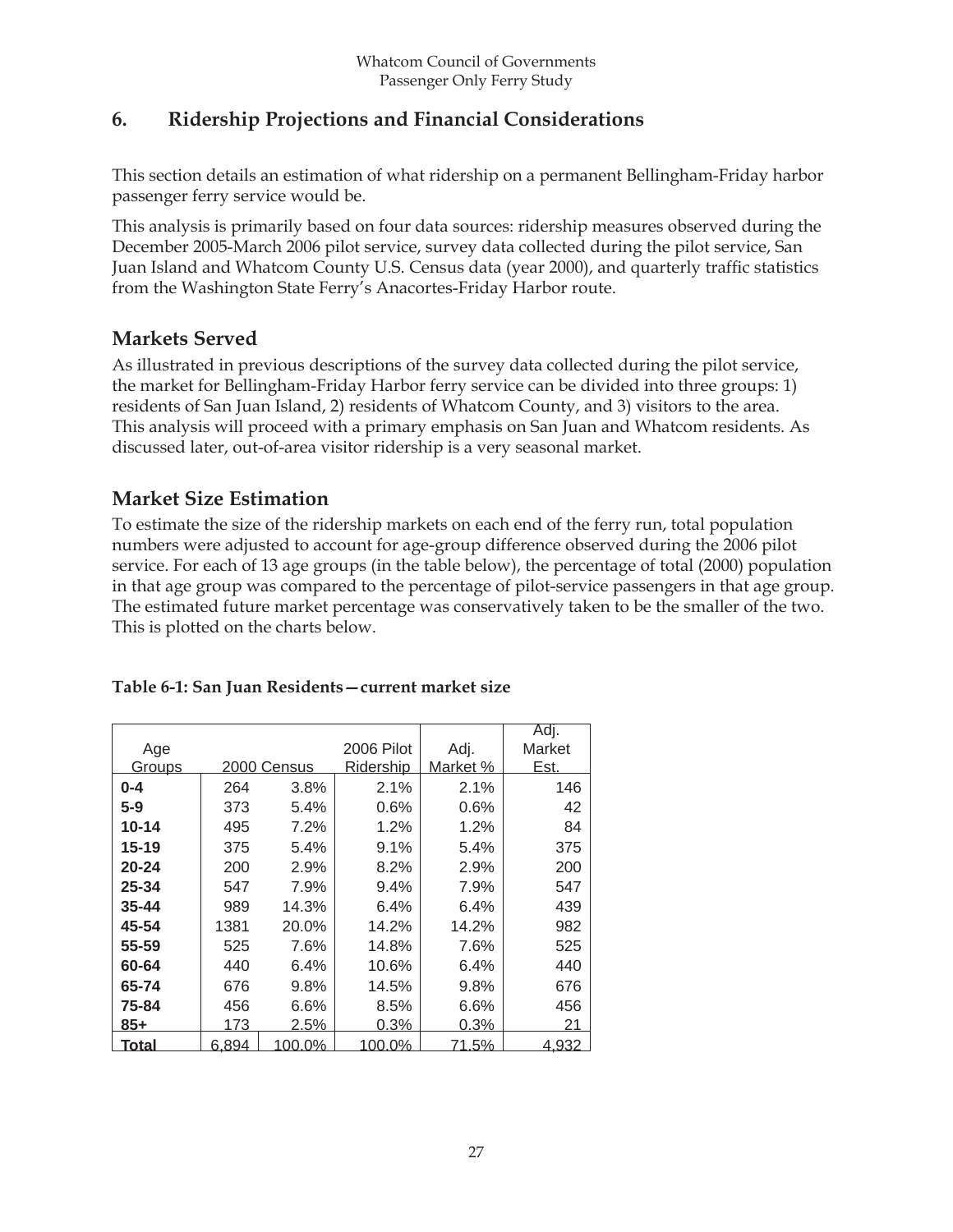#### **Chart 6-1:**



**Age-group Adjusted San Juan Island Market Capture Based on 2006 Pilot Service Experience**

| Table 6-2: Whatcom County – current market size |  |  |
|-------------------------------------------------|--|--|
|-------------------------------------------------|--|--|

|           |              |               | 2006             |          | Adj.        |
|-----------|--------------|---------------|------------------|----------|-------------|
| Age       | 2000         | 2000          | Pilot            | Adj.     | Market      |
| Groups    | Census       | <u>Census</u> | <b>Ridership</b> | Market % | <u>Est.</u> |
| $0 - 4$   | 10,210       | 6.1%          | 4.1%             | 4.1%     | 6,798       |
| $5-9$     | 11,312       | 6.8%          | 2.2%             | 2.2%     | 3,660       |
| $10 - 14$ | 11,707       | 7.0%          | 0.8%             | 0.8%     | 1,307       |
| $15 - 19$ | 13,946       | 8.4%          | 6.0%             | 6.0%     | 9,936       |
| $20 - 24$ | 16,776       | 10.1%         | 11.9%            | 10.1%    | 16,776      |
| 25-34     | 21,429       | 12.8%         | 8.9%             | 8.9%     | 14,903      |
| $35 - 44$ | 24,418       | 14.6%         | 12.2%            | 12.2%    | 20,394      |
| 45-54     | 24,018       | 14.4%         | 20.1%            | 14.4%    | 24,018      |
| 55-59     | 7,819        | 4.7%          | 11.1%            | 4.7%     | 7,819       |
| 60-64     | 5,779        | 3.5%          | 8.5%             | 3.5%     | 5,779       |
| 65-74     | 9,833        | 5.9%          | 10.8%            | 5.9%     | 9,833       |
| 75-84     | 6,985        | 4.2%          | 3.0%             | 3.0%     | 4,968       |
| $85+$     | <u>2,582</u> | <u>1.5%</u>   | 0.5%             | 0.5%     | 784         |
|           | 166,814      | 100.0%        | 100.0%           | 76.1%    | 126,976     |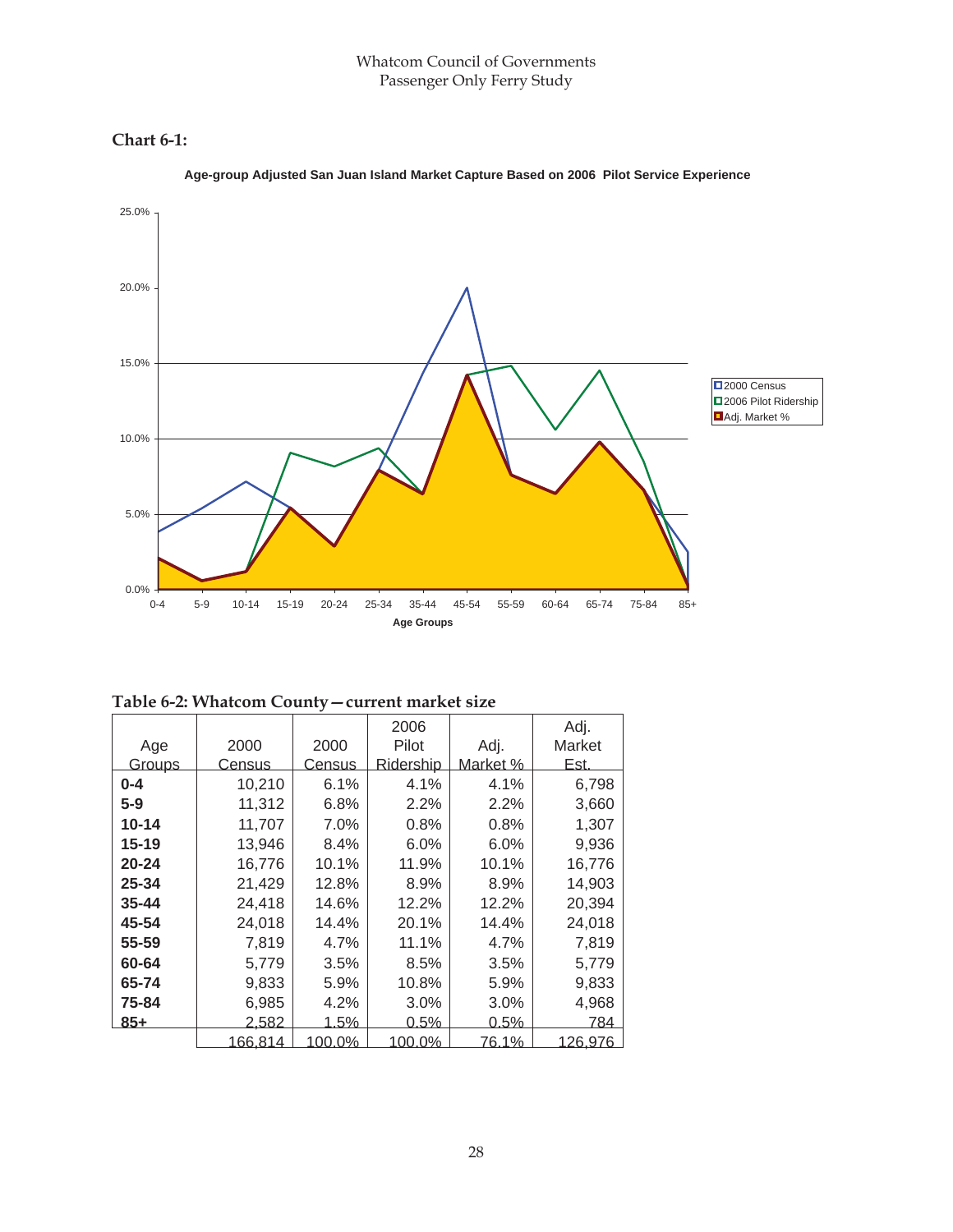#### Whatcom Council of Governments Passenger Only Ferry Study

**Chart 6-2:**



**Age-group Adjusted Whatcom County Market Capture Based on 2006 Pilot Service Experience**

So, to summarize and clarify, the calculations illustrated on the above tables and plotted on the above charts conclude that an adjusted, current-day market size would be:

- For San Juan Island: 4,932 people
- For Whatcom County: 126,976 people

## **Estimation of Trip-Demand Within Markets**

The next step is to look at the stated trip-making behavior of survey respondents.

#### **San Juan Island Market**

For San Juan Island, the ability to affordably mail a survey to every Island household improves the validity of this estimation. **Figure 4-12** shows the reported trip-making behavior of San Juan residents. The same feedback is used as the starting point for the following table. To estimate the San Juan Island based market potential for monthly, foot-passenger trips on a Bellingham-Friday Harbor service, the following steps were taken.

- The percentage of responses associated with each trip-frequency category was multiplied by the adjusted-market population to produce the estimated number of San Juan Residents in each trip-frequency group.
- The trip-frequency group people-counts were then multiplied by the corresponding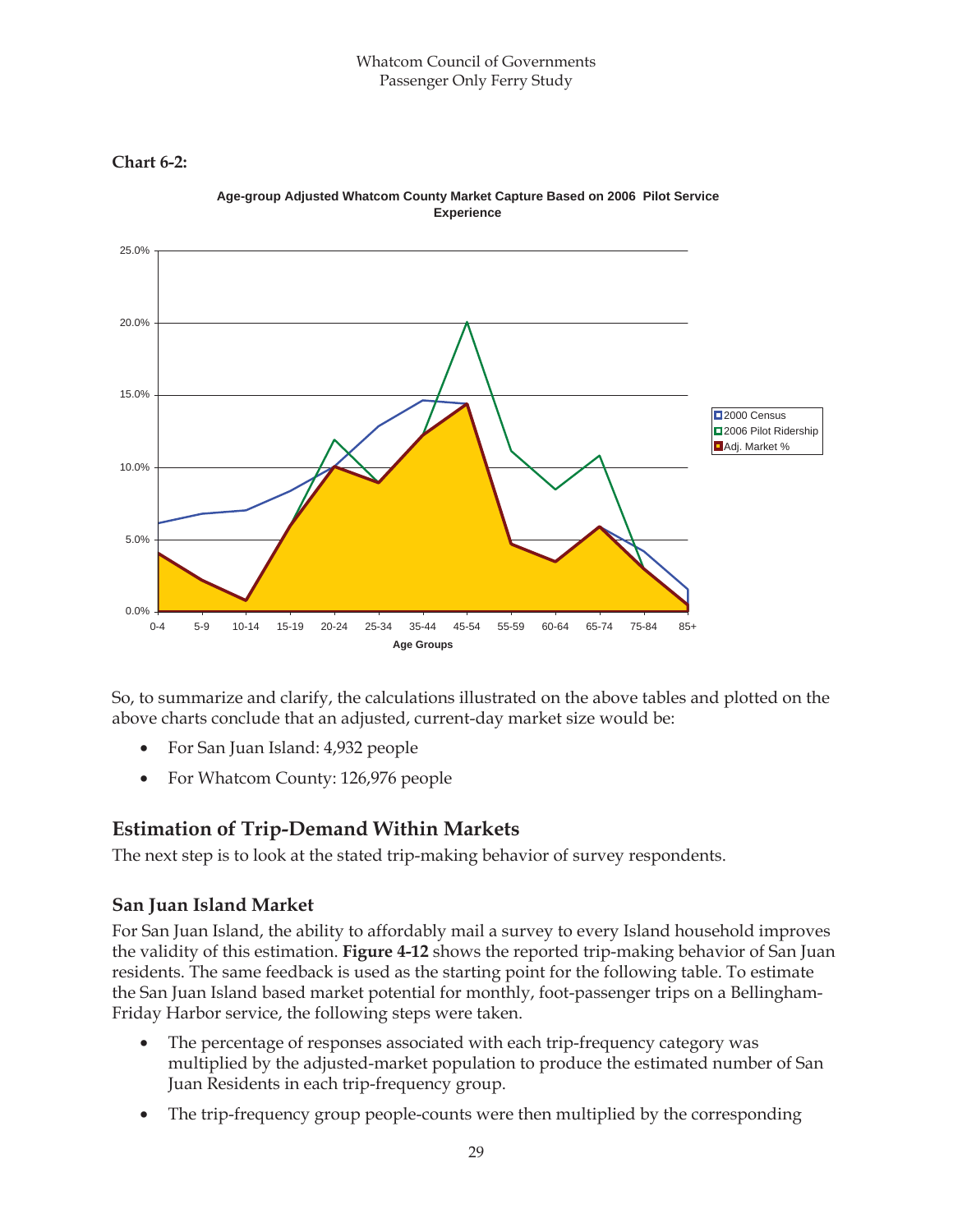monthly trip number to produce *estimated trips* (except for frequency <1 which was multiplied by .25).

- Based on typical split between vehicle-borne passengers and foot-passengers on the WSF run between Anacortes and San Juan Island (about 1/3), a foot-passenger estimate was produced my multiplying *estimated trips* by *% by foot.*
- Incorporating a conservative assumption that one-half of off-island trips would always be served by the existing WSF runs, the estimated "% by foot" is halved to produce an upper bound market of monthly trips by San Juan Island residents—2,746.

| Trips-per-<br>month<br>categories | Number of<br>household<br>respondents | Percent | San<br>Juan<br>Adj<br>Market<br>Pop:<br>4,932 | Est trips | % by<br>foot<br>33% | % served<br>by<br>Bellingham<br>ferry<br>50% |
|-----------------------------------|---------------------------------------|---------|-----------------------------------------------|-----------|---------------------|----------------------------------------------|
| $<$ 1                             | 70                                    | 10.8%   | 532                                           | 17.5      | 6                   | 3                                            |
| 1                                 | 157                                   | 24.2%   | 1,193                                         | 1,193     | 394                 | 197                                          |
| $\overline{2}$                    | 123                                   | 19.0%   | 935                                           | 1,869     | 617                 | 308                                          |
| 3                                 | 86                                    | 13.3%   | 654                                           | 1,961     | 647                 | 324                                          |
| $\overline{4}$                    | 71                                    | 10.9%   | 540                                           | 2,158     | 712                 | 356                                          |
| 5                                 | 39                                    | 6.0%    | 296                                           | 1,482     | 489                 | 245                                          |
| 6                                 | 26                                    | 4.0%    | 198                                           | 1,186     | 391                 | 196                                          |
| $\overline{7}$                    | 22                                    | 3.4%    | 167                                           | 1,170     | 386                 | 193                                          |
| 8                                 | 10                                    | 1.5%    | 76                                            | 608       | 201                 | 100                                          |
| 9                                 | 9                                     | 1.4%    | 68                                            | 616       | 203                 | 102                                          |
| 10                                | 3                                     | 0.5%    | 23                                            | 228       | 75                  | 38                                           |
| 11                                | 6                                     | 0.9%    | 46                                            | 502       | 166                 | 83                                           |
| 12                                | 6                                     | 0.9%    | 46                                            | 547       | 181                 | 90                                           |
| 13                                | 3                                     | 0.5%    | 23                                            | 296       | 98                  | 49                                           |
| 14                                | $\overline{2}$                        | 0.3%    | 15                                            | 213       | 70                  | 35                                           |
| 15                                | 3                                     | 0.5%    | 23                                            | 342       | 113                 | 56                                           |
| 16                                | 1                                     | 0.2%    | 8                                             | 122       | 40                  | 20                                           |
| 17                                | 3                                     | 0.5%    | 23                                            | 388       | 128                 | 64                                           |
| 19                                | 1                                     | 0.2%    | 8                                             | 144       | 48                  | 24                                           |
| 21                                | $\overline{2}$                        | 0.3%    | 15                                            | 319       | 105                 | 53                                           |
| 23                                | 1                                     | 0.2%    | 8                                             | 175       | 58                  | 29                                           |
| 26                                | 1                                     | 0.2%    | 8                                             | 198       | 65                  | 33                                           |
| 29                                | 1                                     | 0.2%    | 8                                             | 220       | 73                  | 36                                           |
| 30                                | $\overline{2}$                        | 0.3%    | 15                                            | 456       | 150                 | 75                                           |
| 31                                | 1                                     | 0.2%    | 8                                             | 236       | 78                  | 39                                           |
|                                   | 649                                   | 100.0%  | 4.932                                         | 16,645    | 5.493               | 2,746                                        |

#### **Table 6-3: Estimation of Trips from the San Juan Market Based on stated trip frequency.**

To clarify, the calculations laid out in the above table conclude that San Juan island residents could make, on average, 2,746 trips per month on a Bellingham-Friday Harbor passenger ferry service.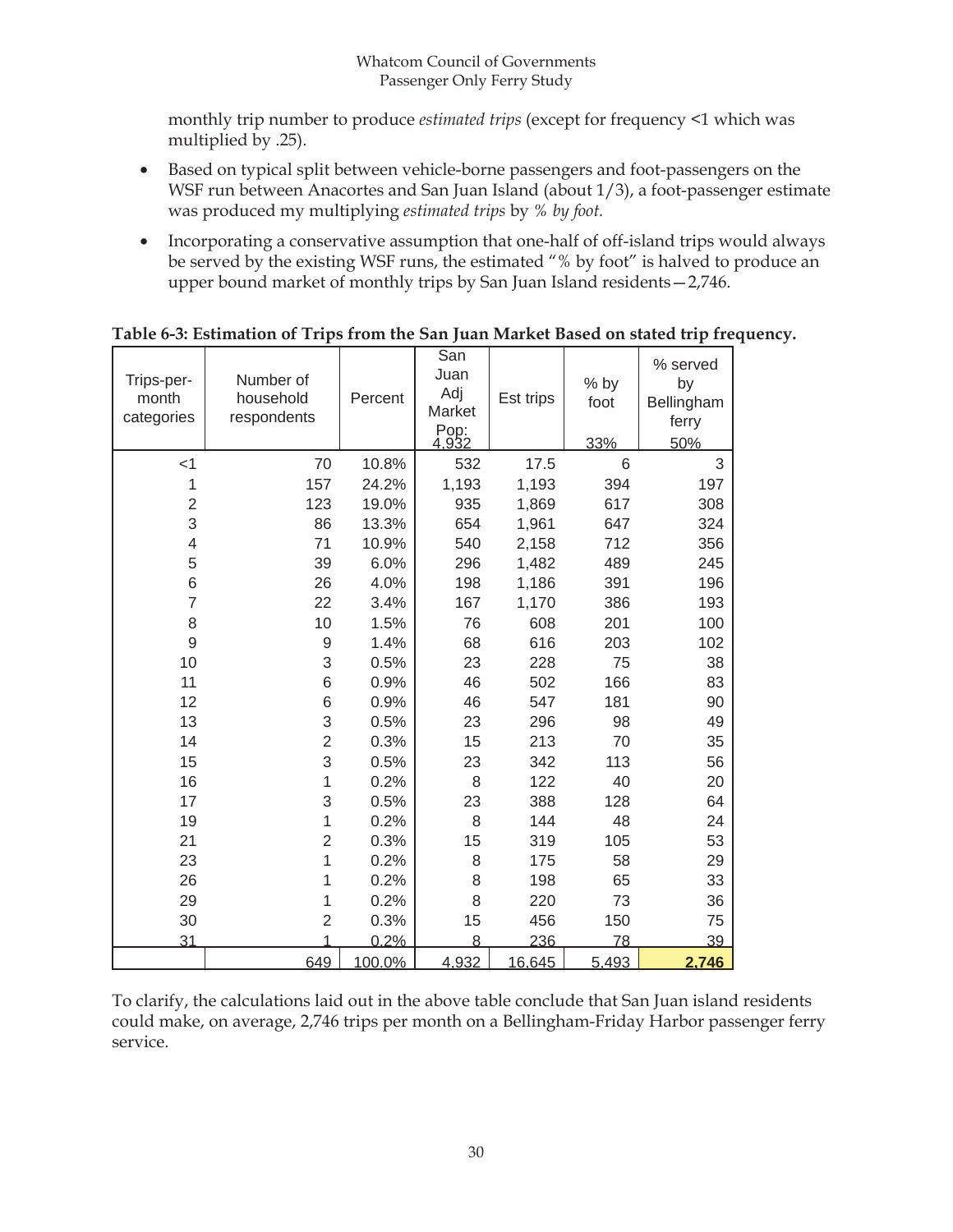#### **Whatcom County Market**

Table 6-4 below carries out the same method for the Whatcom County resident market. Note though that the numbers here are based on surveys administered to passengers on the 2006 pilot service—not household surveys like used on San Juan Island.

| Table 6-4: Estimation of Trips from the Whatcom County Market Based on stated trip |  |
|------------------------------------------------------------------------------------|--|
| frequency.                                                                         |  |

| Trips-per-<br>month<br>categories | Number of<br>household<br>respondents | Percent | Whatcom<br>Co. Adj.<br>Market<br>Pop.<br>126,976 | Est.<br><b>Trips</b> | % by<br>foot<br>33% | $\frac{9}{6}$<br>Served<br>by<br>B'ham<br>Ferry<br>90% |
|-----------------------------------|---------------------------------------|---------|--------------------------------------------------|----------------------|---------------------|--------------------------------------------------------|
| $<$ 1                             | 229                                   | 56%     | 71,443                                           | 57                   | 19                  | 17                                                     |
|                                   | 97                                    | 24%     | 17,027                                           | 17,027               | 5,619               | 5,057                                                  |
| $\overline{2}$                    | 25                                    | 6%      | 1,046                                            | 2,092                | 690                 | 621                                                    |
| 3                                 | 13                                    | 3%      | 33                                               | 100                  | 33                  | 30                                                     |
| 4                                 | 13                                    | 3%      |                                                  | 4                    |                     |                                                        |
| 5                                 | 7                                     |         |                                                  | 0                    | 0                   |                                                        |
|                                   |                                       | 2%      | 0                                                |                      |                     | O                                                      |
| 6                                 | 5                                     | $1\%$   | 0                                                | 0                    | 0                   | 0                                                      |
| 8                                 | 4                                     | 1%      | 0                                                | 0                    | 0                   | 0                                                      |
| 9                                 | 4                                     | 1%      | 0                                                | 0                    | 0                   | O                                                      |
| 10                                | 3                                     | 1%      | 0                                                | 0                    | 0                   |                                                        |
| 12                                | 1                                     | $0\%$   | 0                                                | 0                    | 0                   | O                                                      |
| 14                                | 1                                     | $0\%$   | 0                                                | 0                    | 0                   | 0                                                      |
| 17                                | 1                                     | $0\%$   | 0                                                | 0                    | 0                   | 0                                                      |
| 18                                |                                       | $0\%$   | 0                                                | 0                    | 0                   | 0                                                      |
| 19                                |                                       | 0%      | 0                                                | 0                    | 0                   | O                                                      |
| 21                                |                                       | $0\%$   | 0                                                | 0                    | 0                   |                                                        |
| 33                                |                                       | 0%      | 0                                                | O                    | O                   |                                                        |
|                                   | 407                                   |         | 89.551                                           | 19,281               | 6,363               | 5,726                                                  |

To clarify, the calculations laid out in the above table conclude that Whatcom County residents could make, on average, 5,726 trips per month on a Bellingham-Friday Harbor passenger ferry service.

## **Washington State Ferry service to Friday Harbor**

Publicly available Washington State Ferry (WSF) traffic statistics are reviewed in this analysis for two reasons. First, it is beneficial to check the stated trip-making behavior of San Juan Island residents against historical WSF ferry volumes as well as the Bellingham-Friday Harbor passenger volumes during the pilot-service. Secondly, historical WSF traffic volumes, made available by calendar quarter, provide a basis for estimating seasonal variation in travel demand to and from San Juan Island.

Three WSF routes include stops at Friday Harbor: Anacortes-Friday Harbor, Anacortes-San Juan Islands, and Anacortes-Sidney, BC.

Four vessels rotate in the service of these routes: the  $M/V$  Chelan, the  $M/V$  Yakima, the  $M/V$ Hyak, and the M/V Illahee.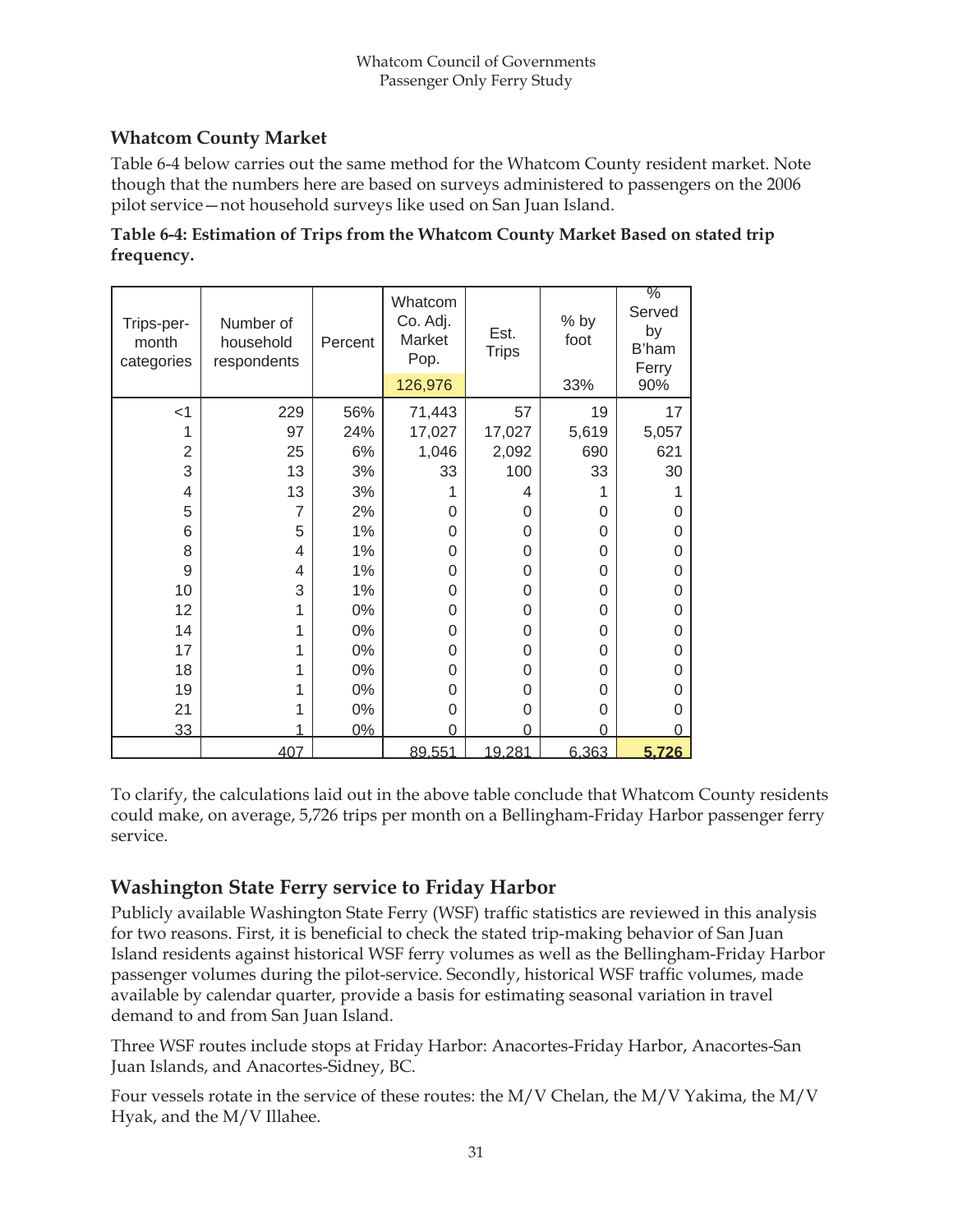These routes and vessels provide 10 Anacortes-to-Friday Harbor trips per day and 9 Friday Harbor-to-Anacortes trips per day (based on Fall 2006 schedule).

|                  | <b>Leave</b>  |
|------------------|---------------|
| Leave            | Friday        |
| <b>Anacortes</b> | <b>Harbor</b> |
| 6:10             | 6:00          |
| 7:45             | 8:05          |
| 9:35             | 11:10         |
| 2:40             | 1:40          |
| 5:05             | 4:15          |
| 5:25             | 6:45          |
| 6:00             | 6:55          |
| 8:25             | 8:00          |
| 9:30             | 11:40         |
| 10:25            |               |

#### **Table 6-5: Current Anacortes-Friday Harbor Washington State Ferry Service Schedule**

#### **Quarterly WSF Traffic Data**

WSF publishes quarterly ridership data by route<sup>1</sup>. These data separate passengers into vehicle drivers, vehicle passengers, and foot passengers. Historical data are currently available on-line through 2003.

The following table compiles quarterly data on the Anacortes-Friday Harbor route from 1<sup>st</sup> quarter 2003 through 2nd quarter 2006.

|                     |                |                |              |            |              | Avg       |
|---------------------|----------------|----------------|--------------|------------|--------------|-----------|
|                     | <b>Vehicle</b> | <b>Vehicle</b> | All drive-on | Foot       | <b>Total</b> | vehicle   |
| Quarter             | drivers        | passengers     | passengers   | passengers | riders       | occupancy |
| Q1 2003             | 61,312         | 41,110         | 102,422      | 21,056     | 123,478      | 1.67      |
| Q <sub>2</sub> 2003 | 80,914         | 66,502         | 147,416      | 46,986     | 194,402      | 1.82      |
| Q3 2003             | 103,628        | 107,686        | 211,314      | 98,810     | 310,124      | 2.04      |
| Q4 2003             | 68,160         | 48,162         | 116,322      | 26,926     | 143,248      | 1.71      |
| Q1 2004             | 62,108         | 41,968         | 104,076      | 22,210     | 126,286      | 1.68      |
| Q2 2004             | 81,488         | 64,916         | 146,404      | 49,248     | 195,652      | 1.80      |
| Q3 2004             | 103,648        | 103,894        | 207,542      | 87,948     | 295,490      | 2.00      |
| Q4 2004             | 69,776         | 51,160         | 120,936      | 26,196     | 147,132      | 1.73      |
| Q1 2005             | 61,968         | 41,188         | 103,156      | 23,054     | 126,210      | 1.66      |
| Q <sub>2</sub> 2005 | 80,898         | 64,266         | 145,164      | 46,686     | 191,850      | 1.79      |
| Q3 2005             | 100,746        | 107,634        | 208,380      | 79,138     | 287,518      | 2.07      |
| Q4 2005             | 65,964         | 47.508         | 113,472      | 24,138     | 137.610      | 1.72      |
| Q1 2006             | 59,504         | 38,420         | 97,924       | 18,986     | 116,910      | 1.65      |
| Q2 2006             | 82,166         | 65,290         | 147,456      | 40,410     | 187,866      | 1,79,     |

#### **Table 6-6: Quarterly Washington State Ferry ridership data; Anacortes-Friday Harbor route**

Q2 2006 82,166 65,290 147,456 40,410 187,866 1.79<br>**Source data:** Washington State Department of Transportation. Compilation and follow-on calculations by WCOG.

In addition to understanding the volumes of trips to and from San Juan Island via the Washington State Ferry, the table below takes the reported quarterly numbers and converts them into average monthly count estimates and weekly, week-day volume estimates. Because the Bellingham-Friday Harbor pilot service only operated on weekdays during winter months, it is important to be able to compare market capture of the two services.

1 http://www.wsdot.wa.gov/ferries/traffic\_stats/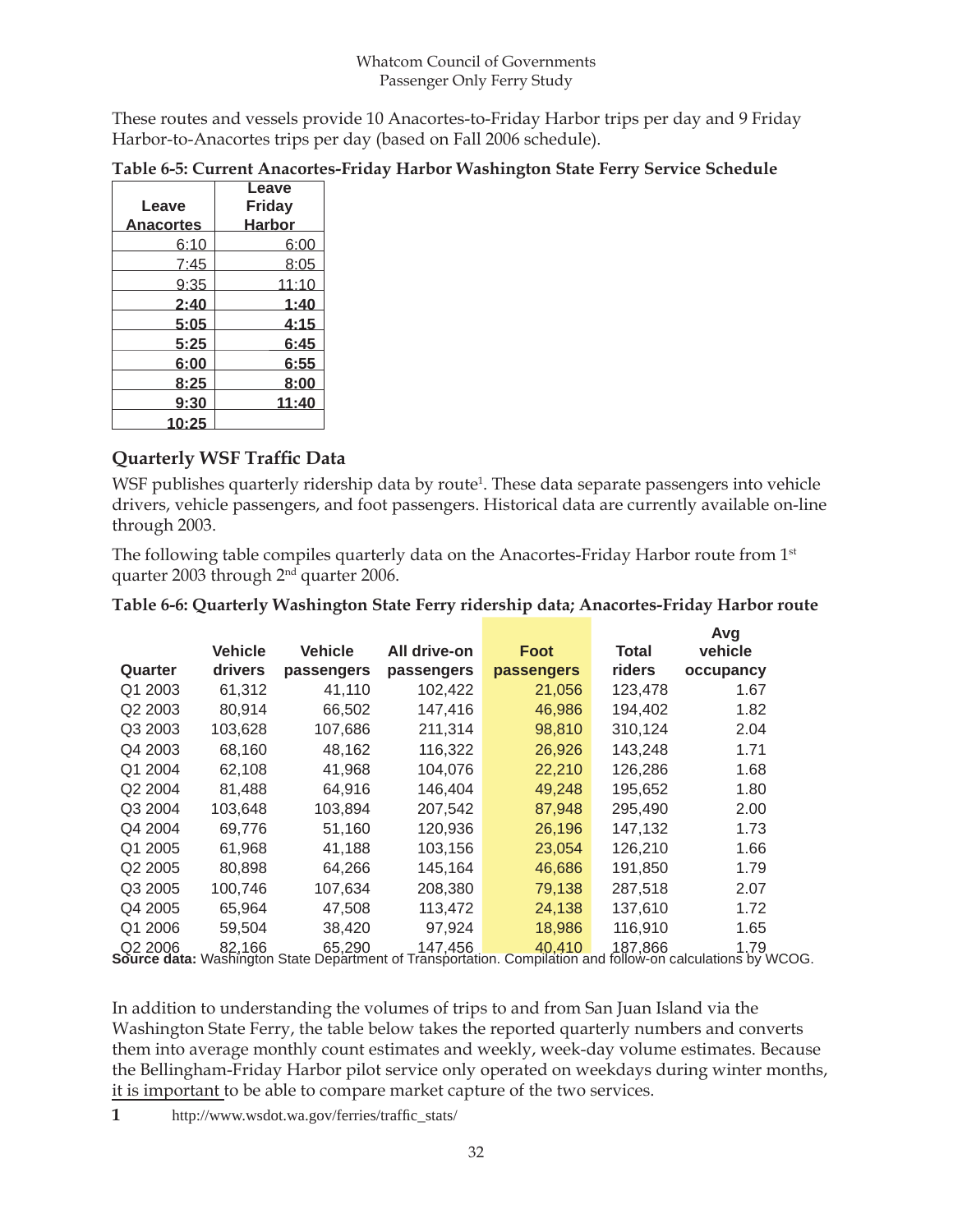| Quarter             | Foot<br>passengers | <b>Monthly Estimate</b><br>(1/3 of Quarterly Est.) | <b>Weekly Estimate</b><br>(1/4 of Monthly Est.) | <b>Mon-Fri Estimate</b><br>(5/7 of Weekly<br>Est.) |
|---------------------|--------------------|----------------------------------------------------|-------------------------------------------------|----------------------------------------------------|
| Q1 2003             | 21,056             | 7,019                                              | 1,755                                           | 1,253                                              |
| Q <sub>2</sub> 2003 | 46,986             | 15,662                                             | 3,916                                           | 2,797                                              |
| Q3 2003             | 98,810             | 32,937                                             | 8,234                                           | 5,882                                              |
| Q4 2003             | 26,926             | 8,975                                              | 2,244                                           | 1,603                                              |
| Q1 2004             | 22,210             | 7,403                                              | 1,851                                           | 1,322                                              |
| Q2 2004             | 49,248             | 16,416                                             | 4,104                                           | 2,931                                              |
| Q3 2004             | 87,948             | 29,316                                             | 7,329                                           | 5,235                                              |
| Q4 2004             | 26,196             | 8,732                                              | 2,183                                           | 1,559                                              |
| Q1 2005             | 23,054             | 7,685                                              | 1,921                                           | 1,372                                              |
| Q2 2005             | 46,686             | 15,562                                             | 3,891                                           | 2,779                                              |
| Q3 2005             | 79,138             | 26,379                                             | 6,595                                           | 4,711                                              |
| Q4 2005             | 24,138             | 8,046                                              | 2,012                                           | 1,437                                              |
| Q1 2006             | 18,986             | 6,329                                              | 1,582                                           | 1,130                                              |
| Q2 2006             | 40.410             | 13.470                                             | 3.368                                           | 2.405                                              |

**Table 6-7: WSF Anacortes-Friday Harbor Quarterly Data; foot-passenger estimates for month and week-day volume.**

## **Monday-Friday Volume Comparison Between WSF and the Bellingham-Friday Harbor Pilot Service**

The following table takes the M-F estimated WSF passenger volume calculated in the above table and includes it in a side-by-side comparison with the corresponding four months of observed travel volume on the Bellingham-Friday Harbor pilot.

**Table 6-8: Comparison of Pilot Service to WSF Walk-on Ridership Anacortes-Friday Harbor.**

| <b>Months</b> | <b>Bellingham</b><br><b>Pilot Riders</b> | <b>Pilot weekly</b><br>averages<br>(1/4) | <b>WSF Est</b><br>Weekly,<br>passengers | <b>Bellingham</b><br><b>Pilot Ridership</b><br>Weekday foot   as a % of WSF <br><b>Market</b> |
|---------------|------------------------------------------|------------------------------------------|-----------------------------------------|-----------------------------------------------------------------------------------------------|
| Dec           | 1,016                                    | 254                                      | 1,437                                   | 17.7%                                                                                         |
| Jan           | 854                                      | 214                                      | 1,130                                   | 18.9%                                                                                         |
| <b>Feb</b>    | 955                                      | 239                                      | 1,130                                   | 21.1%                                                                                         |
| <b>Mar</b>    | 1,071                                    | 268                                      | 1,130                                   | 23.7%                                                                                         |

## **Year-round Estimate of Demand**

A quick look at the quarterly WSF Anacortes-Friday Harbor ridership data reveals that passenger volume is highly seasonal. Similar seasonal variation would also be expected on a future Bellingham-Friday Harbor service—especially if weekend service were added to the schedule.

To estimate annual ridership by quarter on a hypothetical Bellingham-Friday Harbor service, this analysis applies an expansion-factor to the passenger volumes observed on the pilot service from January-March 2006 (the first calendar quarter). The expansion-factor is the average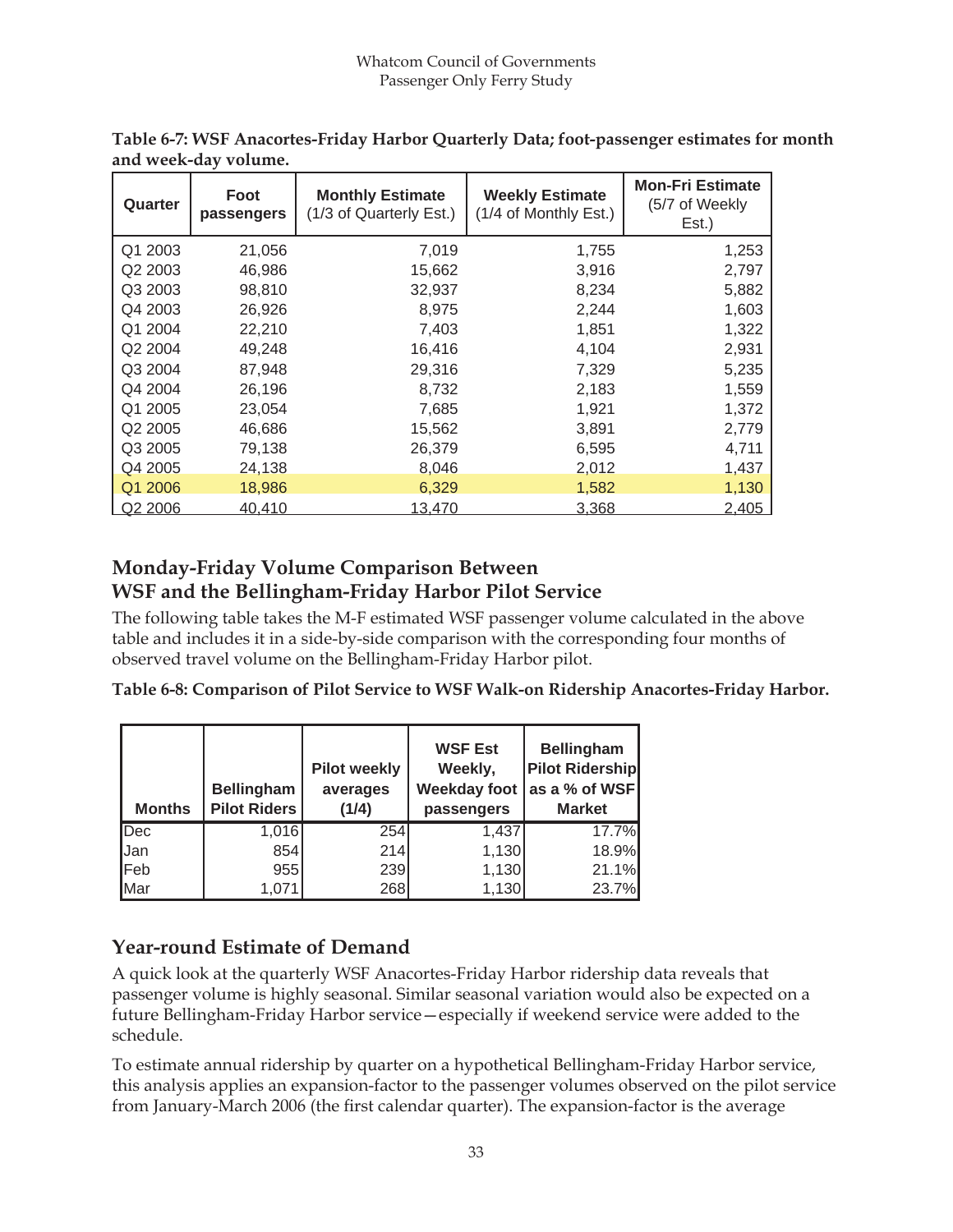quarterly increase (over the available 3-years of data) on WSF Friday-Harbor foot passenger traffic indexed to the first calendar quarter (always the lowest volume quarter). The first quarter ridership value used below (2,800) is the actual volume observed from January-March 2006 on the pilot service.

|    |                                                                                         |                                                                              | Bellingham-Friday Harbor Service                    |                                                                       |
|----|-----------------------------------------------------------------------------------------|------------------------------------------------------------------------------|-----------------------------------------------------|-----------------------------------------------------------------------|
|    | <b>Average Quarterly</b><br>Multipliers Based on<br><b>WSF Friday Harbor</b><br>Service | <b>Est. Quarterly</b><br><b>Ridership</b><br>(Service was<br>Mon.-Fri. only) | <b>Est. Quarterly</b><br>Ridership<br>(7-days/week) | <b>Est Daily</b><br><b>Ridership</b><br>$(1/90$ of<br>Quarterly Est.) |
| Ο1 | 1.000                                                                                   | Actual Volume 2,880                                                          | <u>4,032</u>                                        | 45                                                                    |
| Q2 | 2.151                                                                                   | 6.194                                                                        | 8,671                                               | 96                                                                    |
| Q3 | 4.028                                                                                   | 11.602                                                                       | 16.243                                              | 180.                                                                  |
| О4 | 1.168                                                                                   | 3.365                                                                        | 4.711                                               | $52^{\circ}$                                                          |

The above table is undoubtedly a low estimate since it is based on ridership levels observed on a moderately-publicized pilot service in its first and only months of operations. As a check on both this estimation and on the above estimates based on population and survey feedback, the estimated existing trip-demand from San Juan Island and Whatcom County are listed in the table below.

#### **Table 6-10: Conversion of Monthly-Trip Estimates to Daily Trips**

|                                   | Monthly | Daily |
|-----------------------------------|---------|-------|
|                                   | trips   | trips |
| Est. San Juan Island Market       | 2 746   |       |
| <b>Est. Whatcom County Market</b> | 5.726   | 1 Q   |
| cotal                             | 8 470   |       |

Because the above daily trip estimate is built from stated demand from San Juan Island and Whatcom County only, and does not account for seasonal influxes of visitors, the 282-people figure should be used as a higher-end value for  $1<sup>st</sup>$  or  $4<sup>th</sup>$  quarter ridership. Although WCOG's research doesn't cover the characteristics of spring and summer travel, it is likely that the much larger volumes are visitor-driven.

**Table 6-11: Application of Quarterly Ridership Expansion to Low & High Winter (Q1) Estimates**

|    | Seasonal<br>Expansion | Est daily<br>ridership based<br>on pilot volume | Est daily<br>ridership based<br>on survey<br>analysis |
|----|-----------------------|-------------------------------------------------|-------------------------------------------------------|
| O1 | 1.00                  | 45                                              | 282                                                   |
| Q2 | 2.15                  | 96                                              | 606                                                   |
| Q3 | 4.03                  | 180                                             | 36                                                    |
|    |                       |                                                 |                                                       |

## **10 Year Forecast of Daily Ridership**

Based on the high and low quarterly estimates of ridership shown in table 11, table 12 applies a 2 percent annual population growth rate for the next ten years. This extrapolation assumes: that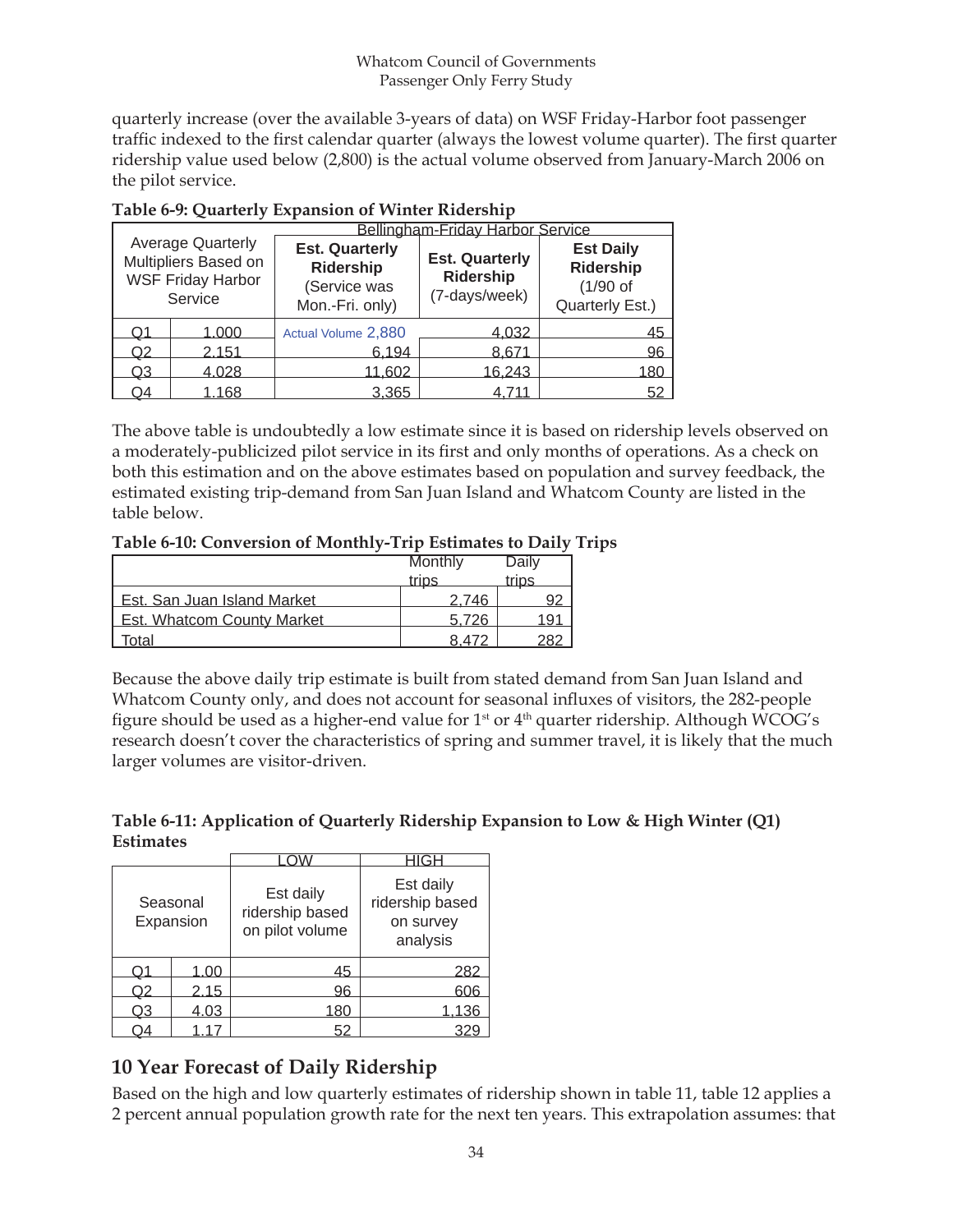#### Whatcom Council of Governments Passenger Only Ferry Study

population of the regional markets and the peak visitor markets of the summer will experience population growth at similar rates and; that the recent, 3-year historical variation in quarterly ridership (relative to the first calendar quarter) will remain constant. The corresponding table and chart are below.

**Table 6-12: Application of Quarterly Ridership Expansion to Low & High 2006 Estimates (based on 2 percent annual population growth)**

|               | 2006             | 2007             | 2008   | 2009 | 2010             | 2011 | 2012             | 2013 | 2014             | 2015 | 2016 |
|---------------|------------------|------------------|--------|------|------------------|------|------------------|------|------------------|------|------|
| Q1 Low        | 45               | 46               | 47     | 48   | 49               | 50   | 5.               | 52   | 53               | 54   | 55   |
| Q1 High       | 282              | 288              | 293    | 299  | 305 <sub>1</sub> | 311  | 318              | 324  | 330              | 337  | 344  |
| Q2 Low        | 96               | 98               | 100    | 102  | 104 <sub>1</sub> | 106  | 108 <sub>1</sub> | 110  | 112              | 115  | 117  |
| Q2 High       | 606I             | 618l             | 630l   | 643  | 656              | 669  | 682              | 696  | 710 <sub>1</sub> | 724  | 739  |
| <b>Q3 Low</b> | 180 <sup>1</sup> | 184 <sub>1</sub> | 187    | 191  | 195              | 199  | 203              | 207  | 211              | 215  | 219  |
| Q3 High       | 1361             | .159             | l.182l | ,206 | .230             | .254 | 1.279            | .305 | ,331             | .358 | ,385 |
| Q4 Low        | 52               | 53               | 54     | 55   | 56               | 57   | 59               | 60   | 61               | 62   | 63   |
| Q4 High       | 329              | 336              | 342    | 349  | 356              | 363  | 371              | 378I | 385              | 393  | 401  |

#### **Chart 6-3:**



#### **Forecast Ridership Revenue**

The fare structure for the 2005-2006 pilot service was discussed earlier in this report. Relisted are the pilot service fare categories and prices along with the percentage of pilot service ridership that paid each fare.

|                  | <b>Pilot ridership and fares</b> |     |
|------------------|----------------------------------|-----|
| <b>Adults</b>    | \$10                             | 66% |
| <b>Commuters</b> | \$7.50                           | 29% |
| <b>Youth</b>     | \$5                              | 2%  |
| <b>Child</b>     |                                  |     |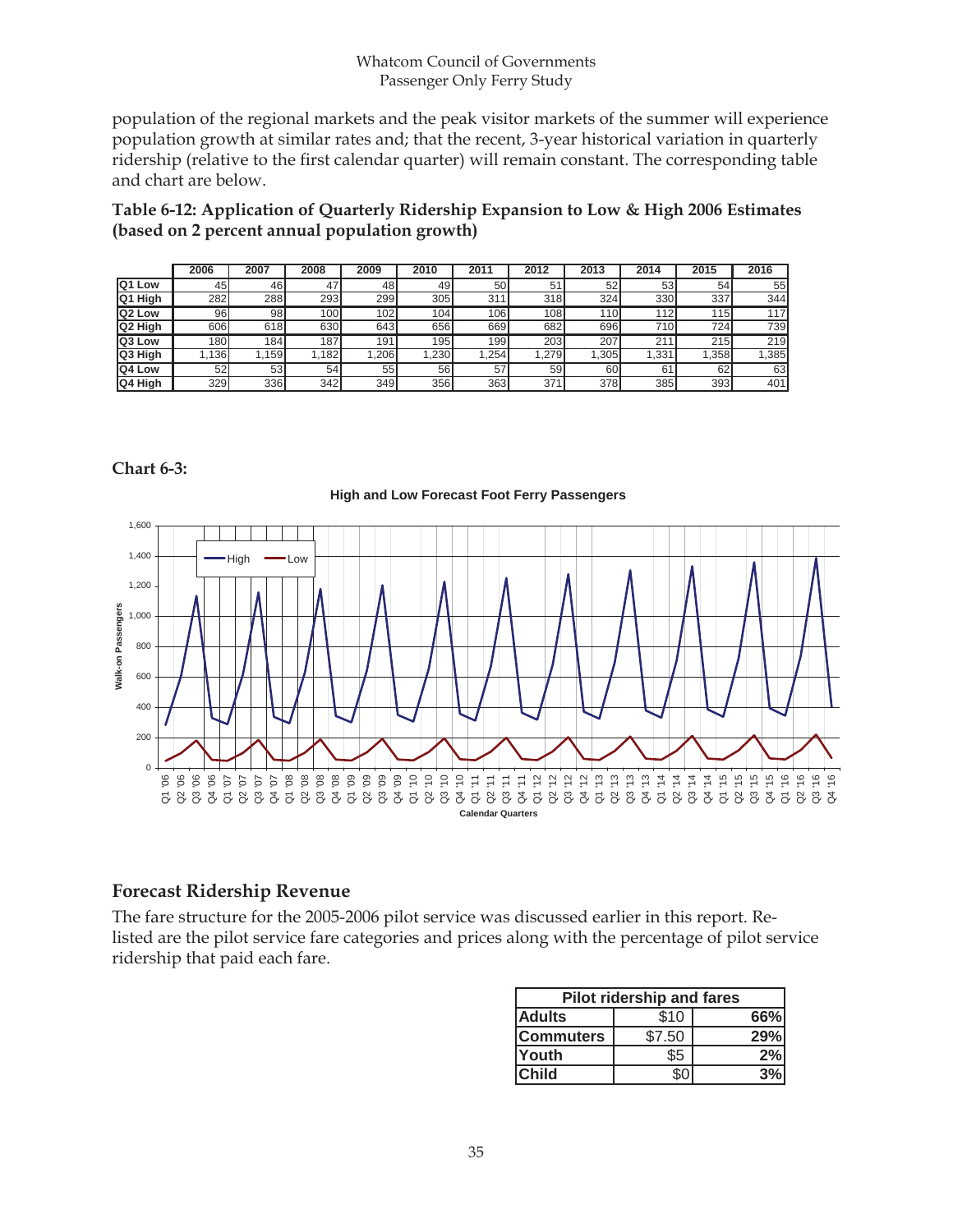Much like the chart above, the Chart 6-4 below illustrates this proportioned revenue stream in 2006 prices.



#### **Chart 6-4**

Operating costs shown in Chart 6-4 above are approximate for one - 149 passenger, 30 knot catamaran consuming, nominally, 65 gallons per hour. Approximate costs were obtained from Victoria San Juan Cruises staff.

#### **Operating Costs**

Operating costs include all those expenses associated with providing passenger-only ferry services in the North Sound area. Note that profit is not included in the following array:

| Wages - Vessel and land side  | Payroll - Taxes and insurance    |
|-------------------------------|----------------------------------|
| Advertising/Promotion         | <b>Financial Management</b>      |
| Computer and related          | Dock rental - Multiple locations |
| Drug testing                  | Dues/Memberships                 |
| Employee training             | Insurance                        |
| Licenses and fees             | Office rents and supplies        |
| Legal and accounting fees     | Security                         |
| Communications                | Travel                           |
| Training                      | Uniforms                         |
| Taxes – Property and business | Vessel fuel and maintenance      |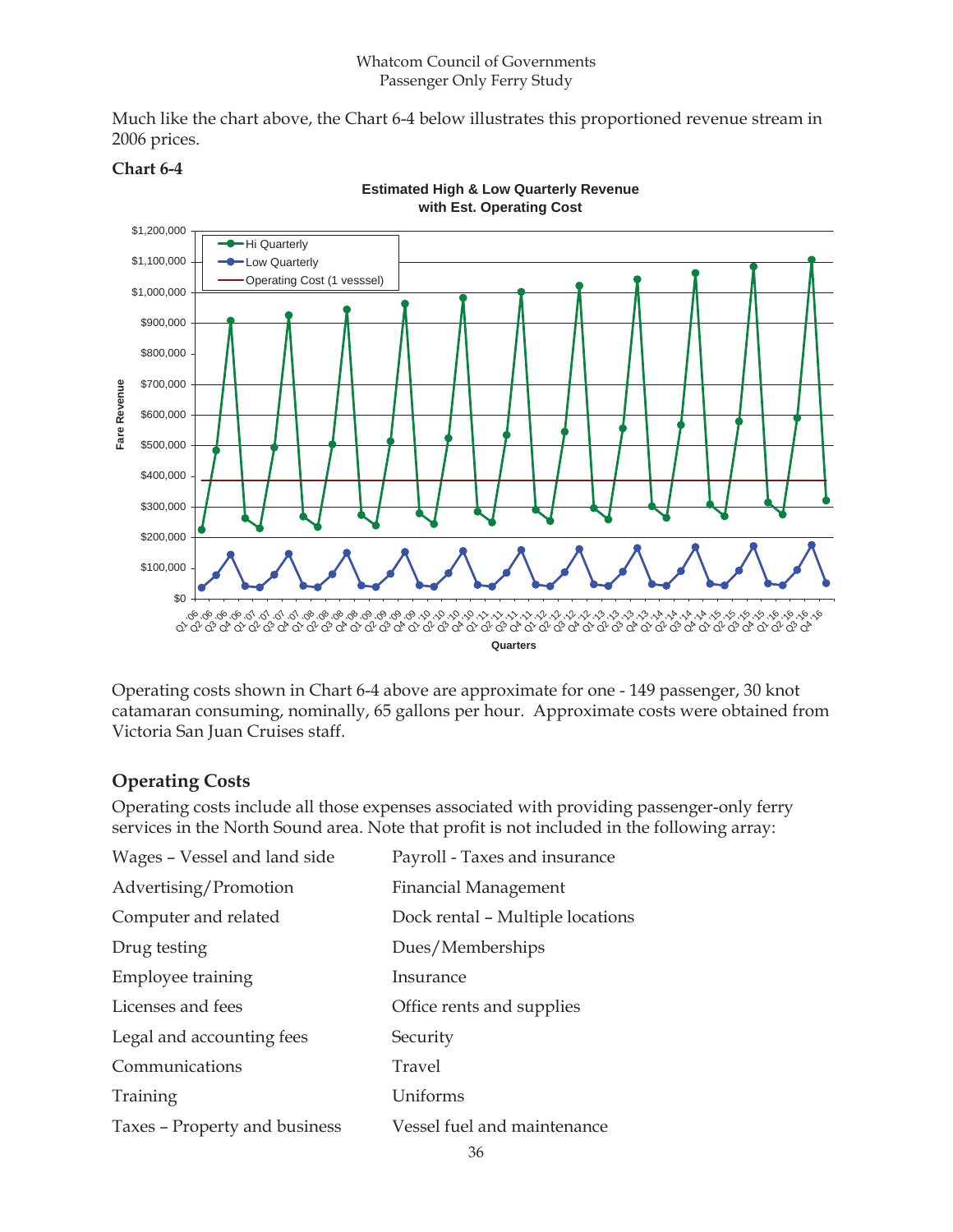## **Capital Costs**

Capital costs include vessel acquisition, creation or improvement of land side infrastructure and any other incremental costs associated with the equipment needed to operate and properly maintain passenger ferry vessels.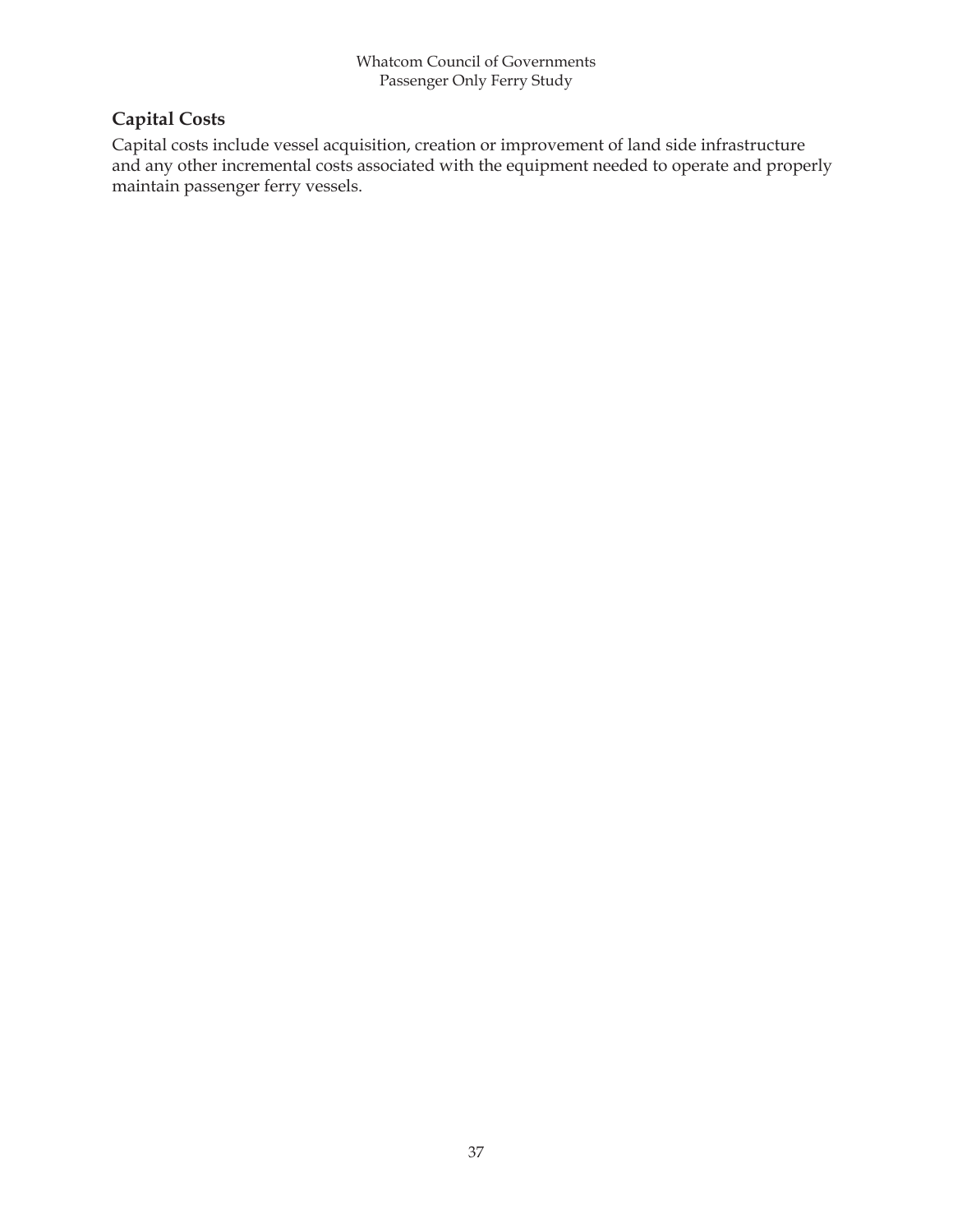## **7. Findings and Conclusions**

A business case for regional of international passenger-only ferry services is found to be extremely difficult due to multiple, and in some regards insurmountable, regulatory barriers and high capital and operating costs. Location of existing land side infrastructure may not provide adequate access in the right places to capture a meaningful market share, U.S. Customs and Border Protection requirements for secure facilities alone provides significant inhibition and security is getting tighter.

Conversely, based on the findings of the pilot survey, a latent but robust level of market demand does appear to exist between San Juan and Whatcom Counties. Survey data generated during the pilot service described in **Section 4** indicates sufficient demand and warrants further investigation of developing a scheduled service. Service locations, frequencies and vessel design should be evaluated on the basis of this and other studies.

It is possible that along with a strong demand for passenger-only services at some locations, other locations with less demand may need to be served as part of a service system or route. An origin – destination pair, for example might be comprised of a high demand origin with a low demand destination, or a trip set with multiple landings may include a low demand port of call in order to make the trip work in some way. Thus, varying levels of demand could create a need for financial support such as that received by transit organizations for the provision of public transportation. It is likely that some public funding will be needed to establish or operationally support passenger-only services.

Some routes or route segments could prove profitable, but it could be argued that a greater public good is achieved by including subsidy-dependant service-locations in a larger service area, thereby serving more of the region's travel demand. Ten year projections included in this study reflect sufficient forecasted demand to consider implementation options, funding sources, and potential partnerships.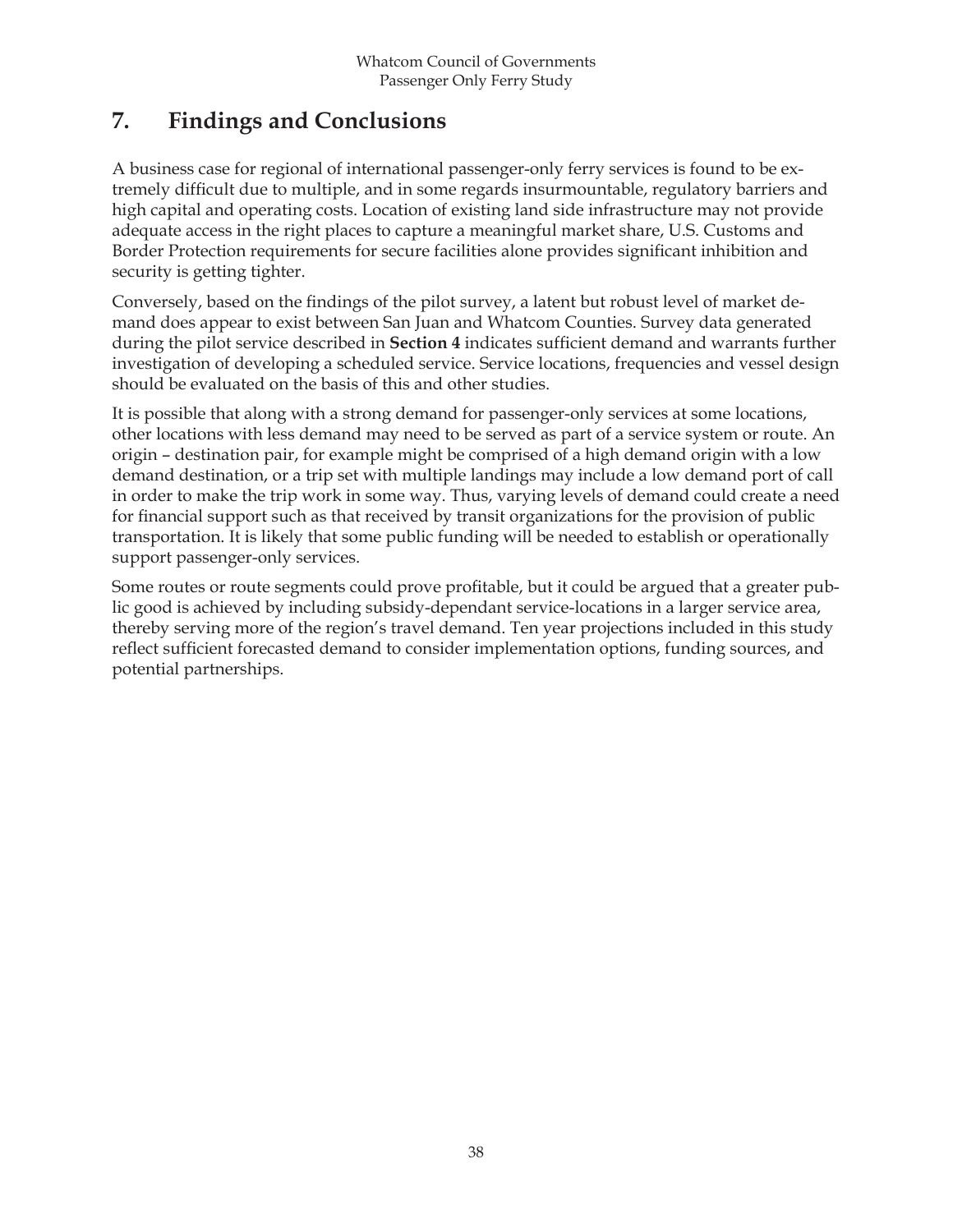## **Appendix A Fare Comparisons**

The rates for the pilot project passenger ferry were determined by comparing relative fares of the two other methods of transportation for those traveling between Bellingham and Friday Harbor.

## **Washington State Ferries**

The Washington State Ferry system is the predominant form of transportation between the San Juan Islands themselves and the mainland. This service is subsidized by Washington State and offers the following fares:

- Passenger-only fares (walk-on, as compared to drive-on with vehicle) between Anacortes (Skagit County) and Friday Harbor are \$10.10 during non-peak months, \$12.20 during peak travel months on Wednesday-Saturday. Sunday-Tuesday rates are \$9.10 during non-peak, and \$11.00 during peak months. This is the round-trip cost. •
- There is a \$2.00 bicycle surcharge (\$4.00 during peak season). •
- To compare the cost for residents of Whatcom County, an additional charge was calculated for the mileage to travel to the Anacortes ferry. The distance from downtown Bellingham is 43.36 miles each way. At a \$0.485 mileage rate, that equals \$42 round-trip between Bellingham and the terminal. •

If one does not include the cost of travel to and from Anacortes, the Washington State Ferry service is the most affordable option. However, once the mileage to Anacortes was included, the total cost round-trip elevated to \$42 not including the ferry fare. That equals approximately \$52 per trip.

The rates were therefore established to be somewhat similar to the Washington State Ferry system: \$10 each direction as compared to round-trip.

The pilot passenger ferry service did not charge extra for bicycles.

## **Airfare**

Two airlines regularly serve travelers between Bellingham International Airport and the Port of Friday Harbor. This service is much faster than ferry service, but more expensive.

- San Juan Island Airlines charges \$44 each direction.
- Island Air charges \$105 for up to three passengers each direction, and \$143 for up to 5 passengers. In addition, there is a \$7 per passenger fuel surcharge.
- Both airlines require each passenger to pay \$4.50 departing Bellingham and \$3 departing Friday Harbor in airport fees.

In summary, airfare costs a minimum of \$40 each way.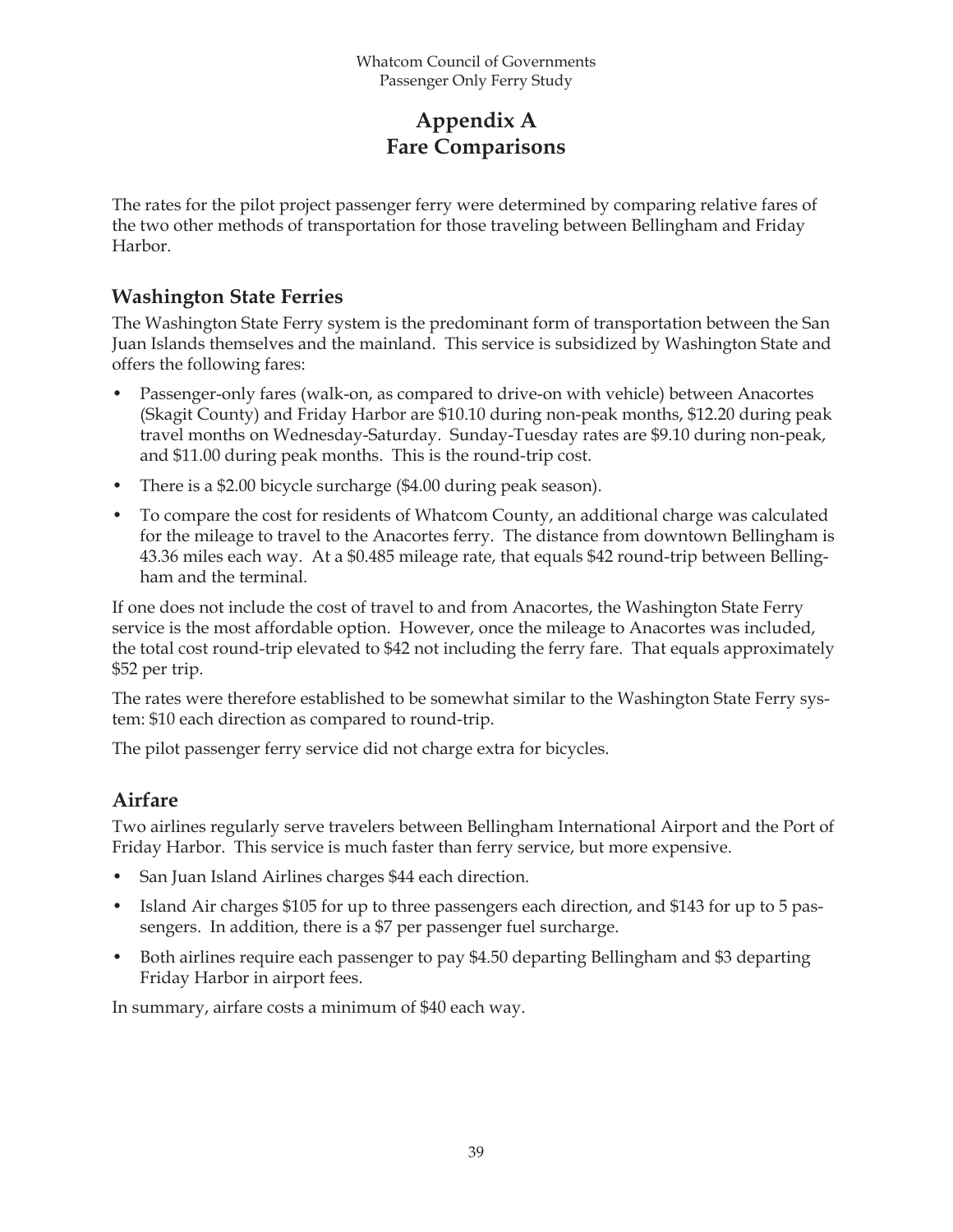## **December, 2005**

|                                    | Daily<br>Total                      | 6                       | 60.00     | 80.00<br>$\sim$ |            | 240.00<br>25                                                                                | $\sqrt{ }$ | 352.50                    | $\frac{1}{4}$ | 340.00          | $\stackrel{\sim}{\sim}$     | 120.00                            | $\frac{1}{2}$                                                                                                                   | 182.50         | 86              | 542.50   | 35<br>325.00             |                       | 35              | 335.00    | $\frac{40}{387.50}$ |           | ಇ                                                                                             | 230.00    | $\textcircled{\scriptsize{4}}$ | <b>GO</b><br>467. | $\frac{1}{2}$ | $\frac{280.00}{17}$ |                          | 155.00     | 50<br>507.<br>$\sqrt{2}$                                                                                                          | 58              | 475.00                          | $47$      | 420.00          | $\frac{8}{3}$            | 690.00    | $\frac{4}{7}$                                                                                                                 | 445.00    | 45                      | 50<br>412. | 139       | ,125.00                             | F              | $\overline{0}$<br>640. |                |                              |
|------------------------------------|-------------------------------------|-------------------------|-----------|-----------------|------------|---------------------------------------------------------------------------------------------|------------|---------------------------|---------------|-----------------|-----------------------------|-----------------------------------|---------------------------------------------------------------------------------------------------------------------------------|----------------|-----------------|----------|--------------------------|-----------------------|-----------------|-----------|---------------------|-----------|-----------------------------------------------------------------------------------------------|-----------|--------------------------------|-------------------|---------------|---------------------|--------------------------|------------|-----------------------------------------------------------------------------------------------------------------------------------|-----------------|---------------------------------|-----------|-----------------|--------------------------|-----------|-------------------------------------------------------------------------------------------------------------------------------|-----------|-------------------------|------------|-----------|-------------------------------------|----------------|------------------------|----------------|------------------------------|
|                                    | Revenue                             | $0.00$<br>20.00         |           | 10.00           | 20.00      | 20.00<br>127.50                                                                             | 105.00     | 70.00                     | 107.50        | 75.00           | 17.50                       |                                   | $\frac{20.00}{50.00}$                                                                                                           | 47.50          | 177.50          | 122.50   | 60.00                    | 75.00                 | 52.50<br>87.50  |           | 105.00              | 120.00    | 40.00                                                                                         |           | $\frac{0}{90.00}$              | 140.00            | 77.50         | 42.50               | 37.50                    | 37.50      | 67.50                                                                                                                             | 65.00           | 172.50                          | 80.00     | 142.50          | 200.00                   | 127.50    | 60.00                                                                                                                         | 140.00    | 155.00                  | 55.00      | 187.50    | 355.00                              | 5              | 210.00                 | 4,322.50       | 8,812.50                     |
|                                    | Total Pax                           |                         |           |                 |            | $\circ$ $\sim$ $\sim$ $\sim$ $\sim$ $\sim$                                                  |            |                           |               |                 |                             |                                   |                                                                                                                                 |                |                 |          |                          |                       |                 |           |                     |           |                                                                                               |           |                                |                   |               |                     |                          |            | = 이걸 의ㅇ 이ㅇ 이었 뛰ㅇ 이ㅇ 이= 연ㅣㅗ 허ㅇ 하ㅇ 이ㅗ ㅋ = 이ㄴ 8 ㅇ = 8 8 ㄴ ㅊ ㅎ ㄴ                                                                      |                 |                                 |           |                 |                          |           |                                                                                                                               |           |                         |            |           | $ z  \neq  z $                      |                |                        | 499            |                              |
|                                    | Infants<br>(Free)                   |                         |           |                 |            | o o o o o o o o                                                                             |            |                           |               |                 |                             |                                   | $\sim$ $\sim$ $\sim$ $\sim$ $\sim$                                                                                              |                |                 |          |                          |                       |                 |           |                     |           |                                                                                               |           |                                |                   |               |                     |                          |            |                                                                                                                                   |                 | $\circ$ $\circ$ $\circ$ $\circ$ |           |                 | $\alpha$ 4               |           | $\sim$ 0                                                                                                                      |           | $\circ$ $\sim$          |            |           | $\log$ 0 0 $\approx$                |                |                        | 30             | <b>Monthly Revenue Total</b> |
| Friday Harbor to Bellingham (East) | Children<br>5.00                    | $\circ$ $\circ$         |           | 00              |            | $\circ$ $\circ$                                                                             |            | $\circ$ $\circ$           |               | $\circ$ $\circ$ |                             | $\circ$ $\circ$                   | $\circ$ $\circ$                                                                                                                 |                | $\circ$ $\circ$ |          | 0 O                      |                       | $\circ$ $\circ$ |           | 00                  |           | $\circ$                                                                                       |           | $\circ$ $\circ$                |                   | $\circ$       |                     | $\circ$ $\circ$          |            | $\circ$                                                                                                                           |                 | $\circ$ $\sim$                  |           | $\circ$ $\circ$ |                          |           | $\circ$ $\circ$ $\circ$                                                                                                       |           | $\circ$ $\circ$         |            | $\circ$   |                                     | $\circ$ $\sim$ |                        | $\overline{4}$ |                              |
|                                    | Commuters<br>ă<br>Z.                | $\circ$ $\circ$         |           | $\circ$         |            | $\circ$ $\sim$                                                                              |            | $\sim$ 4                  |               | $\sim$ $\sim$   |                             | $\sim$ 0                          | $\circ$ $\sim$                                                                                                                  |                | $\frac{1}{2}$   |          |                          | $\circ$ $\sim$ $\sim$ |                 |           |                     |           | $ a \circ a $ o $a$                                                                           |           |                                |                   | — ო           |                     | $\overline{ }$           |            | $\frac{1}{2}$                                                                                                                     |                 | လ ဟ                             |           | $4$ $\sim$      |                          |           | $\frac{1}{2}$ a $\frac{1}{2}$ b $\frac{1}{2}$ b $\frac{1}{2}$ b $\frac{1}{2}$ b $\frac{1}{2}$ b $\frac{1}{2}$ b $\frac{1}{2}$ |           |                         |            |           |                                     |                |                        | 119            |                              |
|                                    | Adults<br>10.00                     |                         |           |                 |            | $\sim$ $\sim$                                                                               |            | $\omega$ 4                |               | ခြ ဇ            |                             |                                   |                                                                                                                                 |                |                 |          |                          |                       |                 |           |                     |           |                                                                                               |           |                                |                   |               |                     |                          |            | $ r $ ပ $ a $ ပွဲကြံပြုပြုပြုစ $ a $ စ်စ $ a $ င်း $ z $ $\pm$ $ a $                                                              |                 |                                 |           |                 |                          |           |                                                                                                                               |           |                         |            |           |                                     | $rac{6}{7}$    |                        | 336            |                              |
|                                    | Departure                           | 9:00 AM                 | Μ<br>5:00 | 9:00 AM         | 5:00 PM    | 9:00 AM<br>ΣÑ<br>5:00                                                                       | 9:00 AM    | 5:00 PM                   | 9:00 AM       | 5:00 PM         | 9:00 AM                     | 5:00 PM                           | 9:00 AM                                                                                                                         | 5:00 PM        | 9:00 AM         | 5:00 PM  | 9:00 AM                  | 5:00 PM               | 9:00 AM         | 5:00 PM   | 9:00 AM             | 5:00 PM   | 9:00 AM                                                                                       | 5:00 PM   | 9:00 AM                        | 5:00 PM           | 9:00 AM       | 5:00 PM             | 9:00 AM                  | 5:00 PM    | 9:00 AM<br>5:00 PM                                                                                                                | 9:00 AM         | 5:00 PM                         | 9:00 AM   | 5:00 PM         | 9:00 AM                  | 5:00 PM   | 9:00 AM                                                                                                                       | 5:00 PM   | 9:00 AM                 | 5:00 PM    | 9:00 AM   | 5:00 PM                             | ξ              | Σg<br>5:00             |                |                              |
|                                    | Revenue                             | 20.00<br>20.00<br>20.00 |           |                 |            | 42.50<br>50.00                                                                              | 60.00      | 117.50                    | 75.00         | 82.50           | $\frac{15.00}{\frac{1}{2}}$ | 67.50                             | 47.50                                                                                                                           | 37.50          | 175.00          | 67.50    | 102.50                   |                       |                 |           |                     |           | $\begin{array}{r} 67.50 \\ 87.50 \\ 60.00 \\ 60.00 \\ 77.50 \\ 77.50 \\ 67.50 \\ \end{array}$ |           | $\sqrt{127.50}$                | 110.00            | 62.50         |                     | 32.50<br>47.50<br>175.00 |            | 107.50                                                                                                                            | 70.00           | 167.50                          | 70.00     | 127.50          | 257.50                   | 105.00    | 175.00                                                                                                                        | 70.00     | 105.00                  | 97.50      | 342.50    | 240.00                              | 117.50         | 215.00                 | 4,490.00       | 1,016                        |
|                                    | Total Pax                           |                         |           |                 |            | <u>a ala ala alz 축ls 허리 zla 하 4 경 zlā alā als als zla 허 호 하 정 허 호 경 하 이 영 사 후 (</u> ) 회 호 s |            |                           |               |                 |                             |                                   |                                                                                                                                 |                |                 |          |                          |                       |                 |           |                     |           |                                                                                               |           |                                |                   |               |                     |                          |            |                                                                                                                                   |                 |                                 |           |                 |                          |           |                                                                                                                               |           |                         |            |           |                                     |                |                        | 517            |                              |
|                                    | Infants<br>(Free)                   |                         |           |                 |            | $\circ$ $\circ$ $\circ$ $\circ$                                                             |            | $\circ$ N  $\circ$ $\sim$ |               |                 |                             | $\circ$ $\circ$                   | $\circ$ $\circ$                                                                                                                 |                | $\circ$         |          | $\overline{\phantom{0}}$ |                       | $\circ$         |           | $\circ$ $\circ$     |           | $\circ$                                                                                       |           | 0 O                            |                   | $\sim$ 0      |                     | 0 O                      |            | $\sim$ $\sim$                                                                                                                     |                 | $\sim$ $-$                      |           | $\circ$ $\circ$ | $\circ$ $\sim$           |           | $\circ$ $\sim$                                                                                                                |           | $\circ$ $\circ$ $\circ$ |            |           |                                     |                |                        | 29             | Monthly Passenger Tota       |
| Bellingham to Friday Harbor (West) | Children<br>5.00                    |                         |           | $\circ$ $\circ$ |            | 00                                                                                          |            | $\circ$ $\circ$           |               | 00              |                             | $\circ$ $\circ$                   | 00                                                                                                                              |                | $\circ$ $\circ$ |          | 00                       |                       | $\circ$ $\circ$ |           | 00                  |           | $\circ$ $\circ$                                                                               |           | $\circ$ $\circ$                |                   | ○ ○           |                     | $\circ$ $\circ$          |            | $\circ$ $\circ$                                                                                                                   |                 | $\circ$ $\sim$                  |           | 00              | $\overline{\phantom{0}}$ |           | $\circ$ $\circ$                                                                                                               |           | $O$ N $ O$ N            |            |           |                                     | $\circ$ $\sim$ |                        | $\overline{4}$ |                              |
|                                    | Commuters<br>7.50                   |                         |           |                 |            | $\circ$ $\circ$ $\circ$ $\circ$ $\circ$ $\circ$ $\circ$ $\circ$                             |            |                           |               |                 |                             | $\alpha$ $\omega$ $\alpha$ $\sim$ | $\overline{\phantom{0}}$                                                                                                        | $\overline{ }$ | $\frac{1}{2}$   |          | $\sim$ $-$               |                       | $\sim$ 0        |           | $\sim$ $-$          |           | $ -$                                                                                          |           |                                |                   | $-$ ola $-$   |                     |                          |            | $\omega$ $\sim$ $\omega$ $\omega$ $\sim$ $\omega$ $\sim$ $\omega$ $\omega$ $\sim$ $\omega$ $\sim$ $\omega$ $\sim$ $\omega$ $\sim$ |                 |                                 |           |                 |                          |           |                                                                                                                               |           |                         |            |           |                                     |                |                        | 128            |                              |
|                                    | Adults<br>10.00<br>Adu <sub>i</sub> |                         |           |                 |            | $\alpha$ $\alpha$ $\alpha$ $\alpha$ $\beta$ $\alpha$ $\beta$ $\gamma$                       |            |                           |               |                 |                             |                                   | $\vert \circ \circ \vert \circ \circ \vert_4 \circ \vert_4 \circ \vert \circ \circ \vert \circ \circ \vert_6 \circ \vert_7 \in$ |                |                 |          |                          |                       |                 |           |                     |           |                                                                                               |           |                                |                   | ႕ တ           |                     | $\overline{\phantom{0}}$ |            | $\frac{4}{9}$ $\frac{6}{1}$ $\frac{1}{1}$                                                                                         |                 | $\overleftarrow{\phantom{a}}$   |           | $\sim$ ၀        |                          |           | $= 9$                                                                                                                         |           | ၜႜၜ <b> </b> ႙ၟ႙္႙ ႜႍၟ  |            |           |                                     |                |                        | 346            |                              |
|                                    | Departure                           | 7:00 AM                 | 3:00 PM   | 7:00 AM         | 3:00 PM    | 7:00 AM<br>3:00 PM                                                                          | 7:00 AM    | 3:00 PM                   | 7:00 AM       | 3:00 PM         | 7:00 AM                     | 3:00 PM                           | 7:00 AM                                                                                                                         | 3:00 PM        | 7:00 AM         | 3:00 PM  | 7:00 AM                  | 3:00 PM               | 7:00 AM         | 3:00 PM   | 7:00 AM             | 3:00 PM   | 7:00 AM                                                                                       | 3:00 PM   | 7:00 AM                        | 3:00 PM           | 7:00 AM       | 3:00 PM             | 7:00 AM<br>3:00 PM       | 7:00 AM    | 3:00 PM                                                                                                                           | 7:00 AM         | 3:00 PM                         | 7:00 AM   | 3:00 PM         | 7:00 AM                  | 3:00 PM   | 7:00 AM                                                                                                                       | 3:00 PM   | 7:00 AM                 | 3:00 PM    | 7:00 AM   | 3:00 PM                             | 7:00 AM        | ΣÑ<br>3:00             |                |                              |
|                                    | Date                                | 30-Nov-05               | 30-Nov-05 | $1-Dec-05$      | $1-Dec-05$ | 2-Dec-05<br>$2 - Dec - 05$                                                                  | 5-Dec-05   | 5-Dec-05                  | 6-Dec-05      | 6-Dec-05        | $7 - Dec -05$               | 7-Dec-05                          | 8-Dec-05                                                                                                                        | 8-Dec-05       | 9-Dec-05        | 9-Dec-05 | 12-Dec-05                | $12 - Dec - 05$       | 13-Dec-05       | 13-Dec-05 | 14-Dec-05           | 14-Dec-05 | 15-Dec-05                                                                                     | 15-Dec-05 | 16-Dec-05                      | 16-Dec-05         | 19-Dec-05     | 19-Dec-05           | 20-Dec-05                | 20-Dec-05  | 21-Dec-05<br>21-Dec-05                                                                                                            | $22 - Dec - 05$ | 22-Dec-05                       | 23-Dec-05 | 23-Dec-05       | 26-Dec-05                | 26-Dec-05 | 27-Dec-05                                                                                                                     | 27-Dec-05 | 28-Dec-05               | 28-Dec-05  | 29-Dec-05 | 29-Dec-05<br>30-Dec-05<br>30-Dec-05 |                |                        | Totals         |                              |
|                                    | Day                                 | Wed                     | Wed       | Thur            | Thui       | Ë<br>旧                                                                                      | Mon        | Mon                       | Tue           | Tue             | Wed                         | Wed                               | Fhur                                                                                                                            | Thur           | Ë               | 旧        | Mon                      | Mon                   | Tue             | Tue       | Wed                 | Wed       | Thur                                                                                          | Thur      | Ë                              | Ë                 | <b>Sext</b>   | Mon                 | Tue                      | Wed<br>Tue | Wed                                                                                                                               | Thur            | Thur                            | Ë         | 旧               | Mon                      | Mon       | Tue                                                                                                                           | Tue       | Wed                     | Wed        | Thur      | Thur                                | 置              | Ë                      |                |                              |

Bellingham - Friday Harbor Passenger Ferry Pilot Project<br>Detailed Ridership Report **Bellingham - Friday Harbor Passenger Ferry Pilot Project Detailed Ridership Report**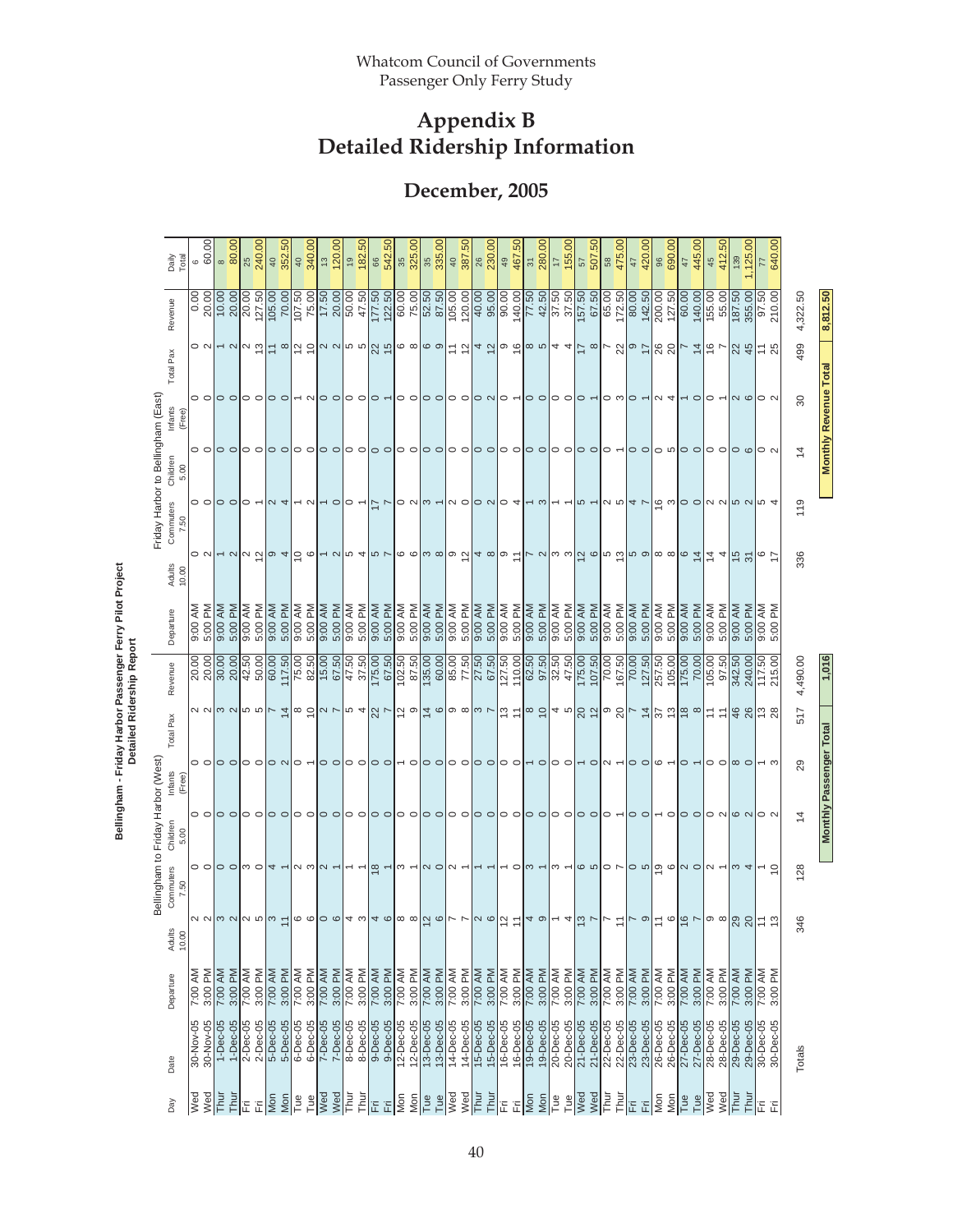**January, 2006** 

| Daily<br>Total                                          | 57              | 542.50                   | 270.00<br>28                                         |          | 29<br>282.50    | 28                | 262.50                          | 40                                     | င္ဟ<br>367.  | 32                                        | 292.50   | 30                       | 292.50          | $\overline{27}$       | 255.00          | $\frac{20}{182}$                                                | .50           | 40              | 347.50    | $\frac{8}{3}$                                               | 512.50    | 34              | co.<br>292.                          | 43              | 390.00    | 415.00<br>44                                                                                                                                                                                                                                                                                                          | 49        | 412.50          | 29                        | <b>SO</b><br>262. | $\sqrt{31}$                    | 275.00     | 262.50<br>29                                         | $\overline{27}$        | $\overline{50}$<br>227. | 123                                                                                   | 000.00                                            | $^{24}$    | .50<br>232.     | 32            | S <sub>.</sub><br>277 |          |                                |
|---------------------------------------------------------|-----------------|--------------------------|------------------------------------------------------|----------|-----------------|-------------------|---------------------------------|----------------------------------------|--------------|-------------------------------------------|----------|--------------------------|-----------------|-----------------------|-----------------|-----------------------------------------------------------------|---------------|-----------------|-----------|-------------------------------------------------------------|-----------|-----------------|--------------------------------------|-----------------|-----------|-----------------------------------------------------------------------------------------------------------------------------------------------------------------------------------------------------------------------------------------------------------------------------------------------------------------------|-----------|-----------------|---------------------------|-------------------|--------------------------------|------------|------------------------------------------------------|------------------------|-------------------------|---------------------------------------------------------------------------------------|---------------------------------------------------|------------|-----------------|---------------|-----------------------|----------|--------------------------------|
| Revenue                                                 | 77.50           | 180.00                   | 95.00<br>97.50                                       | 20.00    | 97.50           | 40.00             | 105.00                          | 50.00                                  | 125.00       | 57.50                                     | 35.00    | 77.50                    | 67.50           | 80.00                 | 45.00           | $\frac{70.00}{ }$                                               | 32.50         | 45.00           | 137.50    | 75.00                                                       | 187.50    | 65.00           | 42.50                                | 40.00           | 155.00    | 150.00<br>$\frac{60.00}{50.00}$                                                                                                                                                                                                                                                                                       | 57.50     | 137.50          | 127.50<br>42.50           |                   | 67.50                          | 30.00      | 40.00                                                | 97.50<br>20.00         | 90.00                   | 400.00                                                                                | 182.50                                            | 30.00      | 57.50           | 10.00         | 142.50                | 3,832.50 | 7,655.00                       |
| Total Pax                                               |                 | စ စ္                     | 'ㅎㅎ                                                  |          | $\sim$ 5        |                   | 4 あ                             |                                        |              | $\frac{6}{9}$ $\frac{6}{9}$ $\frac{4}{9}$ |          |                          |                 |                       |                 | $\infty$ $\sim$ $\infty$ $\sim$ $\sim$                          |               |                 |           |                                                             |           |                 |                                      |                 |           | $ _w \succcurlyeq  _w \triangleleft  _w \sim  _4 \succcurlyeq  _w \succcurlyeq  _w \succcurlyeq  _4 \sim$                                                                                                                                                                                                             |           |                 |                           |                   |                                |            | $ c  \frac{4}{4} \frac{1}{2}$                        |                        |                         | $\alpha$ = $\frac{10}{2}$ $\frac{10}{2}$ $\frac{10}{2}$ $\frac{10}{2}$ $\frac{10}{2}$ |                                                   |            |                 |               | 17                    | 430      |                                |
| Infants<br>(Free)                                       |                 | $\overline{\phantom{0}}$ | $\circ$ $\circ$                                      |          | $\circ$ $\circ$ |                   | $\circ$                         |                                        | $\circ$      | $\circ$ $\circ$                           |          | $\circ$ $\circ$          |                 | $\circ$               | $\circ$         | $\circ$ $\circ$                                                 |               | $\circ$         |           | $\circ$ $\circ$                                             |           | 00              |                                      | $\circ$ $\circ$ |           | $\circ$ $\circ$                                                                                                                                                                                                                                                                                                       |           |                 |                           | $\circ$ $\circ$   | $\circ$ $\circ$                |            | $\circ$ $\circ$                                      |                        | $\circ$ -               |                                                                                       | $\circ$ $\circ$                                   |            | O O             |               | $\circ$               | $\circ$  | <b>Monthly Revenue Total</b>   |
| Children<br>5.00                                        |                 |                          | $\circ$ $\circ$                                      |          | $\circ$ $\circ$ |                   | $\circ$ $\circ$                 | $\circ$ $\circ$                        |              | $\circ$ $\circ$                           |          | $\circ$ $\circ$          |                 | $\circ$ $\circ$       |                 | 00                                                              |               | $\circ$         |           | 0 N                                                         |           | $\circ$ $\circ$ |                                      | $\circ$ $\circ$ |           | $\circ$ $\sim$                                                                                                                                                                                                                                                                                                        |           | 00              |                           | $\circ$ $\circ$   | $\circ$ $\circ$                |            | $\circ$ $\circ$                                      |                        | $\circ$ $\circ$         |                                                                                       | $\overline{\phantom{0}}$ $\overline{\phantom{0}}$ |            | $\circ$ $\circ$ |               | $\circ$ $\circ$       | $\circ$  |                                |
| Friday Harbor to Bellingham (East)<br>Commuters<br>7.50 |                 |                          | $\sim$ $\sim$ $\sim$                                 |          | $\circ$ -       |                   | $\circ \circ \circ \circ \circ$ |                                        |              | $\sim$ $\sim$                             |          | $\overline{\phantom{a}}$ |                 |                       |                 |                                                                 |               |                 |           |                                                             |           |                 |                                      |                 |           | $\sigma$ o alo wla vla wla wlo olo ale wle ul- 4 o wlo 4 ft v                                                                                                                                                                                                                                                         |           |                 |                           |                   |                                |            |                                                      |                        |                         |                                                                                       |                                                   |            | $\circ$ $\sim$  | $\circ$       | $\tilde{+}$           | 151      |                                |
| Adults<br>10.00                                         |                 | $\widetilde{\epsilon}$   | ∞ ၈ လ ၈                                              |          |                 |                   | 4 ©                             | $\frac{1}{2}$                          |              | 50N                                       |          | $\sim$ $\circ$           |                 | $  \infty$ က          |                 | トー                                                              |               | က ထ             |           |                                                             |           |                 | $ _@ \tilde{a} _@  _@  _4 \tilde{c}$ |                 |           | $ $ ທ ຕ $ $ ດ $\sim$  တ $\sim$                                                                                                                                                                                                                                                                                        |           |                 |                           |                   |                                |            | $  \circ \circ  $ a $  \circ \circ  $ a              |                        |                         |                                                                                       | $\infty$ ထိ ယ                                     |            |                 |               | $\sim$ $\circ$        | 267      |                                |
| Departure                                               | ξ<br>00.56      | 5:00 PM                  | 9:00 AM<br>5:00 PM                                   | 9:00 AM  | 5:00 PM         | 9:00 AM           | 5:00 PM                         | 9:00 AM                                | 5:00 PM      | 9:00 AM                                   | 5:00 PM  | 9:00 AM                  | 5:00 PM         | 9:00 AM               | 5:00 PM         | 9:00 AM                                                         | 5:00 PM       | 9:00 AM         | 5:00 PM   | 9:00 AM                                                     | 5:00 PM   | 9:00 AM         | 5:00 PM                              | 9:00 AM         | 5:00 PM   | 9:00 AM<br>5:00 PM                                                                                                                                                                                                                                                                                                    | 9:00 AM   | 5:00 PM         | 9:00 AM                   | 5:00 PM           | 9:00 AM                        | 5:00 PM    | 9:00 AM                                              | 5:00 PM<br>9:00 AM     | 5:00 PM                 | 9:00 AM                                                                               | 5:00 PM                                           | 9:00 AM    | 5:00 PM         | 9:00 AM       | ΡŃ<br>5:00            |          |                                |
| Revenue                                                 | 245.00          | 40.00                    | 50.00<br>27.50                                       | 115.00   | 50.00           | $\frac{1}{57.50}$ | 60.00                           | 67.50                                  | 125.00       | $\sqrt{142.50}$                           | 57.50    | 77.50                    |                 | $\frac{70.00}{50.00}$ |                 | $\frac{100}{30.00}$                                             |               | 60.00           | 105.00    | 120.00                                                      | 130.00    | 115.00          | 70.00                                | 107.50          | 87.50     | $\sqrt{157.50}$<br>57.50                                                                                                                                                                                                                                                                                              | 62.50     | 155.00          | 45.00                     | 47.50             | 97.50<br>80.00                 |            |                                                      | 40.00<br>67.50         | 50.00                   | 65.00                                                                                 | 352.50                                            |            |                 | 65.00         | 60.00                 | 3,822.50 | 854                            |
| Total Pax                                               | 25              |                          | $\omega$ $\omega$ $\sim$ $\omega$ $\omega$           |          |                 |                   |                                 | $ _{\nu} \zeta _{\overline{\infty}}$ e |              |                                           |          |                          |                 |                       |                 | $\infty$ $\sim$ $\infty$ $\infty$ $\infty$ $\sim$               |               |                 |           | $rac{1}{2}$ $rac{1}{2}$ $rac{1}{2}$ $rac{1}{2}$ $rac{1}{2}$ |           |                 |                                      |                 |           | $ 55 $ $\frac{1}{2}$ $\frac{1}{2}$ $\frac{1}{2}$ $\frac{1}{2}$ $\frac{1}{2}$ $\frac{1}{2}$ $\frac{1}{2}$ $\frac{1}{2}$ $\frac{1}{2}$ $\frac{1}{2}$ $\frac{1}{2}$ $\frac{1}{2}$ $\frac{1}{2}$ $\frac{1}{2}$ $\frac{1}{2}$ $\frac{1}{2}$ $\frac{1}{2}$ $\frac{1}{2}$ $\frac{1}{2}$ $\frac{1}{2}$ $\frac{1}{2}$ $\frac{$ |           |                 |                           |                   |                                |            |                                                      |                        |                         | ∞ ဖ ∼ ပ္ျာ ့ ဖ                                                                        |                                                   |            |                 |               | ထ ထ                   | 424      |                                |
| Infants<br>(Free)                                       |                 |                          | o o o o o o o o                                      |          |                 |                   |                                 | $\circ$ $\sim$                         |              |                                           |          |                          |                 |                       |                 | $\circ$ $\circ$ $\circ$ $\circ$ $\circ$ $\circ$ $\circ$ $\circ$ |               |                 |           | $\overline{\phantom{0}}$                                    |           |                 |                                      |                 |           |                                                                                                                                                                                                                                                                                                                       |           |                 |                           |                   |                                |            |                                                      |                        | $\circ$ -               |                                                                                       | $\circ$ $\circ$ $\circ$ $\circ$                   |            |                 |               |                       | 4        | <b>Monthly Passenger Total</b> |
| Bellingham to Friday Harbor (West)<br>Children<br>5.00  |                 | — 0                      | $\circ$ $\circ$                                      |          | $\circ$ $\circ$ |                   | $\circ$ $\circ$                 | $\circ$ $\sim$                         |              | $\circ$ $\circ$                           |          | $\circ$ $\circ$          |                 | 0 0                   |                 | $\circ$ $\circ$                                                 |               | $\circ$ $\circ$ |           | N 0                                                         |           | $\sim$ 0        |                                      | $\circ$ $\circ$ |           | $\circ$ $\circ$                                                                                                                                                                                                                                                                                                       |           | $\circ$ $\circ$ |                           | $\circ$ $\circ$   | $\circ$ $\circ$                |            | O O                                                  |                        | $\circ$ $\circ$         |                                                                                       | $\circ$ $\circ$                                   |            | $\circ$ $\circ$ |               | $\circ$ $\circ$       | Ю        |                                |
| Commuters<br>7.50                                       |                 | $\circ$ $\circ$          | $\overline{\phantom{0}}$                             |          | N O             |                   | $\circ$                         |                                        | $\circ$      |                                           |          | $\overline{\phantom{0}}$ |                 | 4 O                   |                 | 4 ○                                                             |               | 4 <sub>o</sub>  |           | 44                                                          |           |                 |                                      |                 |           | $\infty$ $\circ$ $\infty$ $\infty$ $\infty$                                                                                                                                                                                                                                                                           |           | က ဖ             | $\sim$ $-$                |                   |                                |            | $  \circ$ o $  \circ$ o $  \circ$ o $  \circ$ also o |                        |                         |                                                                                       |                                                   |            |                 |               |                       | 141      |                                |
| Adults<br>10.00                                         | $\frac{4}{4}$ 4 |                          | $\alpha$ $\alpha$ $\beta$ $\alpha$ $\alpha$ $\alpha$ |          |                 |                   |                                 |                                        |              |                                           |          |                          |                 |                       |                 |                                                                 |               |                 |           |                                                             |           |                 |                                      |                 |           | $ $ @ $\tilde{\sigma} $ @ n $ _{\mathcal{L}}$ $\mathcal{L} $ a @ $ _{\mathcal{O}}$ n $ _{\omega}$ @ $ _{\omega}$ $\tilde{\sigma} $ $\sigma$ $\mathcal{L} _{\mathcal{O}}$ n $ _{\mathcal{A}}$ $\mathcal{L}$                                                                                                            |           |                 |                           |                   | $\omega$ 4 $\omega$ $\omega$ 4 |            |                                                      | $\overline{4}$         |                         | $\alpha$ was $\alpha$ was $\alpha$                                                    |                                                   |            |                 |               |                       | 274      |                                |
| Departure                                               | 7:00 AM         | 3:00 PM                  | 7:00 AM<br>3:00 PM                                   | 7:00 AN  | 3:00 PM         | 7:00 AM           | 3:00 PM                         | 7:00 AM                                | 3:00 PM      | 7:00 AM                                   | 3:00 PM  | 7:00 AM                  | 3:00 PM         | 7:00 AM               | 3:00 PM         | 7:00 AM                                                         | 3:00 PM       | 7:00 AM         | 3:00 PM   | 7:00 AM                                                     | 3:00 PM   | 7:00 AM         | 3:00 PM                              | 7:00 AM         | 3:00 PM   | 7:00 AM<br>3:00 PM                                                                                                                                                                                                                                                                                                    | 7:00 AM   | 3:00 PM         | 7:00 AM                   | 3:00 PM           | 7:00 AM                        | 3:00 PM    | 7:00 AM                                              | 3:00 PM<br>7:00 AM     | 3:00 PM                 | 7:00 AM                                                                               | 3:00 PM                                           | 7:00 AM    | 3:00 PM         | 7:00 AM       | 3:00 PM               |          |                                |
| Date                                                    | $2 - Jan-06$    | $2 - Jan-06$             | $3 - Jan-06$<br>3-Jan-06                             | 4-Jan-06 | 4-Jan-06        | $5 - Jan-06$      | 5-Jan-06                        | 6-Jan-06                               | $6 - Jan-06$ | 9-Jan-06                                  | 9-Jan-06 | 10-Jan-06                | $10 - Jan - 06$ | $11 - Jan - 06$       | $11 - Jan - 06$ | $12 - Jan-06$                                                   | $12 - Jan-06$ | 13-Jan-06       | 13-Jan-06 | 16-Jan-06                                                   | 16-Jan-06 | $17 - Jan-06$   | 17-Jan-06                            | 18-Jan-06       | 18-Jan-06 | 19-Jan-06<br>19-Jan-06                                                                                                                                                                                                                                                                                                | 20-Jan-06 | 20-Jan-06       | 23-Jan-06                 | 23-Jan-06         | 24-Jan-06                      | 24-Jan-06  | 25-Jan-06                                            | 26-Jan-06<br>25-Jan-06 | 26-Jan-06               | 27-Jan-06                                                                             | 27-Jan-06                                         | 30-Jan-06  | 30-Jan-06       | $31 - Jan-06$ | $31 - Jan-06$         | Totals   |                                |
| Day                                                     | Mon             | Mon                      | Tue<br>Tue                                           | Wed      | Wed             | l<br>F            | Thur                            | 置                                      | 记            | Mon                                       | Mon      | Tue                      | Tue             | Wed                   | Wed             | la<br>F                                                         | Thur          | Eri             | 旧         | Mon                                                         | Mon       | Tue             | Tue                                  | Wed             | Wed       | <b>Thur</b><br>Thur                                                                                                                                                                                                                                                                                                   | Ē         | 记               | $\overline{\mathsf{Dom}}$ | Mon               | Tue                            | Tue<br>Wed |                                                      | Wed<br>Thur            | Thui                    | Ë                                                                                     | 旧                                                 | <b>Mon</b> | Mon             | Tue           | Tue                   |          |                                |

Bellingham - Friday Harbor Passenger Ferry Pilot Project<br>Detailed Ridership Report **Bellingham - Friday Harbor Passenger Ferry Pilot Project Detailed Ridership Report**

41

 \*\* 1/27 Friday Harbor Walkers group. \*\* 1/31 50 mph winds. Airplanes canceled.

\*\* 1/27 Friday Harbor Walkers group.<br>\*\* 1/31 50 mph winds. Airplanes canceled.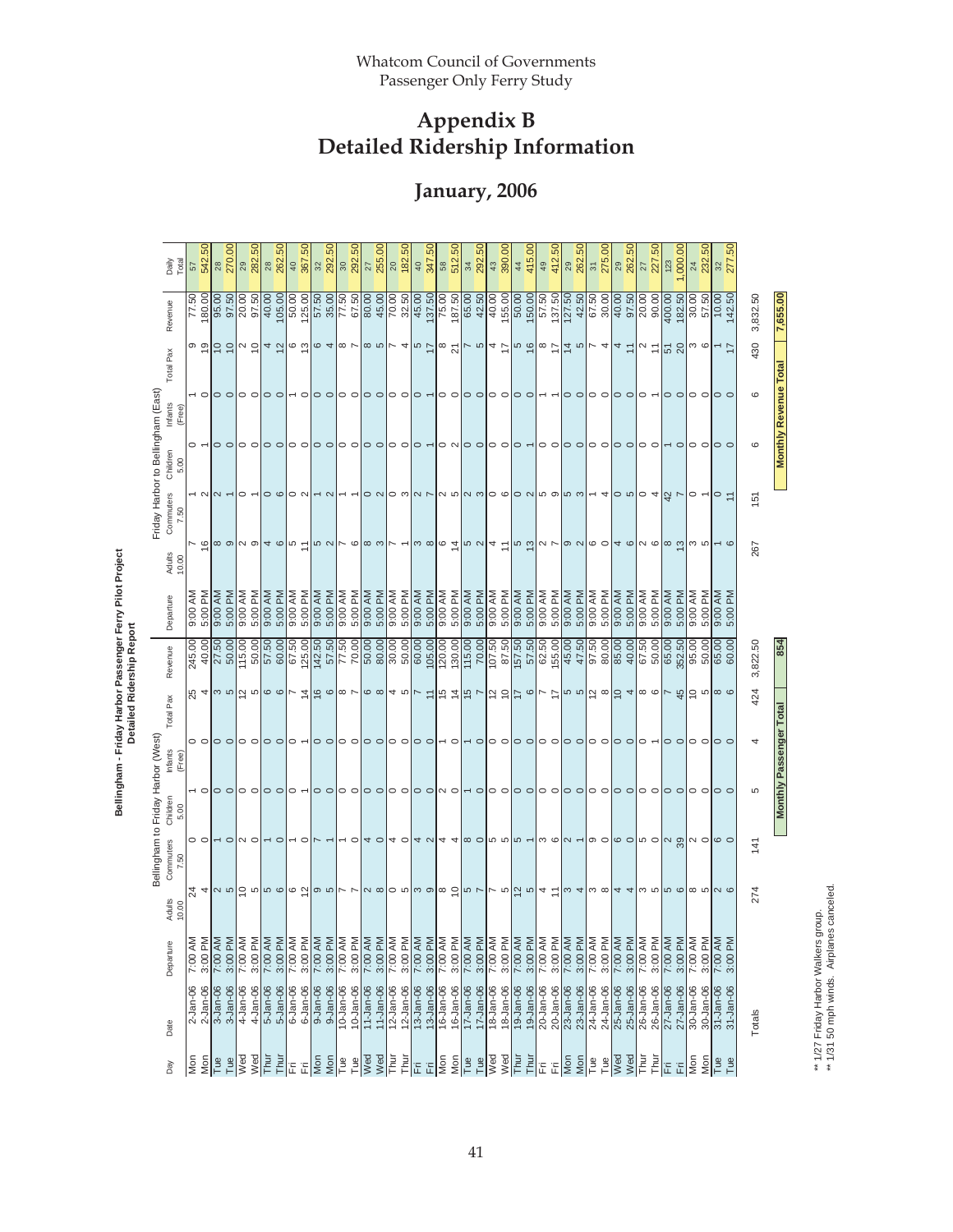**February, 2006** 

|                                    | Daily<br>Total<br>Revenue   | $22$<br>20.00 | 195.00<br>80.00         | 28<br>30.00 | 237.50<br>85.00 | 50<br>107.50 | 455.00<br>110.00 | 34<br>67.50               | 302.50<br>65.00  | 53<br>180.00 | 510.00<br>102.50                                                                                                                                                                                                             | 56<br>112.50 | 472.50<br>97.50                                                                                                     | $\sqrt{2}$<br>55.00 | 442.50<br>147.50         | $\overline{74}$<br>102.50 | 655.00<br>237.50         | 33<br>32.50  | 270.00<br>90.00 | 42<br>25.00     | 362.50<br>87.50    | 60<br>90.00     | 510.00<br>222.50                                                           | $rac{40}{4}$<br>$\frac{1}{7.50}$ | 357.50<br>132.50                                                              | 48<br>100.00   | 425.00<br>107.50       | $\overline{z}$<br>127.50  | 592.50<br>180.00 | $\overline{z}$<br>60.00                                                                                                                       | .50<br>632.<br>265.00    | $\overline{\bf 8}$<br>102.50                | 665.00<br>195.00                        | $58\,$<br>80.00    | 497.50<br>160.00 | 38<br>70.00              | 352.50<br>135.00 | $28$<br>30.00   | 242.50<br>97.50 | 12<br>20.00     | 115.00<br>0.00 | 4,017.50       | 8,292.50                    |
|------------------------------------|-----------------------------|---------------|-------------------------|-------------|-----------------|--------------|------------------|---------------------------|------------------|--------------|------------------------------------------------------------------------------------------------------------------------------------------------------------------------------------------------------------------------------|--------------|---------------------------------------------------------------------------------------------------------------------|---------------------|--------------------------|---------------------------|--------------------------|--------------|-----------------|-----------------|--------------------|-----------------|----------------------------------------------------------------------------|----------------------------------|-------------------------------------------------------------------------------|----------------|------------------------|---------------------------|------------------|-----------------------------------------------------------------------------------------------------------------------------------------------|--------------------------|---------------------------------------------|-----------------------------------------|--------------------|------------------|--------------------------|------------------|-----------------|-----------------|-----------------|----------------|----------------|-----------------------------|
|                                    | Total Pax                   |               | ∾ ၈ ო ໘                 |             |                 |              | $\frac{1}{4}$    |                           | $\sim$ $\infty$  |              | ≌ ≒                                                                                                                                                                                                                          |              | $\frac{15}{12}$                                                                                                     | $\frac{8}{10}$      |                          |                           | $rac{20}{4}$ $rac{4}{5}$ |              |                 |                 | $  \omega \rangle$ | ္င္က            |                                                                            |                                  | $ -$ �� $ $ $\approx$ $\frac{1}{2}$ $\frac{1}{2}$ $\frac{1}{2}$ $\frac{1}{2}$ |                |                        |                           |                  |                                                                                                                                               |                          | $-828$                                      |                                         | $\frac{8}{6}$      |                  | $\frac{5}{1}$            |                  | 4 S             |                 | $\sim$ $\circ$  |                | 465            |                             |
|                                    | Infants<br>(Free)           |               | $\circ$ $\circ$         |             | $\circ$ $\circ$ |              | $\circ$ $\circ$  |                           | $\circ$ $\circ$  |              | $\circ$ $\circ$                                                                                                                                                                                                              |              | $\sim$ $\sim$                                                                                                       |                     | $\overline{\phantom{0}}$ | $\circ$ $\sim$            |                          |              | 00              | $\circ$ $\circ$ |                    |                 | $\overline{\phantom{0}}\circ$                                              |                                  | $\circ$                                                                       | $\circ$ $\sim$ |                        | $\sim$ $\circ$            |                  |                                                                                                                                               | $\overline{\phantom{0}}$ |                                             |                                         | 00                 |                  | $\circ$ $\circ$          |                  |                 | $\circ$         | $\circ$ $\circ$ |                | 15             | <b>Monthly Revenue Tota</b> |
|                                    | Children<br>5.00            |               | $\circ$ $\circ$         | 0 0         |                 |              | $\circ$ $\sim$   |                           |                  |              | 0 0 0 0 0 0 0 0 0 0 0 0                                                                                                                                                                                                      |              |                                                                                                                     |                     |                          |                           |                          |              |                 |                 |                    | $\circ$ $\circ$ |                                                                            | 00                               |                                                                               |                |                        | 0 0 0 0                   |                  | $\circ$ $\sim$                                                                                                                                |                          |                                             | $\circ$ $\circ$ $\circ$ $\circ$ $\circ$ |                    |                  |                          |                  | 00              |                 | $\circ$         |                |                |                             |
| Friday Harbor to Bellingham (East) | Commuters<br>7.50           |               | $\circ$ 4               |             | $\circ$         |              | $-\infty$        |                           |                  |              | – စတဖြေ စဖြစ် ပြီး ပါး စဖြစ်                                                                                                                                                                                                 |              |                                                                                                                     |                     |                          |                           |                          |              |                 |                 |                    |                 |                                                                            |                                  | $\sim$ $\sim$                                                                 |                | $\circ$ $\circ$ $\sim$ |                           |                  | $\frac{1}{2}$   $\frac{1}{2}$   $\frac{1}{2}$   $\frac{1}{2}$   $\frac{1}{2}$   $\frac{1}{2}$   $\frac{1}{2}$   $\frac{1}{2}$   $\frac{1}{2}$ |                          |                                             |                                         |                    |                  |                          |                  | $\circ$ $\sim$  |                 | $\circ$ $\circ$ |                | 185            |                             |
|                                    | Adults<br>10.00             |               | <b>⊘ ¤</b>  ္က 4        |             |                 |              | 54               |                           |                  |              | $\left  \frac{1}{\infty} \right  \frac{1}{\infty}$ $\left  \frac{1}{\infty} \right $ $\left  \frac{1}{\infty} \right $ $\left  \frac{1}{\infty} \right $ $\left  \frac{1}{\infty} \right $ $\left  \frac{1}{\infty} \right $ |              |                                                                                                                     |                     |                          |                           |                          |              | $-$ ω $ -$      |                 |                    |                 | $\vert \infty$                                                             |                                  | $ \circ \infty $ و $\sim$ $ \tilde{\sigma} $ ه و $ \tilde{\sigma} $           |                |                        |                           |                  |                                                                                                                                               |                          | $ \infty$ $\infty$ $ \infty$ $\sim$         |                                         |                    |                  | $\overline{\phantom{a}}$ | $\overline{0}$   |                 | ო თ             | $\sim$ 0        |                | 261            |                             |
|                                    | Departure                   | 9:00 AM       | Μq<br>5:00              | 9:00 AM     | Md<br>5:00      | 9:00 AM      | 5:00 PM          | 9:00 AM                   | 5:00 PM          | 9:00 AM      | 5:00 PM                                                                                                                                                                                                                      | 9:00 AM      | 5:00 PM                                                                                                             | 9:00 AM             | 5:00 PM                  | 9:00 AM                   | 5:00 PM                  | 9:00 AM      | 5:00 PM         | 9:00 AM         | 5:00 PM            | 9:00 AM         | 5:00 PM                                                                    | 9:00 AM                          | 5:00 PM                                                                       | 9:00 AM        | 5:00 PM                | 9:00 AM                   | 5:00 PM          | 9:00 AM                                                                                                                                       | 5:00 PM                  | 9:00 AM                                     | 5:00 PM                                 | 9:00 AM            | 5:00 PM          | 9:00 AM                  | 5:00 PM          | 9:00 AM         | 5:00 PM         | 9:00 AM         | ΣÑ<br>5:00     |                |                             |
|                                    | Revenue                     | 65.00         | 30.00                   | 65.00       | 57.50           | 90.00        | 147.50           | 140.00                    | 30.00            | 97.50        | 130.00                                                                                                                                                                                                                       | 95.00        | 167.50                                                                                                              | 160.00              | 80.00                    | 157.50                    | 157.50                   | 117.50       | 30.00           | 120.00          | 130.00             | 125.00          | 72.50                                                                      | 167.50                           | 50.00                                                                         | 40.00          | 177.50                 | 225.00                    | 60.00            | 210.00                                                                                                                                        | 97.50                    | 240.00                                      | 127.50                                  | $\frac{177.50}{ }$ | 80.00            | 77.50                    | 70.00            | 65.00           | 50.00           | 17.50           | 77.50          | 4,275.00       | 355                         |
|                                    | Total Pax                   |               | ထ ကု                    |             | $\infty$ $\sim$ |              | $\frac{5}{2}$    |                           | $\frac{16}{16}$  |              | $\frac{1}{2}$                                                                                                                                                                                                                |              | $5 \frac{1}{2}$ $\frac{1}{2} \frac{1}{2} \frac{1}{2}$ $\frac{1}{2} \frac{1}{4} \frac{1}{4} \frac{1}{2} \frac{1}{2}$ |                     |                          |                           |                          |              |                 |                 |                    |                 |                                                                            |                                  | ဠ ∞ ഊ ∞ ។ ႙ ႙ ∞ ႙ ဍ ႙ ပ္ႍ႙ ၖ                                                  |                |                        |                           |                  |                                                                                                                                               |                          |                                             |                                         |                    |                  | $\sim$ $\sim$            |                  | တ ဟ             |                 | $\sim$ $\infty$ |                | 490            |                             |
| Bellingham to Friday Harbor (West) | Infants<br>(Free            |               | $\circ$ $\circ$         |             | $\circ$ $\sim$  |              | 00               |                           | $\circ$          |              | $\circ$ $\circ$                                                                                                                                                                                                              |              | $\circ$ $\circ$                                                                                                     |                     | $\overline{\phantom{0}}$ | $\circ$ $\circ$           |                          |              | $\circ$ $\circ$ | $\circ$ $\sim$  |                    | 00              |                                                                            |                                  | $\circ$ $\circ$                                                               |                |                        | $\circ$ $\sim$ $\sim$     |                  | $\circ$ $\circ$                                                                                                                               |                          |                                             | $\overline{ }$                          |                    |                  | $\circ$ $\circ$          |                  | N O             |                 | $\circ$ $\circ$ |                | $\overline{4}$ | Monthly Passenger Total     |
|                                    | Children<br>5.00            |               | $\circ$ $\circ$ $\circ$ |             |                 |              | $\circ$ $\circ$  |                           |                  |              | 00 00                                                                                                                                                                                                                        |              | $\circ$                                                                                                             |                     | $\circ$ $\circ$          | 0 O                       |                          |              | O O O O         |                 |                    | $\circ$ $\circ$ |                                                                            | 00                               |                                                                               | ○ ○            |                        | $\sim$ $\sim$             |                  | $\sim$ $\sim$                                                                                                                                 |                          | 00 00                                       |                                         |                    |                  |                          | $\circ$          | $\circ$ $\circ$ |                 | $\circ$         |                | ო              |                             |
|                                    | ommuters<br>7.50<br>$\circ$ |               | $\circ$ $\circ$         |             | $\circ$ $\sim$  |              | ₹ ←              |                           | $\infty$ $\circ$ |              | မ ဝ                                                                                                                                                                                                                          |              | $ a \; a $ စ် ဝ $ a \; a $ စ $ a \; a$                                                                              |                     |                          |                           |                          |              |                 |                 |                    |                 | $\left  \begin{matrix} 4 & \omega \\ \omega & \omega \end{matrix} \right $ |                                  |                                                                               | $\circ$ $\sim$ |                        | 2                         |                  | $rac{4}{4}$                                                                                                                                   |                          | $\frac{16}{6}$ $\frac{16}{6}$ $\frac{1}{6}$ |                                         |                    |                  | $\circ$                  |                  | $\sim$ $\sim$   |                 |                 |                | 188            |                             |
|                                    | Adults<br>10.00             |               |                         |             | 2<br>2          | ဖ            | $\overline{4}$   |                           | ထ က              | G            | ഇ                                                                                                                                                                                                                            | $^{\circ}$   | $\tilde{c}$                                                                                                         |                     | 4∞                       | $\frac{1}{2}$             |                          | ၒ ဝ          |                 | $\circ$ $\circ$ |                    | 25              |                                                                            | ခြ က                             |                                                                               | 4              | $\overline{1}$         | $\frac{3}{6}$             |                  | $\frac{1}{2}$                                                                                                                                 |                          | 12                                          | ၜ                                       | $\infty$ $\infty$  |                  | 57                       |                  | 5<br>5<br>5     |                 |                 |                | 285            |                             |
|                                    | Departure                   | 7:00 AM       | 3:00 PM                 | 7:00 AM     | 3:00 PM         | 7:00 AM      | 3:00 PM          | 7:00 AM                   | 3:00 PM          | 7:00 AM      | 3:00 PM                                                                                                                                                                                                                      | 7:00 AM      | 3:00 PM                                                                                                             | 7:00 AM             | 3:00 PM                  | 7:00 AM                   | 3:00 PM                  | 7:00 AM      | 3:00 PM         | 7:00 AM         | 3:00 PM            | 7:00 AM         | 3:00 PM                                                                    | 7:00 AM                          | 3:00 PM                                                                       | 7:00 AM        | 3:00 PM                | 7:00 AM                   | 3:00 PM          | 7:00 AM                                                                                                                                       | 3:00 PM                  | 7:00 AM                                     | 3:00 PM                                 | 7:00 AM            | 3:00 PM          | 7:00 AM                  | 3:00 PM          | 7:00 AM         | 3:00 PM         | 7:00 AM         | 3:00 PM        |                |                             |
|                                    | Date                        | $1-Feb-06$    | $1-Feb-06$              | 2-Feb-06    | $2-Feb-06$      | 3-Feb-06     | $3-Feb-06$       | $6 - Feb - 06$            | $6 - Feb - 06$   | $7-Feb-06$   | 7-Feb-06                                                                                                                                                                                                                     | 8-Feb-06     | 8-Feb-06                                                                                                            | 9-Feb-06            | 9-Feb-06                 | 10-Feb-06                 | 10-Feb-06                | $13$ -Feb-06 | 13-Feb-06       | 14-Feb-06       | 14-Feb-06          | 15-Feb-06       | 15-Feb-06                                                                  | 16-Feb-06                        | 16-Feb-06                                                                     | 17-Feb-06      | 17-Feb-06              | 20-Feb-06                 | 20-Feb-06        | 21-Feb-06                                                                                                                                     | 21-Feb-06                | 22-Feb-06                                   | 22-Feb-06                               | 23-Feb-06          | 23-Feb-06        | 24-Feb-06                | 24-Feb-06        | 27-Feb-06       | 27-Feb-06       | 28-Feb-06       | 28-Feb-06      | Totals         |                             |
|                                    | Day                         | Wed           | Wed                     | Thur        | Thur            | Ë            | Ë                | $\overline{\mathsf{Mon}}$ | Mon              | Tue          | Tue                                                                                                                                                                                                                          | Wed          | Wed                                                                                                                 | Thur                | Thur                     | 눈                         | 旧                        | s<br>In      | Mon             | Tue             | Tue                | Wed             | Wed                                                                        | Thur<br>T                        | Thur                                                                          | 눈              | 固                      | $\overline{\mathsf{Mon}}$ | Mon              | Tue                                                                                                                                           | Tue                      | Wed                                         | Wed                                     | l<br>F             | Thur             | 호회                       |                  | Mon             | Mon             | Tue             | Tue            |                |                             |

Bellingham - Friday Harbor Passenger Ferry Pilot Project<br>Detailed Ridership Report **Bellingham - Friday Harbor Passenger Ferry Pilot Project Detailed Ridership Report**

> \*\* 2/20 Holiday \*\* 2/20 Holiday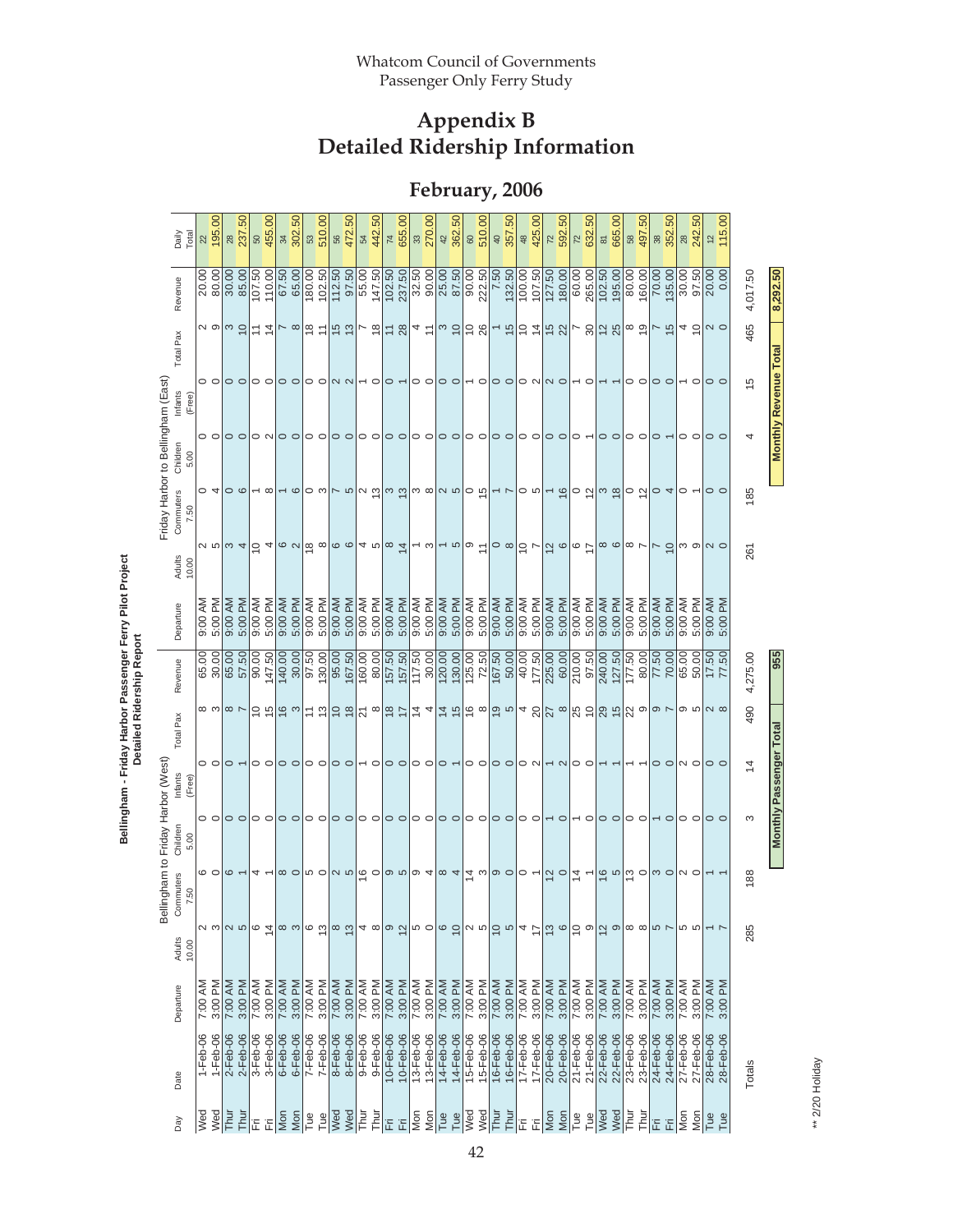## **March, 2006**

|                             |                        |                             |                                                                                                                                        |                                         |                                                        |                                  | Detailed Kidersillp Repo |                         |                      |                                                                             |                                                         |                                 |                              |                                                    |                                  |                     |
|-----------------------------|------------------------|-----------------------------|----------------------------------------------------------------------------------------------------------------------------------------|-----------------------------------------|--------------------------------------------------------|----------------------------------|--------------------------|-------------------------|----------------------|-----------------------------------------------------------------------------|---------------------------------------------------------|---------------------------------|------------------------------|----------------------------------------------------|----------------------------------|---------------------|
| Day                         | Date                   | Departure                   | Adults<br>10.00                                                                                                                        | Commuters<br>7.50                       | Bellingham to Friday Harbor (West)<br>Children<br>5.00 | Infants<br>(Free)                | Total Pax                | Revenue                 | Departure            | Adults<br>10.00                                                             | Friday Harbor to Bellingham (East)<br>Commuters<br>7.50 | Children<br>5.00                | Infants<br>(Free)            | Total Pax                                          | Revenue                          | Daily<br>Total      |
| Wed                         | $1-Mar-06$             | 7:00 AM                     |                                                                                                                                        | $\circ$ $\circ$                         |                                                        | $\circ$ $\circ$                  |                          | 50.00                   | 9:00 AM              |                                                                             |                                                         |                                 | $\circ$ $\circ$              | - დ                                                | $\frac{10.00}{55.00}$            | $\frac{4}{3}$       |
| Wed                         | 1-Mar-06               | 3:00 PM                     |                                                                                                                                        |                                         |                                                        |                                  |                          |                         |                      |                                                                             |                                                         |                                 |                              |                                                    |                                  | 135.00              |
| Thur<br>Thur                | 2-Mar-06<br>2-Mar-06   | 7:00 AM<br>3:00 PM          | ဟ 이 이 이 이 이 이 이 ㅋ ㄷ                                                                                                                    | $N$ $N$ $N$                             | o o o o o o o o o o o ←                                | $\circ$ $\circ$                  | ம လ $ a $ က              | 115.00<br>45.00         | 9:00 AM<br>5:00 PM   | ၜ                                                                           | $\circ$                                                 | $\circ$ $\circ$ $\circ$ $\circ$ | $\circ$                      | $\overline{a}$                                     | 10.00<br>97.50                   | တ္ပ<br>267.<br>29   |
| Ē                           | 3-Mar-06               | 7:00 AM                     |                                                                                                                                        |                                         |                                                        | $\circ$ $\circ$                  |                          | 35.00                   | 9:00 AM              |                                                                             | $\circ$ 4                                               |                                 | $\circ$ $\circ$              | $\frac{8}{10}$                                     | 80.00                            | 36                  |
| Ë                           | 3-Mar-06               | 3:00 PM                     |                                                                                                                                        |                                         |                                                        |                                  |                          |                         | 5:00 PM              |                                                                             |                                                         |                                 |                              |                                                    |                                  | 342.50              |
| Mon<br>$\sqrt{\frac{2}{1}}$ | 6-Mar-06<br>6-Mar-06   | 7:00 AM<br>3:00 PM          |                                                                                                                                        |                                         |                                                        | $\circ$ $\sim$                   |                          | 52.50<br>127.50         | 9:00 AM<br>5:00 PM   | $  \circ \circ   \tilde{\circ} \circ  _{\nu} \circ  _{4} \circ  _{4} \circ$ | $\sim$                                                  | 00 00                           | $\circ$ $\circ$              | $\frac{1}{2}$ 4                                    | 205.00                           | 422.50<br>45        |
| Tue                         | 7-Mar-06               | 7:00 AM                     |                                                                                                                                        |                                         |                                                        |                                  |                          | 47.50                   | 9:00 AM              |                                                                             |                                                         |                                 |                              |                                                    |                                  | $\overline{31}$     |
| Tue                         | 7-Mar-06               | 3:00 PM                     |                                                                                                                                        |                                         |                                                        | $\circ$ $\circ$                  |                          | 117.50                  | 5:00 PM              |                                                                             | $\circ$ $\circ$                                         |                                 | $\circ$ $\circ$              | トト                                                 | 37.50<br>70.00                   | 305.00              |
| Wed                         | 8-Mar-06               | 7:00 AM                     |                                                                                                                                        |                                         |                                                        |                                  |                          |                         | 9:00 AM              |                                                                             |                                                         |                                 |                              |                                                    | 45.00                            | $\overline{1}$      |
| Wed                         | 8-Mar-06               | 3:00 PM                     |                                                                                                                                        | $\circ$ $\circ$                         |                                                        | $\circ$ $\circ$                  |                          | 20.00                   | 5:00 PM              |                                                                             | $\circ$                                                 | $\overline{\phantom{0}}$        | $\circ$ $\circ$              | <b>50</b>                                          | 60.00                            | 160.00              |
| Thur                        | 9-Mar-06               | 7:00 AM                     |                                                                                                                                        | $\circ$ $\circ$                         | $\circ$ $\circ$                                        | $\circ$                          |                          | 40.00                   | 9:00 AM              |                                                                             |                                                         | $\circ$ $\circ$                 |                              | ပ∞  ∨ 节                                            | 47.50                            | $24\,$              |
| Thui                        | 9-Mar-06               | 3:00 PM                     |                                                                                                                                        |                                         |                                                        |                                  |                          |                         | 5:00 PM              |                                                                             | 4                                                       |                                 | $\circ$                      |                                                    | 70.00                            | 207.50              |
| İΕ                          | 10-Mar-06              | $\frac{1}{7.00 \text{ AM}}$ |                                                                                                                                        | 4                                       | $\sim$ $\sim$                                          | $\circ$ $\circ$                  |                          | 125.00                  | 9:00 AM              | $\overline{\phantom{0}}$                                                    | $ \sim$                                                 | 10 O                            | $\circ$                      |                                                    | 17.50                            | 39                  |
| 置                           | 10-Mar-06              | 3:00 PM                     |                                                                                                                                        |                                         |                                                        |                                  |                          |                         | 5:00 PM              | $\cong$                                                                     |                                                         |                                 |                              |                                                    | $\frac{125.00}{40.00}$           | 355.00              |
| Mon                         | 13-Mar-06              | 7:00 AM                     |                                                                                                                                        | 4                                       |                                                        | $\circ$ $\circ$                  |                          | $\frac{130.00}{40.00}$  | 9:00 AM              |                                                                             | ဝ က                                                     | $\circ$ $\circ$                 | $\circ$ $\circ$              | $4 \frac{5}{16}$                                   |                                  | 34<br>322.50        |
| Mon                         | 13-Mar-06              | 3:00 PM                     |                                                                                                                                        | $\circ$                                 |                                                        |                                  |                          |                         | 5:00 PM              |                                                                             |                                                         |                                 |                              |                                                    | 112.50                           |                     |
| Tue                         | 14-Mar-06              | 7:00 AM                     |                                                                                                                                        | $4^{\circ}$                             |                                                        |                                  |                          | 320.00                  | 9:00 AM              | 4000                                                                        |                                                         | $\circ$ $\sim$ $\circ$          | $\circ$ $\sim$               |                                                    | 67.50                            | 89<br>827.50        |
| Tue                         | 14-Mar-06              | 3:00 PM                     |                                                                                                                                        |                                         |                                                        | $\circ$                          |                          |                         | 5:00 PM              |                                                                             | 4                                                       |                                 |                              |                                                    | 350.00                           |                     |
| se<br>M                     | 15-Mar-06              | 7:00 AM                     |                                                                                                                                        | $\circ$                                 |                                                        | $\circ$ $\circ$                  |                          |                         |                      |                                                                             |                                                         |                                 | $\circ$ $\circ$              |                                                    | $\frac{10.00}{125.00}$           | 30<br>267.50        |
| Wed                         | 15-Mar-06              | 3:00 PM                     |                                                                                                                                        |                                         |                                                        |                                  |                          |                         | 5:00 PM              |                                                                             |                                                         |                                 |                              |                                                    |                                  |                     |
| Thur                        | 16-Mar-06              | 7:00 AM                     |                                                                                                                                        | <b>5</b> 2                              |                                                        | $\circ$ $\sim$                   |                          |                         | 9:00 AM              |                                                                             |                                                         | $\circ$ $\circ$                 | $\circ$ $\sim$               |                                                    |                                  | $\frac{48}{5}$      |
| Thur                        | 16-Mar-06              | 3:00 PM                     |                                                                                                                                        |                                         |                                                        |                                  |                          | 165.00                  | 5:00 PM              |                                                                             |                                                         |                                 |                              |                                                    |                                  | 437.50              |
| Ë<br>Ë                      | 17-Mar-06<br>17-Mar-06 | 7:00 AM<br>3:00 PM          | $\vert\omega\vert$ ႕ ကုုလ စင်္ကြ ႕ေ $\vert\omega\vert$ တုုက ကုုိ ကုုင်္က စစ်စံ အုုံက စစ်ပြီး ႕ေနာင်္ကျပ ႕ေ $\vert\omega\vert$ ႕ အင်္ကြ | $\frac{1}{2}$ $\alpha$                  |                                                        | $\circ$ $\overline{\phantom{0}}$ |                          | $\frac{160.00}{85.00}$  | 9:00 AM<br>5:00 PM   |                                                                             |                                                         | $\circ$ $\circ$                 | $\sim$ $-$                   | $ 3  - 4 $ 4 $\frac{1}{4}$ 5 $ 5 $ 5 $\frac{1}{4}$ | $\frac{125.00}{95.00}$<br>227.50 | 567.50<br>$68\,$    |
| $\overline{\text{Mon}}$     | 20-Mar-06              | 7:00 AM                     |                                                                                                                                        |                                         |                                                        |                                  |                          | 190.00                  | 9:00 AM              |                                                                             |                                                         |                                 |                              |                                                    | 115.00                           |                     |
|                             | 20-Mar-06              | 3:00 PM                     |                                                                                                                                        |                                         |                                                        | $\circ$ $\sim$                   |                          | 105.00                  | 5:00 PM              |                                                                             |                                                         | 00                              | $\circ$ $\circ$              |                                                    |                                  | 575.00<br>$62$      |
| Mon                         | 21-Mar-06              | 7:00 AM                     |                                                                                                                                        |                                         |                                                        |                                  |                          | 217.50                  | 9:00 AM              |                                                                             |                                                         |                                 |                              |                                                    | $\frac{165.00}{60.00}$           |                     |
| Tue<br>Tue                  | 21-Mar-06              | 3:00 PM                     |                                                                                                                                        |                                         |                                                        | $\circ$ $\circ$                  |                          | 180.00                  | 5:00 PM              |                                                                             |                                                         |                                 | $\circ$ $\circ$              |                                                    | 267.50                           | 725.00<br>75        |
| <b>Ned</b>                  | 22-Mar-06              | 7:00 AM                     |                                                                                                                                        |                                         |                                                        |                                  |                          |                         | 9:00 AM              |                                                                             |                                                         |                                 |                              |                                                    | 10.00                            |                     |
| Wed                         | 22-Mar-06              | 3:00 PM                     |                                                                                                                                        | $4$ $\omega$ $\omega$ $\omega$ $\omega$ |                                                        | $\circ$ $\circ$                  |                          | 82.50<br>50.50<br>87.50 | 5:00 PM              |                                                                             |                                                         | $\circ$ $\circ$ $\circ$         | $\circ$                      | $\frac{1}{9}$ $\frac{1}{9}$                        | 147.50                           | 300.000             |
| Thur                        | 23-Mar-06              | 7:00 AM                     |                                                                                                                                        |                                         |                                                        |                                  |                          |                         | 9:00 AM              |                                                                             |                                                         |                                 |                              |                                                    | 37.50                            | $\frac{48}{5}$      |
| Thur                        | 23-Mar-06              | 3:00 PM                     |                                                                                                                                        | $\sim$ $\sim$ $\sim$                    |                                                        | $\circ$ $\circ$                  |                          | 210.00                  | 5:00 PM              |                                                                             | $\sim$                                                  | 00 00 00 00 00                  | $\circ$ $\circ$              | $4 \frac{10}{10} \frac{10}{10}$                    |                                  | 460.00              |
| 汩                           | 24-Mar-06              | 7:00 AM                     |                                                                                                                                        |                                         |                                                        |                                  |                          | 115.00                  | 9:00 AM              |                                                                             |                                                         |                                 |                              |                                                    | $\frac{125.00}{137.50}$          | 47                  |
| 旧                           | 24-Mar-06              | 3:00 PM                     |                                                                                                                                        |                                         |                                                        | $\circ$                          |                          | 40.00                   | 5:00 PM              |                                                                             | $\sim$ $\sim$                                           |                                 | $\sim$ $\sim$                |                                                    | 135.00                           | 5<br>427.           |
| Mon                         | 27-Mar-06              | 7:00 AM                     |                                                                                                                                        |                                         | $\circ$ $\circ$ $\circ$ $\circ$ $\circ$ $\circ$        | $\circ$ $\circ$                  |                          | 147.50                  | 9:00 AM              |                                                                             | $\sim$                                                  |                                 | $\circ$ $\circ$              | $\frac{1}{2}$ 후 이                                  | 115.00<br>147.50                 | 63<br>610.00        |
| Mon                         | 27-Mar-06              | 3:00 PM                     |                                                                                                                                        | 4                                       |                                                        |                                  |                          |                         | 5:00 PM              |                                                                             |                                                         |                                 |                              |                                                    |                                  |                     |
| Tue                         | 28-Mar-06              | 7:00 AM                     |                                                                                                                                        |                                         |                                                        | $\circ$ -                        |                          | 102.50                  | 9:00 AM              |                                                                             | $\sim$ $\circ$                                          |                                 |                              |                                                    |                                  | 35                  |
| $Tue$<br>Wed                | 28-Mar-06              | 3:00 PM                     |                                                                                                                                        | $\circ$                                 |                                                        |                                  |                          | 40.00                   | 5:00 PM              |                                                                             |                                                         |                                 | $\circ$                      | $z \approx 2$                                      | $\frac{8}{36}$                   | 292.50              |
|                             | 29-Mar-06              | 7:00 AM                     |                                                                                                                                        | 4 ro                                    | $\sim$ $\sim$                                          | ⊝ ෆ                              |                          | 235.00                  | 9:00 AM              |                                                                             | 4 0                                                     |                                 | ဝက                           |                                                    |                                  | $\frac{4}{3}$       |
| Wed                         | 29-Mar-06              | 3:00 PM                     |                                                                                                                                        |                                         |                                                        |                                  |                          | 137.50                  | 5:00 PM              |                                                                             |                                                         |                                 |                              |                                                    | 255.00                           | <u>င</u> ္ပ<br>717. |
| Thur                        | 30-Mar-06<br>30-Mar-06 | 7:00 AM<br>3:00 PM          |                                                                                                                                        | $\circ$<br>Ξ                            | ဝ က                                                    | $\sim$ $\sim$                    |                          | 110.00                  | 9:00 AM<br>5:00 PM   |                                                                             | $\circ$                                                 | $\circ$<br>$\circ$              | $\circ$ $\circ$              | $4\overline{6}$                                    | 40.00<br>157.50                  | 525.00<br>61        |
| Thur                        |                        |                             |                                                                                                                                        |                                         |                                                        |                                  |                          | 217.50                  |                      |                                                                             |                                                         |                                 |                              |                                                    |                                  |                     |
| 正正                          | 31-Mar-06<br>31-Mar-06 | 7:00 AM<br>3:00 PM          | စ စ                                                                                                                                    |                                         | $\circ$                                                | $\circ$ $\circ$                  |                          | 135.00                  | 9:00 AM<br>N<br>5:00 | r<br>22                                                                     |                                                         | $\circ$ $\circ$                 | $\circ$                      | $^{\circ}$<br>$\overline{28}$                      | 8<br>257.50<br>77                | 62<br>575.00        |
|                             |                        |                             |                                                                                                                                        |                                         |                                                        |                                  |                          |                         |                      |                                                                             |                                                         |                                 |                              |                                                    |                                  |                     |
|                             | Totals                 |                             | 412                                                                                                                                    | 117                                     | တ                                                      | 12                               | 550                      | 5,043                   |                      | 401                                                                         | 5                                                       | $\overline{ }$                  | $\frac{6}{5}$                | 521                                                | 4,773                            |                     |
|                             |                        |                             |                                                                                                                                        |                                         |                                                        | <b>Monthly Passenger Total</b>   |                          | 1.071                   |                      |                                                                             |                                                         |                                 | <b>Monthly Revenue Total</b> |                                                    | 9,815.00                         |                     |
|                             |                        |                             |                                                                                                                                        |                                         |                                                        |                                  |                          |                         |                      |                                                                             |                                                         |                                 |                              |                                                    |                                  |                     |
|                             | 3/14 Lions Club Group  |                             |                                                                                                                                        |                                         |                                                        |                                  |                          |                         |                      |                                                                             |                                                         |                                 |                              |                                                    |                                  |                     |

Bellingham - Friday Harbor Passenger Ferry Pilot Project<br>Detailed Bridershin Benot **Bellingham - Friday Harbor Passenger Ferry Pilot Project Detailed Ridership Report**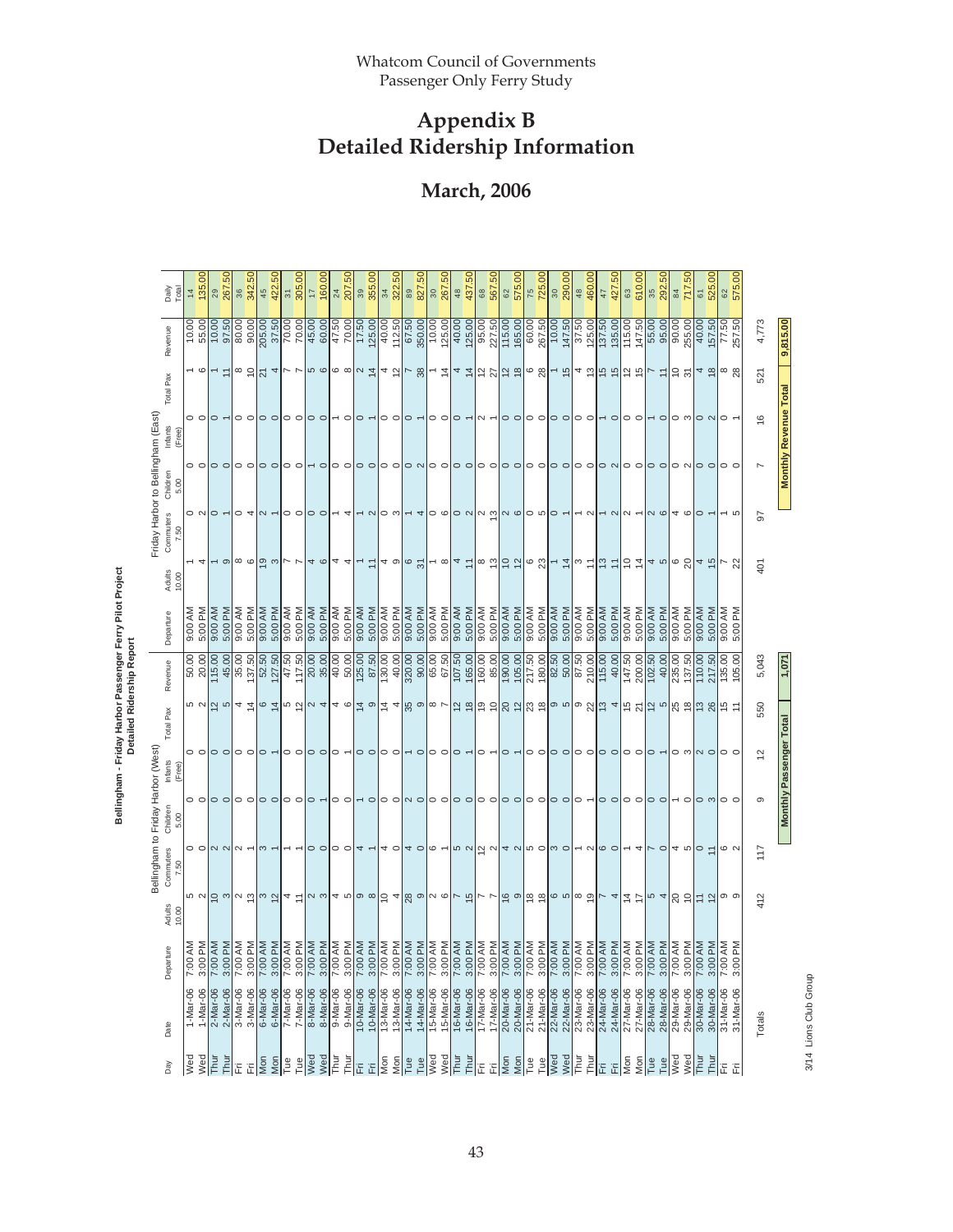## **Appendix C Sample of Passenger Survey**

**Welcome aboard**. This ferry service is running from November 28, 2005 through April 31, 2006 as a test of its usefulness and appeal to the traveling public.

In addition to the number of people who use the new service, deciding whether or not to continue public support for a Bellingham-Friday Harbor ferry service will be based on passenger feedback. **So... What do you think?** Please contribute *your* feedback below and return the completed form to a member of the crew before departing the ferry.

If you are traveling with other members of your household, please return only **one questionnaire for your household** for this ferry trip.

#### **Thank you!**

**1.** Please give your current place of residence.

| City/Town       |
|-----------------|
| State/Province: |
| Country         |

**2. Ages:** For yourself and any members of your household who are traveling with you on this ferry trip, please write the number of people that fall into each of the following age categories.

| 0-5 | $5-9$ | $10 - 14$ | $15 - 19$ | $20 - 24$ | 25-34 | $35 - 44$ | 45-54 | 55-59 | 60-64 | 65-74 | 75-84 | $85+$ |
|-----|-------|-----------|-----------|-----------|-------|-----------|-------|-------|-------|-------|-------|-------|
|     |       |           |           |           |       |           |       |       |       |       |       |       |

- 3. In the table below, please indicate the number of annual trips that all the members of your household typically make to or from San Juan Island (not just on this ferry). **4.** What is the main purpose of your (and your household's) ferry trip today? **Estimated annual trips by ALL household members between Bellingham & Friday Harbor.** On each line you fill out, please use either the *per-month* column OR the *per-season* columns. **# Trips per # Trips per season month Fall-Winter Spring-Summer Trip purposes Services** (i.e. banking, health care, etc.) **Recreation** (i.e. museum, hiking, casino) **Commute** to or from my place of work **Work-related** trips **Shopping Services** (i.e. banking, health care, etc.) **Recreation** (i.e. museum, hiking, casino) **Visiting** friends and family. **Other:** Please check the appropriate box  $below. \nabla$ 
	- **5.** If you have written trip numbers in the *monthly* or *season* columns in the table above, do you think that a permanent Bellingham-San Juan Island ferry service (like you're riding now) would meet your future travel needs for these trips?

□ Yes for all of them.

 $\square$  Yes for some of them: Which purposes?

 $\Box$  No.

Please continue on reverse.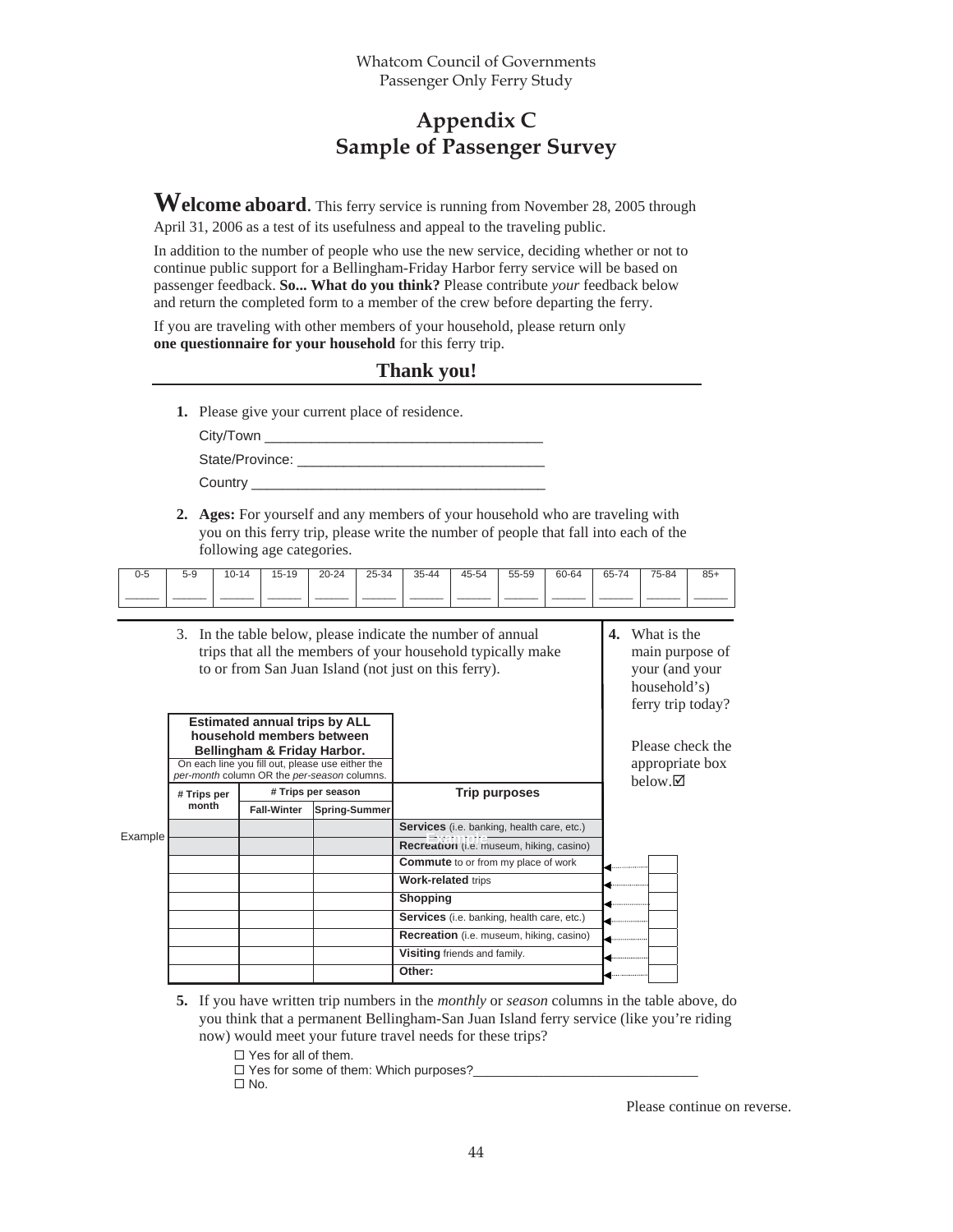## **Appendix C Sample of Passenger Survey**

- **6.** Do you expect that you will make more Friday Harbor or Bellingham trips because this ferry service is available (especially if this ferry service were to be made permanent)?  $\square$  No Yes
- **7.** Schedule preferences: Please list, in your priority order, two schedule pairs for this ferry service that would serve your household best.

| Schedule<br>pair       | Arriving in: | Arrival<br>time | AM/PM | Weekday/<br>Weekend-day/<br>Every day |
|------------------------|--------------|-----------------|-------|---------------------------------------|
| Example                |              |                 |       |                                       |
| 1 <sup>st</sup> choice |              |                 |       |                                       |
| $2nd$ choice           |              |                 |       |                                       |

**8.** Please check  $\boxtimes$  any factors that you feel currently limit this ferry service's usefulness to your household.

|  | $\Box$ I/we have limited need for or interest in going to Bellingham or Friday Harbor |  |
|--|---------------------------------------------------------------------------------------|--|
|  |                                                                                       |  |

| $\Box$ Cost                                | $\Box$ The current schedule                        |
|--------------------------------------------|----------------------------------------------------|
| $\Box$ Need a car to transport large items | $\Box$ Need a car to travel to & from the terminal |
| $\Box$ Other:                              | $\Box$ Other:                                      |

**9.** Please list any other marine ferry routes in the North Sound region (including coastal and island locations in Canada) that you expect your household would use if available.

|         | Between |  |
|---------|---------|--|
| Example | and     |  |
|         | and     |  |
|         | and     |  |
|         | and     |  |

**10.** What scheduled run are you on now?

| $\Box$ 7:00 A.M. to Friday Harbor.<br>$\Box$ 9:00 A.M. to Bellingham.              | □ 3:00 P.M. to Friday Harbor.<br>$\Box$ 5:00 P.M. to Bellingham                                    |                                                       |
|------------------------------------------------------------------------------------|----------------------------------------------------------------------------------------------------|-------------------------------------------------------|
| 11. What was, or will be, your transportation connection in Bellingham?            |                                                                                                    |                                                       |
| $\Box$ Personal vehicle<br>$\Box$ Walking<br>$\Box$ WTA bus<br>$\Box$ Amtrak train | $\Box$ Greyhound bus<br>$\Box$ Private shuttle bus/van<br>$\Box$ Taxi cab<br>$\Box$ Rental vehicle | $\Box$ Bicycle<br>$\Box$ Other<br>$\Box$ I don't know |

**12.** What was, or will be, your transportation connection in Friday Harbor?

| $\Box$ Personal vehicle | $\Box$ Bicycle                 | $\Box$ Rental vehicle |
|-------------------------|--------------------------------|-----------------------|
| $\Box$ Walking          | $\Box$ Private shuttle bus/van | $\Box$ Other          |
| $\Box$ San Juan Transit | $\Box$ Taxi cab                | $\Box$ I don't know   |

**13.** Please list any transportation services or on-boat amenities that you feel would have made your use of this ferry service today more effective or enjoyable.

**Thanks again. We hope you're enjoying your trip with us.** 

\_\_\_\_\_\_\_\_\_\_\_\_\_\_\_\_\_\_\_\_\_\_\_\_\_\_\_\_\_\_\_\_\_\_\_\_\_\_\_\_\_\_\_\_\_\_\_\_\_\_\_\_\_\_\_\_\_\_\_\_\_\_\_\_\_\_ \_\_\_\_\_\_\_\_\_\_\_\_\_\_\_\_\_\_\_\_\_\_\_\_\_\_\_\_\_\_\_\_\_\_\_\_\_\_\_\_\_\_\_\_\_\_\_\_\_\_\_\_\_\_\_\_\_\_\_\_\_\_\_\_\_\_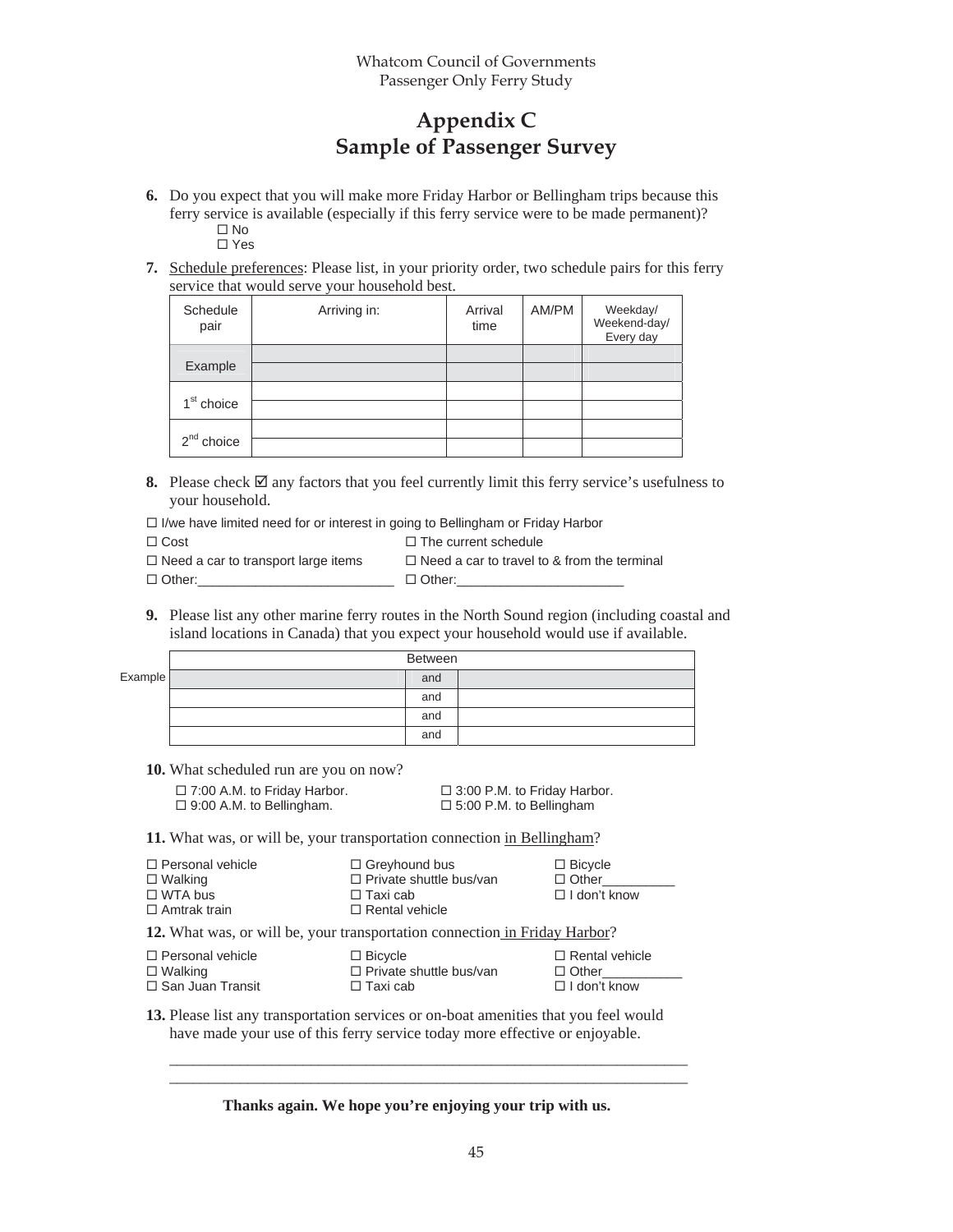## **Appendix D Sample of San Juan Island Household Survey**

San Juan Island – Bellingham Passenger Ferry Household Information Form

#### **Dear San Juan Island household,**

A federally-funded test of passenger ferry service is now operating between Friday Harbor and Bellingham (please see the enclosed informational flyer).

Your answers to the questions below will help determine whether or not such a service should be made permanent.

Please complete and return in the envelope provided.

#### **Thank you!**

**1.** For your household, please enter the number of people that fall into each of the following age categories.

| $\overline{\phantom{0}}$<br>ט-ט | $5-9$ | $10 - 14$ | 15-19 | $20 - 24$ | 25-34 | $35 - 44$<br>تٽ | 45-54 | 55-59 | 60-64 | 65-74 | 75-84 | $85+$ |
|---------------------------------|-------|-----------|-------|-----------|-------|-----------------|-------|-------|-------|-------|-------|-------|
|                                 |       |           |       |           |       |                 |       |       |       |       |       |       |

| 4. Please check the<br>purposes that                                                                            |
|-----------------------------------------------------------------------------------------------------------------|
| your household<br>would probably<br>make_new_trips<br>to Bellingham<br>for if ferry<br>service is<br>available. |
| Please check the<br>appropriate boxes                                                                           |
|                                                                                                                 |
|                                                                                                                 |
|                                                                                                                 |
|                                                                                                                 |
|                                                                                                                 |
|                                                                                                                 |
|                                                                                                                 |
|                                                                                                                 |
|                                                                                                                 |
|                                                                                                                 |
| $below. \nabla$                                                                                                 |

**Please continue on reverse.**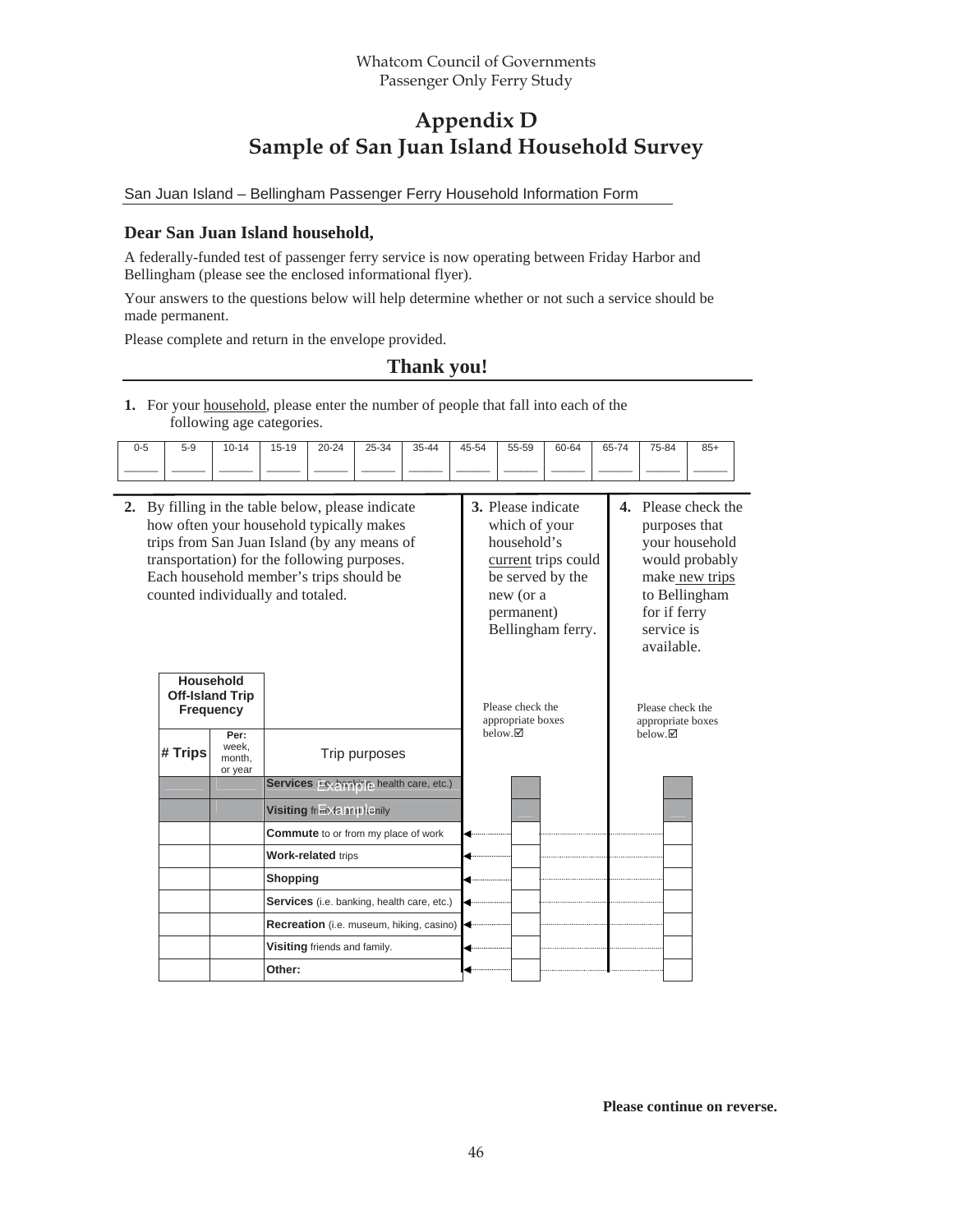## **Appendix D Sample of San Juan Island Household Survey**

San Juan Island – Bellingham Passenger Ferry Household Information Form

- **5.** Please check  $\boxtimes$  any factors that you feel currently limit this ferry service's usefulness for your household.
- $\Box$  I/we have limited need for, or interest in, going to Bellingham.
- $\square$  Cost  $\square$  The current schedule
- $\Box$  Need a car to transport large items  $\Box$  Need a car to travel to & from the terminal
- Other:\_\_\_\_\_\_\_\_\_\_\_\_\_\_\_\_\_\_\_\_\_\_\_\_\_\_\_ Other:\_\_\_\_\_\_\_\_\_\_\_\_\_\_\_\_\_\_\_\_\_\_\_
	-
- **6.** Schedule preferences: Please list two schedule-pairs for this ferry service that would serve your household best.

| Schedule<br>pair       | Arriving in: | Arrival<br>time | AM/PM | Weekday/<br>Weekend-day/<br>Every day |
|------------------------|--------------|-----------------|-------|---------------------------------------|
|                        |              |                 |       |                                       |
| Example                |              |                 |       |                                       |
|                        |              |                 |       |                                       |
| 1 <sup>st</sup> choice |              |                 |       |                                       |
|                        |              |                 |       |                                       |
| $2nd$ choice           |              |                 |       |                                       |

**7.** Please list any other marine ferry routes in the North Sound region (including coastal and island locations in Canada) that you expect your household would use if available.

|        | Between |
|--------|---------|
| kample | and     |
|        | and     |
|        | and     |
|        | and     |

- **8.** For this passenger ferry service, what would be your household's most likely transportation connection in Bellingham?
- □ Personal vehicle  $\square$  Walking □ WTA bus □ Greyhound bus  $\square$  Private shuttle bus/van  $\Box$  Taxi cab □ Bicycle Other\_\_\_\_\_\_\_\_\_\_ □ I don't know
- □ Amtrak train □ Rental vehicle

 $E$ 

**9.** For this passenger ferry service, what would be your household's most likely transportation connection in Friday Harbor?

| □ Personal vehicle<br>$\Box$ Bicycle<br>□ Walking<br>$\Box$ Private shuttle bus/van<br>$\Box$ Other<br>□ San Juan Transit<br>$\Box$ I don't know<br>$\Box$ Taxi cab | $\Box$ Rental vehicle |
|---------------------------------------------------------------------------------------------------------------------------------------------------------------------|-----------------------|
|---------------------------------------------------------------------------------------------------------------------------------------------------------------------|-----------------------|

**10.** Please list transportation services or on-boat amenities that you feel would make your household's use of this ferry service more likely, effective or enjoyable.

\_\_\_\_\_\_\_\_\_\_\_\_\_\_\_\_\_\_\_\_\_\_\_\_\_\_\_\_\_\_\_\_\_\_\_\_\_\_\_\_\_\_\_\_\_\_\_\_\_\_\_\_\_\_\_\_\_\_\_\_\_\_\_\_\_\_

| PLEASE MAIL COMPLETED SURVEYS to:      |                                       |
|----------------------------------------|---------------------------------------|
| Whatcom Council of Governments         |                                       |
| 314 E. Champion Street                 | Thanks again.                         |
| Bellingham, WA 98225                   | We hope to see you on the ferry soon. |
| Attn: Ferry Study                      |                                       |
| (A postage-paid envelope is provided.) |                                       |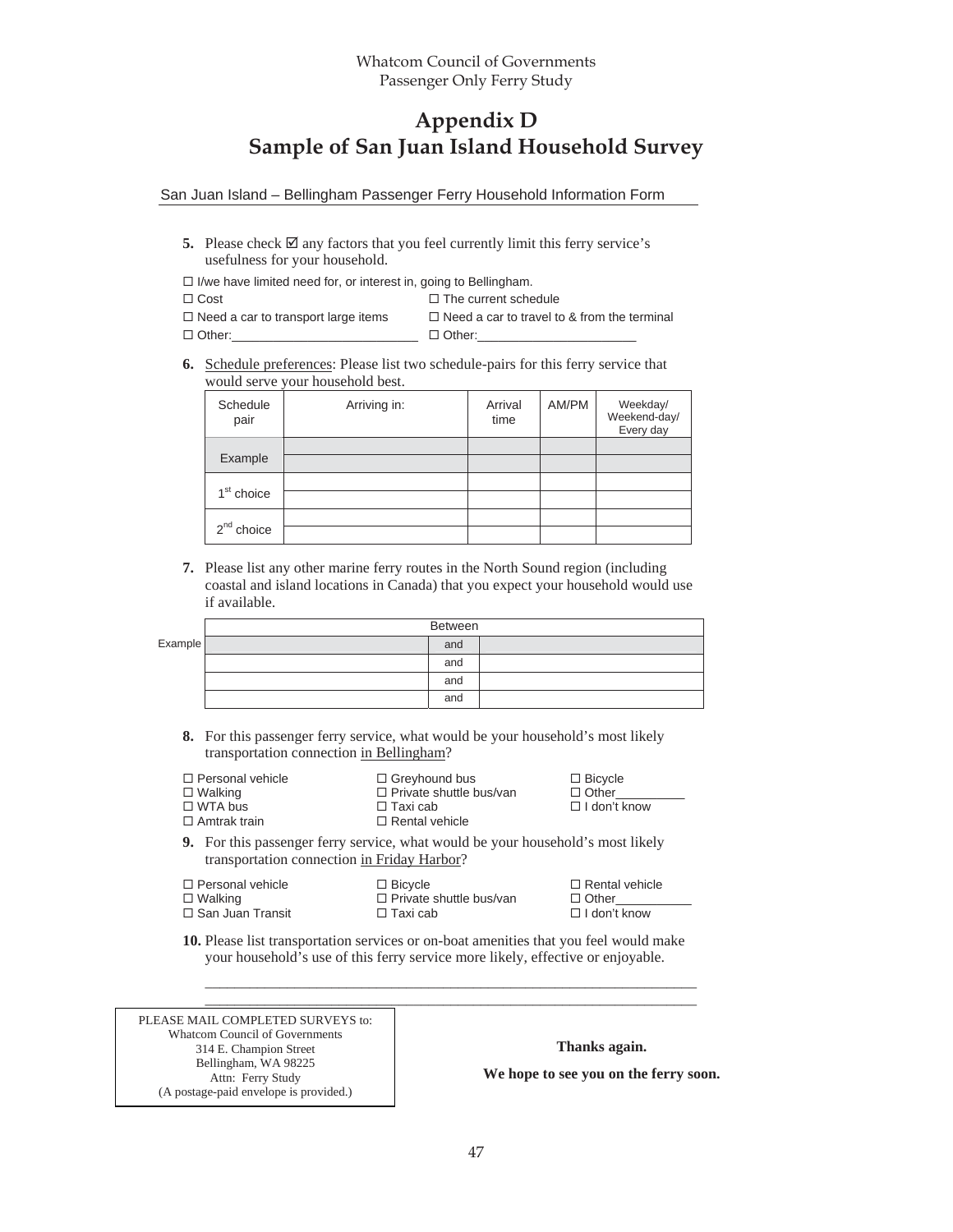## **Appendix E Sample of the Online Survey**

|                        | Sample of the Omine Survey                                                                                                                                                                                                                                |                                                            |
|------------------------|-----------------------------------------------------------------------------------------------------------------------------------------------------------------------------------------------------------------------------------------------------------|------------------------------------------------------------|
| Mindfly Survey Utility |                                                                                                                                                                                                                                                           | http://www.wcog.org/mfclient/survey/default.asp?surveyid=8 |
|                        | <b>PAGE: 1 OF 1</b><br>Please complete each of the following questions as indicated.                                                                                                                                                                      |                                                            |
|                        | 1) What city do you live in?                                                                                                                                                                                                                              |                                                            |
|                        | 2) Please select your age category: (Please Select One)<br><b>Please Select</b>                                                                                                                                                                           |                                                            |
|                        | 3) How often do you travel to or from San Juan Island? (Please Select One)<br><b>Please Select</b>                                                                                                                                                        |                                                            |
|                        | 4) What is the main purpose of your household's current travel to or from San Juan Island? (Please rank - order<br>the following trip purposes that apply to your household, starting with 1 as your most frequent purpose)<br>Note: Numeric values only. |                                                            |
|                        | Commute to or from my place of work                                                                                                                                                                                                                       |                                                            |
|                        | Work-related trips                                                                                                                                                                                                                                        |                                                            |
|                        | Shopping                                                                                                                                                                                                                                                  |                                                            |
|                        | Services (i.e. banking, health care, etc.)                                                                                                                                                                                                                |                                                            |
|                        | Recreation (i.e. museum, hiking, casino)                                                                                                                                                                                                                  |                                                            |
|                        | Visiting friends and family                                                                                                                                                                                                                               |                                                            |
|                        | Other                                                                                                                                                                                                                                                     |                                                            |
|                        | 5) Which of your household's San Juan Island trips could be served by the Bellingham passenger ferry? (Select<br>All that Apply)                                                                                                                          |                                                            |
|                        | Commute to or from my place of work                                                                                                                                                                                                                       |                                                            |
|                        | Work-related trips                                                                                                                                                                                                                                        |                                                            |
|                        | Shopping                                                                                                                                                                                                                                                  |                                                            |
|                        | Services (i.e. banking, health care, etc.)                                                                                                                                                                                                                |                                                            |
|                        | Recreation (i.e. museum, hiking, casino)                                                                                                                                                                                                                  |                                                            |
|                        | Visiting friends and family                                                                                                                                                                                                                               |                                                            |
|                        | Other                                                                                                                                                                                                                                                     |                                                            |
|                        | 6) Please check any factors that you feel currently limit this ferry service's usefulness for your household<br>(select all that apply). (Select All that Apply)                                                                                          |                                                            |
|                        | I/We have limited need for, or interest in, traveling between San Juan Island and Bellingham                                                                                                                                                              |                                                            |
|                        | Cost                                                                                                                                                                                                                                                      |                                                            |
|                        | Need a car to transport large items                                                                                                                                                                                                                       |                                                            |
|                        | The current schedule                                                                                                                                                                                                                                      |                                                            |
|                        | Need a car to travel to and from the terminal                                                                                                                                                                                                             |                                                            |
|                        | Other                                                                                                                                                                                                                                                     |                                                            |
|                        | 7) For this passenger ferry service, what would be your household's most likely transportation connection in                                                                                                                                              |                                                            |

**7) For this passenger ferry service, what would be your household's most likely transportation connection in BELLINGHAM? (Select All that Apply)**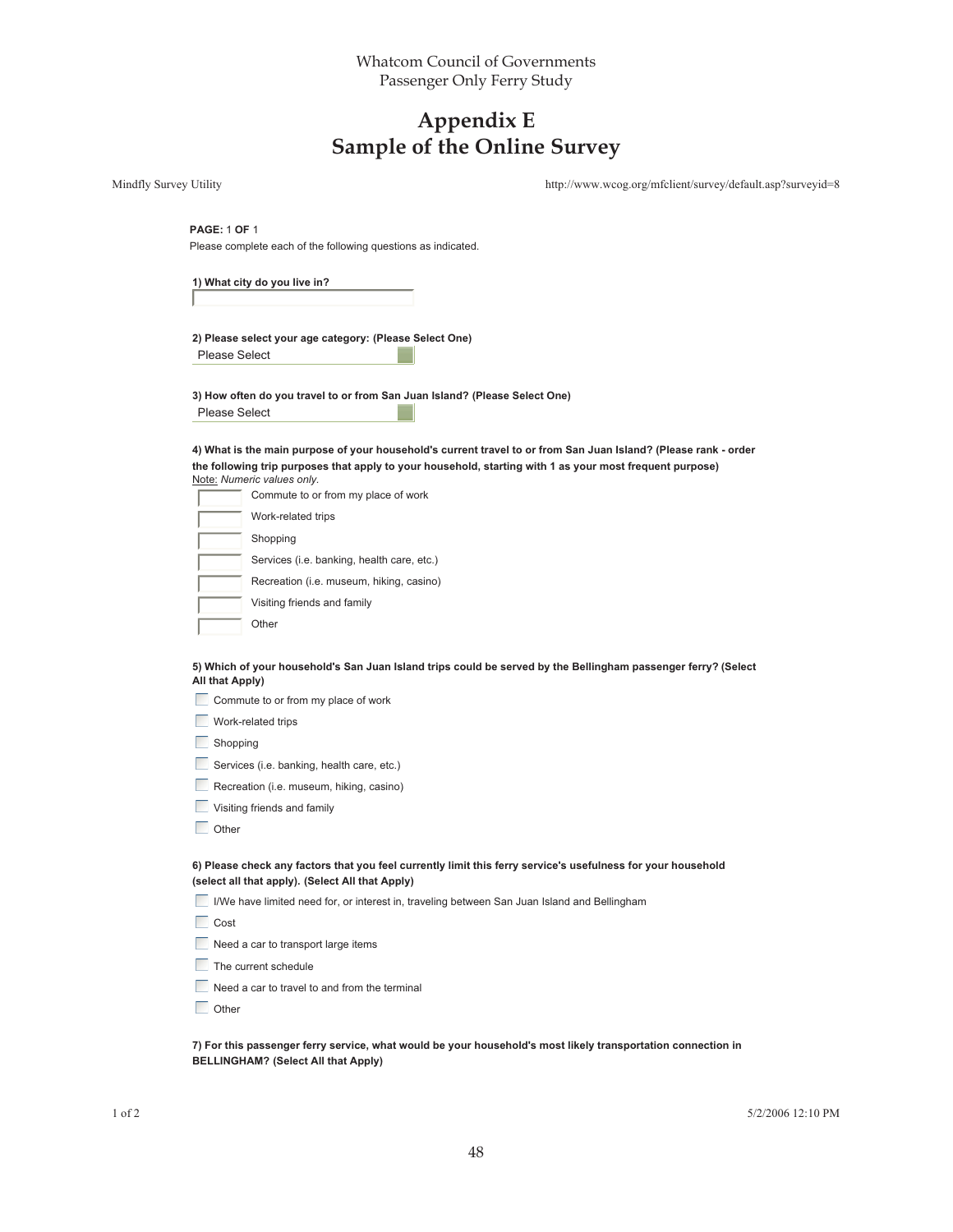## **Appendix E Sample of the Online Survey**

Mindfly Survey Utility http://www.wcog.org/mfclient/survey/default.asp?surveyid=8

| Personal vehicle   |
|--------------------|
| <b>Walking</b>     |
| WTA bus            |
| Amtrak train       |
| Greyhound bus      |
| Private shutte/van |
| Taxi cab           |
| Rental vehicle     |
| Bicycle            |
| Other              |
| I don't know       |
|                    |

**8) For this passenger ferry service, what would be your household's most likely transportation connection in FRIDAY HARBOR? (Select All that Apply)**

| Personal vehicle   |
|--------------------|
| J Walking          |
| San Juan Transit   |
| Bicycle            |
| Private shutte/van |
| $\Box$ Taxi cab    |
| Rental vehicle     |
| <b>Other</b>       |
| I don't know       |

**9) Please list transportation services or on-boat amenities that you feel would make your household's use of this ferry service more likely, effective, or enjoyable.**



Finish Survey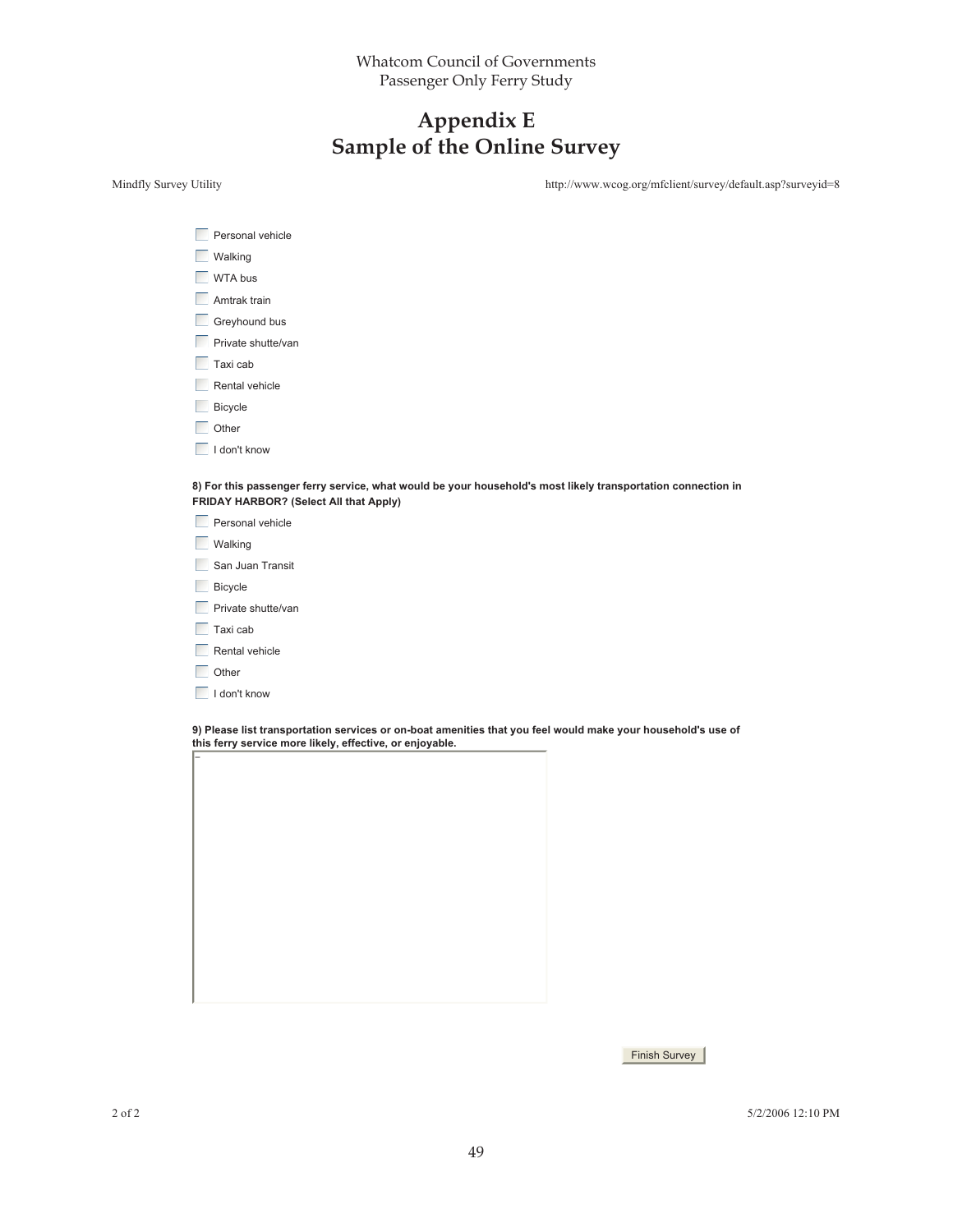## **Appendix F Online Survey Results**

**apply)**

#### **Whatcom County Survey Results**

Total Whatcom County Respondents: 59

| Which of your household's San Juan Island trips could be                                                                                                                                                                                                                                                                                                                                                     |                         |                |
|--------------------------------------------------------------------------------------------------------------------------------------------------------------------------------------------------------------------------------------------------------------------------------------------------------------------------------------------------------------------------------------------------------------|-------------------------|----------------|
| served by the Bellingham passenger ferry?                                                                                                                                                                                                                                                                                                                                                                    |                         |                |
| Commute to or from my place of work                                                                                                                                                                                                                                                                                                                                                                          | 5                       | 3.5%           |
| Work-related trips                                                                                                                                                                                                                                                                                                                                                                                           | 5                       | 3.5%           |
| Shopping                                                                                                                                                                                                                                                                                                                                                                                                     | 32                      | 22.7%          |
| Services (i.e. banking, health care, etc.)                                                                                                                                                                                                                                                                                                                                                                   | 8                       | 5.7%           |
| Recreation (i.e. museum, hiking, casino)<br>Visiting friends and family                                                                                                                                                                                                                                                                                                                                      | 47<br>25                | 33.3%<br>17.7% |
| Other                                                                                                                                                                                                                                                                                                                                                                                                        | 19                      | 13.5%          |
| <b>TOTAL</b>                                                                                                                                                                                                                                                                                                                                                                                                 | 141                     |                |
|                                                                                                                                                                                                                                                                                                                                                                                                              |                         |                |
| Please check any factors that you feel currently limit this                                                                                                                                                                                                                                                                                                                                                  |                         |                |
| ferry service's usefulness for your household (select all that<br>apply)                                                                                                                                                                                                                                                                                                                                     |                         |                |
| I/We have limited need for, or interest in, traveling between San                                                                                                                                                                                                                                                                                                                                            |                         |                |
| Juan Island and Bellingham                                                                                                                                                                                                                                                                                                                                                                                   | 4                       | 5.6%           |
| Cost                                                                                                                                                                                                                                                                                                                                                                                                         | 8                       | 11.1%          |
| Need a car to transport large items                                                                                                                                                                                                                                                                                                                                                                          | 9                       | 12.5%          |
| The current schedule                                                                                                                                                                                                                                                                                                                                                                                         | 38                      | 52.8%          |
| Need a car to travel to and from the terminal                                                                                                                                                                                                                                                                                                                                                                | 9                       | 12.5%          |
| Other                                                                                                                                                                                                                                                                                                                                                                                                        | 4                       | 5.6%           |
| <b>TOTAL</b>                                                                                                                                                                                                                                                                                                                                                                                                 | 72                      |                |
| For this passenger ferry service, what would be your                                                                                                                                                                                                                                                                                                                                                         |                         |                |
| household's most likely transportation connection in<br><b>BELLINGHAM?</b>                                                                                                                                                                                                                                                                                                                                   |                         |                |
|                                                                                                                                                                                                                                                                                                                                                                                                              |                         |                |
| Other                                                                                                                                                                                                                                                                                                                                                                                                        | $\mathbf{1}$            | 1.0%           |
| Personal vehicle<br>Walking                                                                                                                                                                                                                                                                                                                                                                                  | 42<br>17                | 42.9%<br>17.3% |
| WTA bus                                                                                                                                                                                                                                                                                                                                                                                                      | 16                      | 16.3%          |
| Amtrak train                                                                                                                                                                                                                                                                                                                                                                                                 | 1                       | 1.0%           |
| Greyhound bus                                                                                                                                                                                                                                                                                                                                                                                                |                         |                |
| Private shutte/van                                                                                                                                                                                                                                                                                                                                                                                           | 2                       | 2.0%           |
| Taxi cab                                                                                                                                                                                                                                                                                                                                                                                                     | 3                       | 3.1%           |
| Rental vehicle                                                                                                                                                                                                                                                                                                                                                                                               | 1                       | 1.0%           |
| Bicycle                                                                                                                                                                                                                                                                                                                                                                                                      | 14                      | 14.3%          |
| I don't know                                                                                                                                                                                                                                                                                                                                                                                                 | 1                       | 1.0%           |
| <b>TOTAL</b>                                                                                                                                                                                                                                                                                                                                                                                                 | 98                      |                |
| For this passenger ferry service, what would be your<br>household's most likely transportation connection in FRIDAY<br><b>HARBOR?</b>                                                                                                                                                                                                                                                                        |                         |                |
|                                                                                                                                                                                                                                                                                                                                                                                                              |                         |                |
| Other<br>Personal vehicle                                                                                                                                                                                                                                                                                                                                                                                    | $\overline{7}$          | 6.5%           |
| Walking                                                                                                                                                                                                                                                                                                                                                                                                      | 8<br>45                 | 7.5%<br>42.1%  |
|                                                                                                                                                                                                                                                                                                                                                                                                              |                         | 0.9%           |
|                                                                                                                                                                                                                                                                                                                                                                                                              |                         | 1.9%           |
|                                                                                                                                                                                                                                                                                                                                                                                                              | 1                       |                |
|                                                                                                                                                                                                                                                                                                                                                                                                              | $\overline{2}$          |                |
| Private shutte/van<br>Taxi cab<br>Rental vehicle<br><b>Bicycle</b>                                                                                                                                                                                                                                                                                                                                           | 6<br>19                 | 5.6%<br>17.8%  |
|                                                                                                                                                                                                                                                                                                                                                                                                              | 6                       | 5.6%           |
|                                                                                                                                                                                                                                                                                                                                                                                                              | 13                      | 12.1%          |
|                                                                                                                                                                                                                                                                                                                                                                                                              | 107                     |                |
|                                                                                                                                                                                                                                                                                                                                                                                                              |                         |                |
|                                                                                                                                                                                                                                                                                                                                                                                                              |                         |                |
|                                                                                                                                                                                                                                                                                                                                                                                                              | 1<br>1                  | 1.7%           |
|                                                                                                                                                                                                                                                                                                                                                                                                              | $\overline{\mathbf{A}}$ | 1.7%<br>6.9%   |
|                                                                                                                                                                                                                                                                                                                                                                                                              | 15                      | 25.9%          |
|                                                                                                                                                                                                                                                                                                                                                                                                              | 10                      | 17.2%          |
|                                                                                                                                                                                                                                                                                                                                                                                                              | 13                      | 22.4%          |
|                                                                                                                                                                                                                                                                                                                                                                                                              | 8                       | 13.8%          |
|                                                                                                                                                                                                                                                                                                                                                                                                              | 4                       | 6.9%           |
|                                                                                                                                                                                                                                                                                                                                                                                                              | 2                       | 3.4%           |
|                                                                                                                                                                                                                                                                                                                                                                                                              | 0                       | 0.0%           |
|                                                                                                                                                                                                                                                                                                                                                                                                              | 58                      |                |
|                                                                                                                                                                                                                                                                                                                                                                                                              |                         |                |
|                                                                                                                                                                                                                                                                                                                                                                                                              | 1                       | 1.7%           |
|                                                                                                                                                                                                                                                                                                                                                                                                              | 5                       | 8.6%           |
|                                                                                                                                                                                                                                                                                                                                                                                                              | 11                      | 19.0%          |
|                                                                                                                                                                                                                                                                                                                                                                                                              | 14                      | 24.1%          |
|                                                                                                                                                                                                                                                                                                                                                                                                              | 11                      | 19.0%          |
|                                                                                                                                                                                                                                                                                                                                                                                                              | 10                      | 17.2%          |
| I don't know<br>San Juan Transit<br><b>TOTAL</b><br>Please select your age category:<br>$5 - 9$<br>$15 - 19$<br>$20 - 24$<br>25-34<br>35-44<br>45-54<br>55-59<br>60-64<br>65-74<br>$85+$<br>TOTAL<br>How often do you travel to or from San Juan Island?<br>At least once a day<br>At least once a week<br>At least once a month<br>Once every two months<br>Once a season<br>Once a year<br>Rarely<br>Never | 4<br>2                  | 6.9%<br>3.4%   |

**San Juan County Survey Results** Total San Juan County Respondents:46

| Which of your household's San Juan Island trips could be<br>served by the Bellingham passenger ferry?                                                                                                                                     |                                                                   |                                                                                           |
|-------------------------------------------------------------------------------------------------------------------------------------------------------------------------------------------------------------------------------------------|-------------------------------------------------------------------|-------------------------------------------------------------------------------------------|
| Commute to or from my place of work<br>Work-related trips<br>Shopping<br>Services (i.e. banking, health care, etc.)<br>Recreation (i.e. museum, hiking, casino)<br>Visiting friends and family<br>Other<br><b>TOTAL</b>                   | 6<br>16<br>39<br>30<br>35<br>29<br>12<br>167                      | 3.6%<br>9.6%<br>23.4%<br>18.0%<br>21.0%<br>17.4%<br>7.2%                                  |
| Please check any factors that you feel currently limit this                                                                                                                                                                               |                                                                   |                                                                                           |
| ferry service's usefulness for your household (select all that<br>apply)                                                                                                                                                                  |                                                                   |                                                                                           |
| I/We have limited need for, or interest in, traveling between San<br>Juan Island and Bellingham<br>Cost<br>Need a car to transport large items<br>The current schedule<br>Need a car to travel to and from the terminal<br>Other<br>TOTAL | 7<br>4<br>13<br>31<br>12<br>4<br>71                               | 9.9%<br>5.6%<br>18.3%<br>43.7%<br>16.9%<br>5.6%                                           |
| For this passenger ferry service, what would be your                                                                                                                                                                                      |                                                                   |                                                                                           |
| household's most likely transportation connection in<br><b>BELLINGHAM?</b>                                                                                                                                                                |                                                                   |                                                                                           |
| Other<br>Personal vehicle<br>Walking<br>WTA bus<br>Amtrak train<br>Greyhound bus<br>Private shutte/van<br>Taxi cab<br>Rental vehicle<br>Bicycle<br>l don't know<br>TOTAL                                                                  | 5<br>14<br>25<br>24<br>8<br>2<br>4<br>13<br>18<br>15<br>10<br>138 | 3.6%<br>10.1%<br>18.1%<br>17.4%<br>5.8%<br>1.4%<br>2.9%<br>9.4%<br>13.0%<br>10.9%<br>7.2% |
| For this passenger ferry service, what would be your                                                                                                                                                                                      |                                                                   |                                                                                           |
| household's most likely transportation connection in<br><b>FRIDAY HARBOR?</b>                                                                                                                                                             |                                                                   |                                                                                           |
| Other<br>Personal vehicle<br>Walking<br>Private shutte/van<br>Taxi cab<br>Rental vehicle<br>Bicycle<br>l don't know<br>San Juan Transit<br>TOTAL                                                                                          | 6<br>38<br>27<br>3<br>9<br>83                                     | 7.2%<br>45.8%<br>32.5%<br>0.0%<br>3.6%<br>0.0%<br>10.8%<br>0.0%<br>0.0%                   |
| Please select your age category:                                                                                                                                                                                                          |                                                                   |                                                                                           |
| 5-9<br>15-19<br>20-24<br>25-34<br>35-44<br>45-54<br>55-59<br>60-64<br>65-74<br>$85+$<br>TOTAL                                                                                                                                             | 1<br>2<br>6<br>7<br>13<br>10<br>6<br>1<br>46                      | 0.0%<br>2.2%<br>4.3%<br>13.0%<br>15.2%<br>28.3%<br>21.7%<br>13.0%<br>2.2%<br>0.0%         |
| How often do you travel to or from San Juan Island?                                                                                                                                                                                       |                                                                   |                                                                                           |
| At least once a day<br>At least once a week<br>At least once a month<br>Once every two months<br>Once a season<br>Once a year<br>Rarely<br>Never<br>TOTAL                                                                                 | 1<br>9<br>25<br>7<br>2<br>0<br>1<br>1<br>46                       | 2.2%<br>19.6%<br>54.3%<br>15.2%<br>4.3%<br>0.0%<br>2.2%<br>2.2%                           |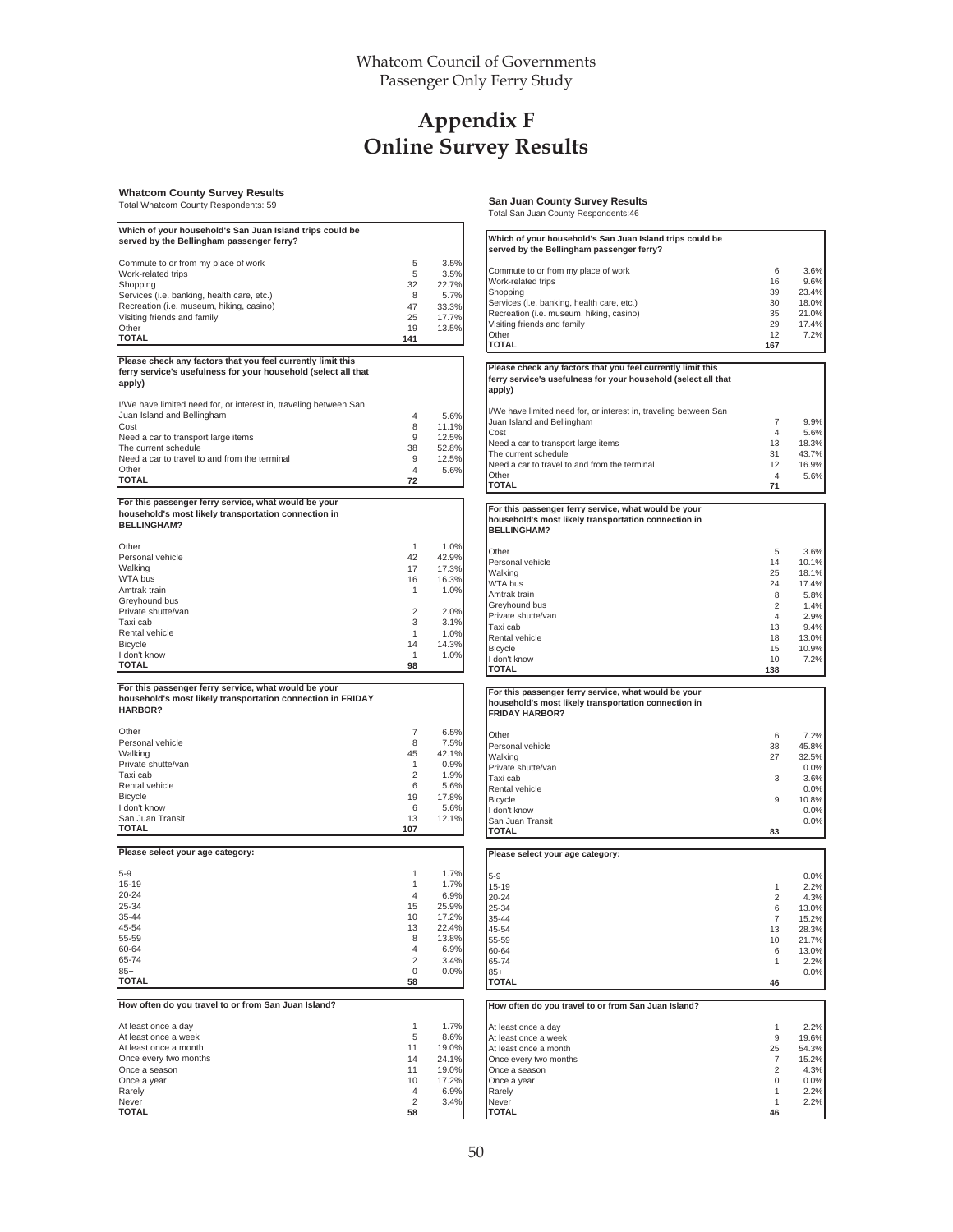Whatcom Council of Governments Passenger Only Ferry Study

## **Appendix F Online Survey Results**

**Other Results** Total Other Respondents:5

| Which of your household's San Juan Island trips could be                   |          |       |
|----------------------------------------------------------------------------|----------|-------|
| served by the Bellingham passenger ferry?                                  |          |       |
| Commute to or from my place of work                                        | 2        | 11.8% |
| Work-related trips                                                         | 2        | 11.8% |
| Shopping                                                                   | 2        | 11.8% |
|                                                                            |          |       |
| Services (i.e. banking, health care, etc.)                                 | 3        | 17.6% |
| Recreation (i.e. museum, hiking, casino)                                   | 5        | 29.4% |
| Visiting friends and family                                                | 2        | 11.8% |
| Other                                                                      | 1        | 5.9%  |
| <b>TOTAL</b>                                                               | 17       |       |
|                                                                            |          |       |
| Please check any factors that you feel currently limit this                |          |       |
| ferry service's usefulness for your household (select all that             |          |       |
| apply)                                                                     |          |       |
| I/We have limited need for, or interest in, traveling between San          |          |       |
|                                                                            |          | 33.3% |
| Juan Island and Bellingham                                                 | 3        |       |
| Cost                                                                       | 1        | 11.1% |
| Need a car to transport large items                                        | 1        | 11.1% |
| The current schedule                                                       | 2        | 22.2% |
| Need a car to travel to and from the terminal                              | 1        | 11.1% |
| Other                                                                      | 1        | 11.1% |
| TOTAL                                                                      | 9        |       |
|                                                                            |          |       |
| For this passenger ferry service, what would be your                       |          |       |
| household's most likely transportation connection in<br><b>BELLINGHAM?</b> |          |       |
|                                                                            |          |       |
| Other                                                                      | 0        | 0.0%  |
| Personal vehicle                                                           | $\Delta$ | 50.0% |
| Walking                                                                    | 1        | 12.5% |
| <b>WTA bus</b>                                                             | 1        | 12.5% |
|                                                                            |          |       |
| Amtrak train                                                               | 0        | 0.0%  |
| Greyhound bus                                                              | $\Omega$ | 0.0%  |
| Private shutte/van                                                         | 0        | 0.0%  |
| Taxi cab                                                                   | 1        | 12.5% |
| Rental vehicle                                                             | $\Omega$ | 0.0%  |
| <b>Bicycle</b>                                                             | 1        | 12.5% |
| I don't know                                                               | 0        | 0.0%  |
| <b>TOTAL</b>                                                               | 8        |       |
|                                                                            |          |       |
| For this passenger ferry service, what would be your                       |          |       |
| household's most likely transportation connection in                       |          |       |
| <b>FRIDAY HARBOR?</b>                                                      |          |       |
|                                                                            |          |       |
| Other                                                                      | 0        | 0.0%  |
|                                                                            |          | 0.0%  |
|                                                                            |          |       |
| Personal vehicle                                                           | 0        |       |
| Walking                                                                    | 4        | 50.0% |
| Private shutte/van                                                         | 0        | 0.0%  |
| Taxi cab                                                                   | 2        | 25.0% |
| Rental vehicle                                                             | 0        | 0.0%  |
| Bicycle                                                                    | 2        | 25.0% |
| I don't know                                                               | 0        | 0.0%  |
| San Juan Transit                                                           | 0        | 0.0%  |
| <b>TOTAL</b>                                                               | 8        |       |
|                                                                            |          |       |
|                                                                            |          |       |
|                                                                            |          |       |
| $5-9$                                                                      | 0        | 0.0%  |
| $15 - 19$                                                                  | 0        | 0.0%  |
| 20-24                                                                      | 0        | 0.0%  |
| 25-34                                                                      | 1        | 20.0% |
| 35-44                                                                      | 0        | 0.0%  |
| 45-54                                                                      | 1        | 20.0% |
| 55-59                                                                      | 0        | 0.0%  |
| 60-64                                                                      | 1        | 20.0% |
|                                                                            |          |       |
| 65-74                                                                      | 1        | 20.0% |
| Please select your age category:<br>$85+$<br><b>TOTAL</b>                  | 1<br>5   | 20.0% |
|                                                                            |          |       |
| How often do you travel to or from San Juan Island?                        |          |       |
|                                                                            |          |       |
| At least once a day                                                        | 0        | 0.0%  |
|                                                                            | 1        | 20.0% |
|                                                                            | 0        | 0.0%  |
|                                                                            |          |       |
| Once every two months                                                      | 1        | 20.0% |
| Once a season                                                              | 1        | 20.0% |
| Once a year                                                                | 1        | 20.0% |
| At least once a week<br>At least once a month<br>Rarely                    | 1        | 20.0% |
| Never<br><b>TOTAL</b>                                                      | 0<br>5   | 0.0%  |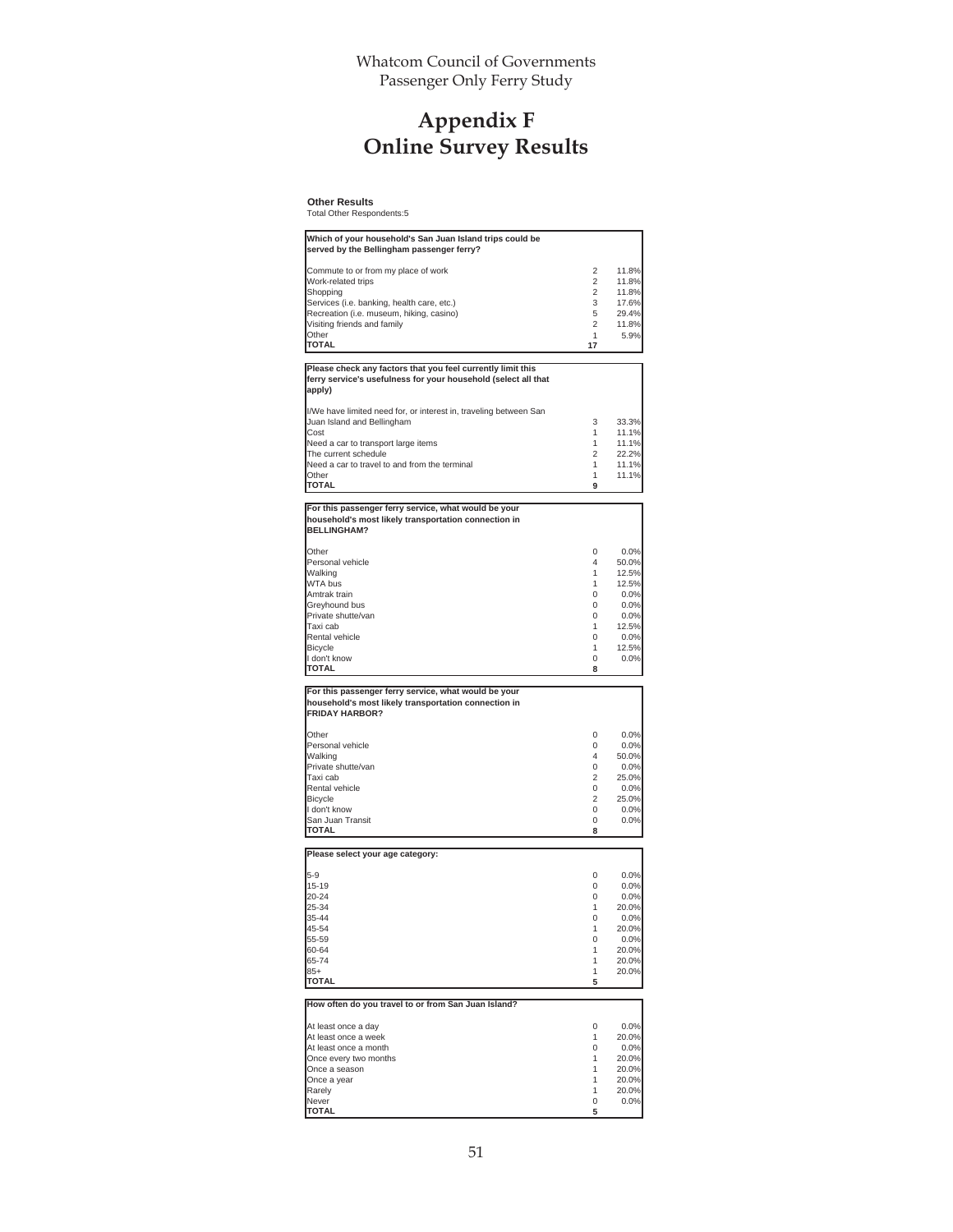